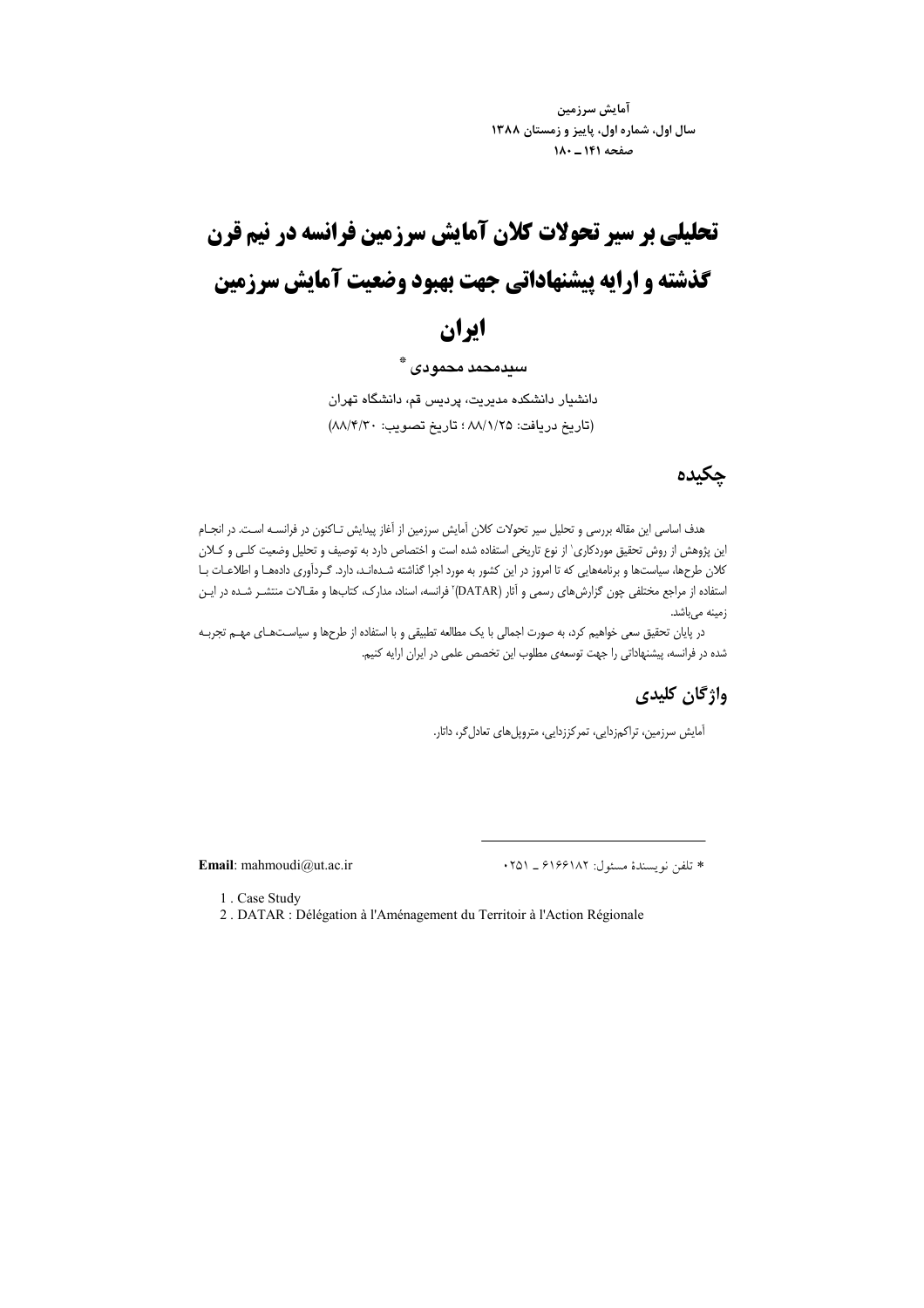مقدمه

از نظر تاریخی، استفاده از اصول و فنون آمایش سـرزمین، بـرای سـرو سـامان دادن و تنظیم امور مکانی، جغرافیایی، طبیعـی، مسـکونی و نظـامی، پیشـینهای بــه قدمت پیدایش نخستین تمدنهای بزرگ در جهان دارد. در دوران کهن، در حـالی که هنوز نامی از مفهـوم شهرسـازی و آمـایش سـرزمین مطـرح نبـود، بسـیاری از تمدنهای باستانی چون پارس۵ما، فنیقیها، یونانیان، کارتاژها، مصریها، چینیها و رومی ها اغلب از اصول آمـایش سـرزمین اسـتفاده کـرده و شـبکههـای جـادهای، کانالهای آبی و زیرساختهای مکانی را میساختند تا بتوانند فضاها و قلمروهایی را که در سلطه داشتند، کنترل و مدیریت نمایند.

آنها از زیرساختهای ارتباطی، فضایی و طبیعی استفاده مـی کردنـد تــا فضــا و زمان را در دست خود داشته و شرایط طبیعی و عناصر سرزمین را مهار کنند، و بـا لشکرکشی به دیگر سرزمینها، قلمروی خود را وسعت ببخشند.

امروزه با وجود تمـامی پیشـرفتهـا و تحـولات بـه دسـت آمـده، بسـیاری از طرحهای تاریخی و عظیم سرزمینی، هنوز بهترین الگوهای فنی برای طرحریزیهـا و برنامهریزیهای منطقهای، سرزمینی و جهانی محسوب مـیشـوند. بـرای مثـال، می توان از طرح متروپل سازی در ایران و یونان باستان، دیوار چین، جاده ابریشـم، طرح تمرکززدایی و فئودال سازی قلمروی گسترده ایران زمین، طـرح ایجـاد کانـال سوئز با حدود ۲۰۰ کیلومتر که به فرمـان داریــوش بـزرگ جهـت اتصـال دریـای مدیترانه و دریای سرخ حفر گردید، و طرح ایجاد کانال ریــدو ْ در کانــادا در ســال ۱۸۳۲ که با طول ۲۰۲ کیلومتر دو شهر بزرگ اوتاوا و کینگستون را متصل کـرد؛ و هم چنین طرح یولدرسازی ٔ در هلند به منظور گسـترش زمـینهـای کشـاورزی و مسکونی در دریا از طریق سدسازی و خشک کردن تدریجی سواحل دریا، نام برد.

- 1. Canal Rideau
- 2. Polderization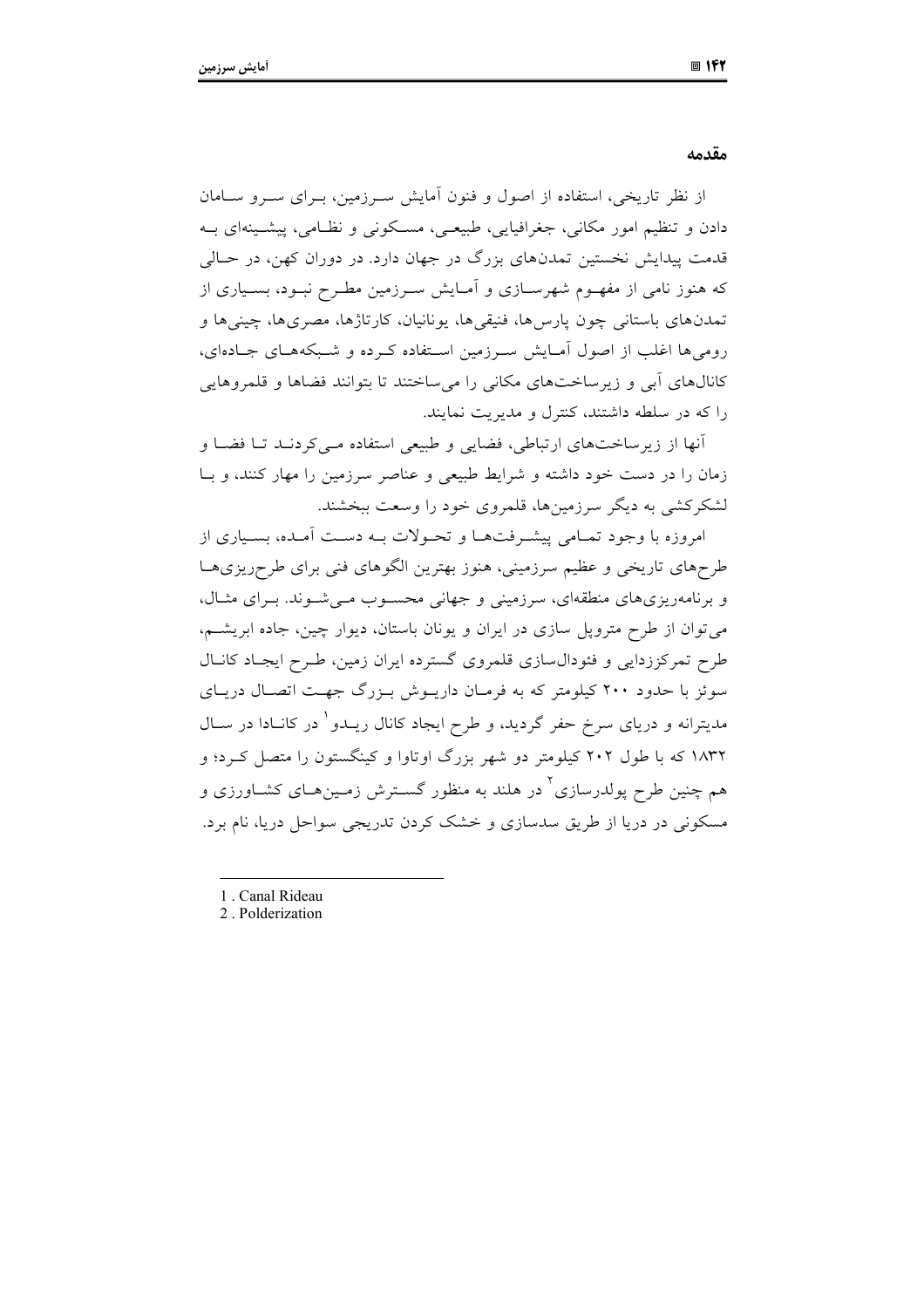در دوران معاصر، کشورهای مختلفی چون آمریکا، انگلســتان، ایتالیــا، آلمــان، و شوروی سابق طـرحهـای بسـیار بـزرگ و متنـوعی در زمینـه آمـایش سـرزمین و طرحریزیهای منطقهای اجرا کردند که از جمله مشهورترین آنها می توان به طـرح عمران دره تنسی ٔ اشاره کرد که دولت آمریکا به منظور رونق دوباره اقتصاد جنوب شرقی، اندکی پس از بحران اقتصادی سالهای ۱۹۲۹ انجام داد. طـرح آمـایش دره تنسی را می توان نخستین کوشش مدرن در زمینهی طرحریزی منطقهای محسـوب کرد (مونو، ۲۰۰۸، ص۳).

ولی سابقهی مدون و آکادمیک پارادایم نوین و علمی آمایش سرزمین به کشـور فرانسه برمی گردد که با انگیزهی ترمیم خرابیهای جنگ دوم جهـانی و تعــدیل و توازن مناطق مختلف سرزمین خـود، بـرای نخسـتین بـار مبـانی و اصـول آمـایش سرزمین را در جهان تدوین و بر مبنای آنها تمامی طرحهای بزرگ ملی خود را نیز به مرحله اجرا در آوردند.

در بخشهای بعدی، ضمن مطالعه و بررسی شمهای از تحولات کـلان آمـایش سرزمین فرانسه در قالب دورههای مختلف، از تجربیات به دست آمده ایــن کشــور جهت ارایهی پیشنهادات مناسب در کشور خودمان استفاده خواهیم کرد. در این مقاله، به عنوان تحلیل مسیر کلی تحولات آمایش سرزمین فرانسه، سعی

میکنیم به نحوی به سؤالات زیر نیز پاسخ دهیم :

- ۱. محورهای اساسی سیاستها و طرحهای آمایش سرزمین فرانسه کدامند؟
- ۲. آیا سبیر تحـولات آمـایش سـرزمین فرانسـه از یـک رونـد تفکـر و منطـق یکپارچه، منسجم و بلندمدت پیروی کـرده اسـت و یـا اینکـه بــه صـورت نامنظم، مقطعی و یاره یاره تعیین شده است؟
- ۳. تجربیات آمایش سرزمین فرانسه تا چه اندازه مـی توانــد در تحقــق اهــداف آمایش سرزمین در ایران مورد استفاده قرار گیرد؟

<sup>1.</sup> Tennessee Valley Authority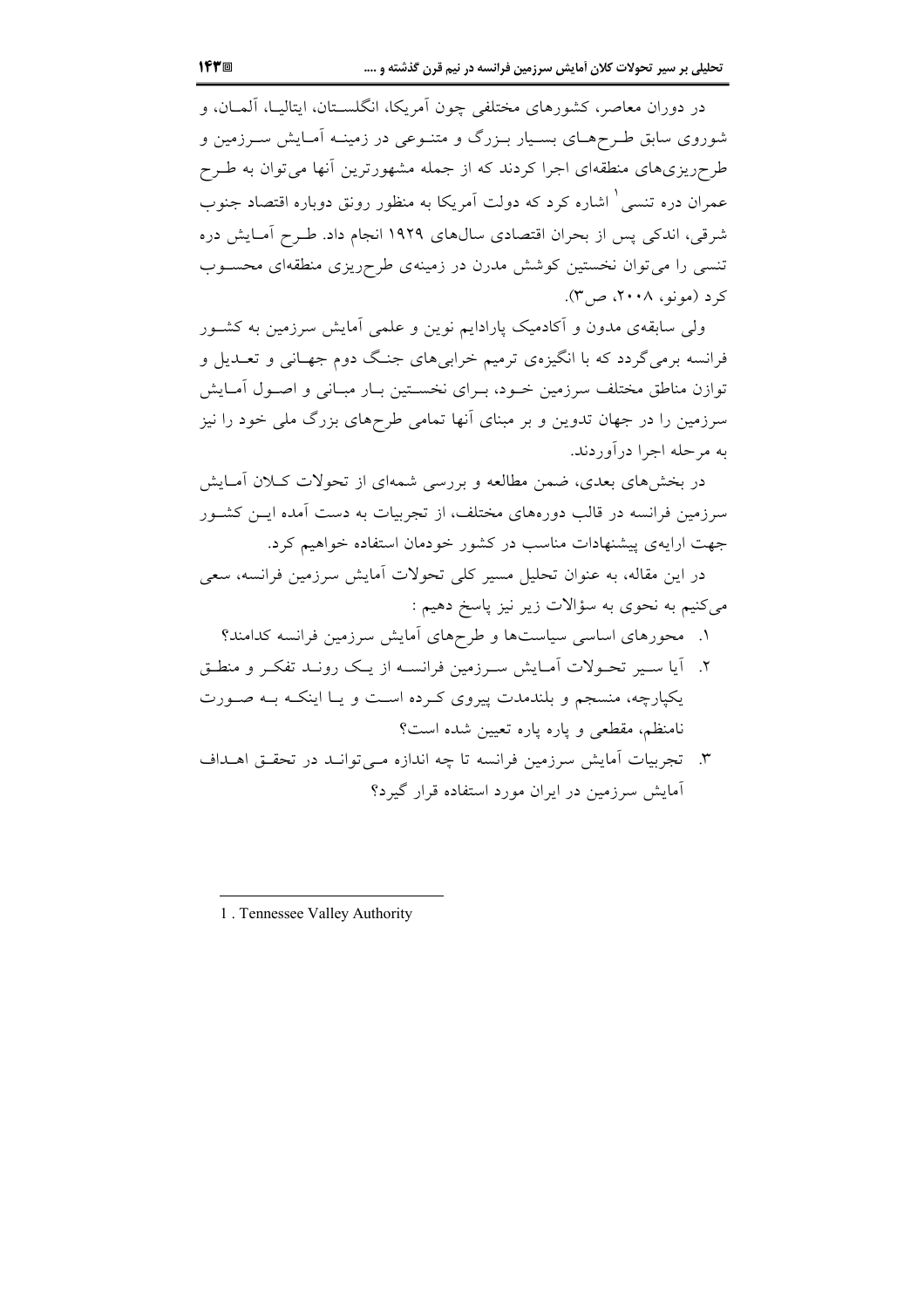دورهٔ اول : پایه گذاری پارادایم علمی آمایش سرزمین

مفهوم «سرزمین ْ» در فرانسه تنها بعد از جنگ دوم جهانی به صـورت گســترده رايج شد. واژه «اَمايش ٌ» هم كه يک مفهوم کاملا جديد است، براي اولـين بـار، در اوایل قرن بیستم به صورت رسمی در فرانسه به کار گرفته شد.

برای مثال در سال ۱۹۱۹ قیانونی بیه نیام کرنیوده ٔ بیا موضیوع طبرح آمیایش، زیباسازی و گسترش، جهت سرو سـامان دادن و زیباسـازی گونــه مخصوصــی از کمونها تصویب شد که واژه آمایش برای اولین بار در آن جایگزین مفهـوم نسـبتا مدرن و مترقب شهرسازی <sup>۴</sup> شده بود (مرلّن، ۲۰۰۸، ص۷).

البته ذکر این نکته ضـروری اسـت کـه مفهـوم آمـایش بـه هـیچ وجـه معـادل شهرسازی نیست و خیلی فراتر از این مفهوم میباشد. ولی وقتی صحبت از آمایش می شود قطعاً در بر گیرنده شهرسازی، برنامهریزی شهری و منطقهای نیز می باشد.

به این ترتیب، در سالهای پایانی جنگ جهانی دوم، شاهد به کارگیری مفهومی ترکیبی به نام آمایش سرزمین<sup>0</sup> در فرانسه هستیم کــه در اســناد مربــوط بــه هیــأت برنامه تجهیز ملی حکومت ویشی برای تـدارک مقـدمات بازسـازی کشـور مـورد استفاده قرار گرفته است.

بلافاصله، از فردای آزادی فرانسه در سال ۱۹۴۵ میاحت و گفتمـان زیـادی در کمیساریای طرح و برنامه، به وسیله برنامهریزان و متفکران برجستهای چون رائـول دوتی <sup>¢</sup> اوژن کلودیوس ٌ و فرانسوا گراویه <sup>^</sup> مطرح شد کـه در جمـعبنــدی پایــانی، ضرورت و انگیزه بازسازی کشور، متعادل سازی و توزیع مناسب امکانات، خدمات و تأسیسات زیربنایی، توسعه زیرساختهای ارتباطی، صنعتی و کشــاورزی مــدرن

- 1. Territoire (Territory)
- 2. Aménagement
- 3. Loi Cornudet
- 4. Urbanisme
- 5. Aménagement du Territoire
- 6. Raoul Dauty
- 7. Eugène Claudius Petit
- 8. François Gravier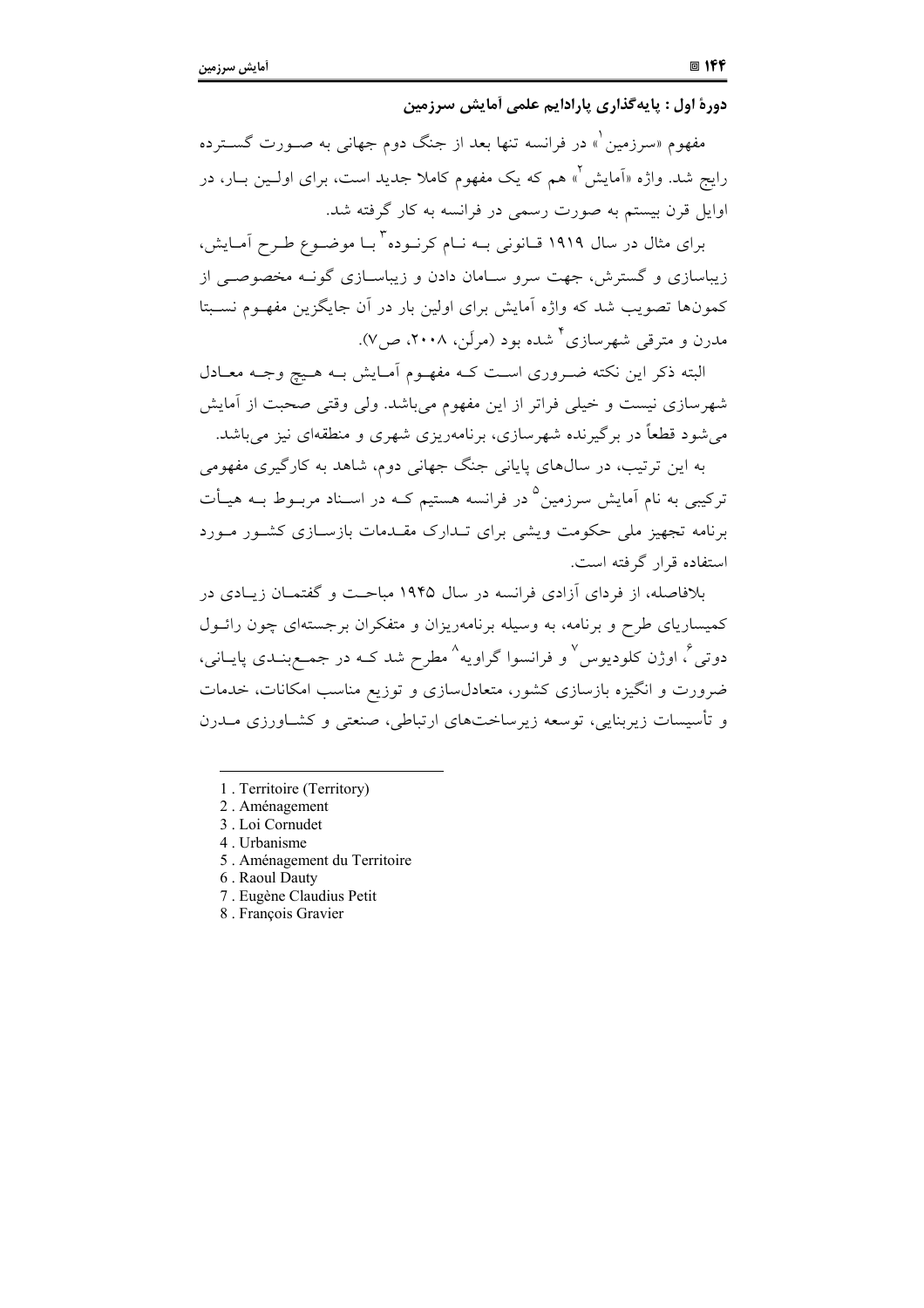در پهنهی سرزمین به طور برجستهای مطرح و توجیه می شود.

شایان ذکر است که تمامی صاحب ظران بـه ایــن نتیجـه رسـیدند کــه تنهـا بــا پایهگذاری یک پارادایم علمی جدیـد و تـدوین و ارایـه مبـانی و اصـول آمـایش سرزمین می توان به اهداف تعیین شده، رسید. لذا با تهیه و تدوین چندین گـزارش مفصل و جامع، و انتشار حداقل دو اثر مهم، نه تنها چارچوب و مبانی نظـری ایــن تخصص جدید را مشخص کردند، بلکه به این وسیله چشمانـدازها، سیاسـتهـا، طرحها و برنامههای پنجم قرن آینده خود را نیز ترسیم کردند.

از جمله آثار مهمی که تحول بسیار عمیقی در دیدگاهها و شیوههای طرحریزی و برنامهریزیهای منطقهای و سرزمین به وجود آورد، میتوان به دو اثر منتشر شده (گراویه، ۱۹۴۷، ص ۴۲۱)، با عنوان پاریس و صحرای فرانسـه در سـال ۱۹۴۷، و (کلودیوس، ۱۹۵۰، ص۳۰)، با عنوان برای یک طرح ملی آمایش سرزمین در سال ۱۹۵۰ اشاره کرد که تاکنون به منزله اصلی ترین مراجع در زمینــه آمـایش ســرزمین محسوب مي شوند.

به این ترتیب، پارادایم علمی نوین آمایش سرزمین، با معرفی و تدوین مفـاهیم، تعاريف، اهداف، كاربردها، مباني، اصول، فنون و روش۵ما، در همان سال0هاي اوليـه یس از جنگ دوم جهانی پایهگذاری شده و این تخصص جدیـد در قالـب رشـته دانشگاهی جدیدی بلافاصله در تمامی دانشگاههای معتبـر فرانســه، بــه خصــوص دانشگاههای پاریس، لیون، مارسی، تولوز، لیل، بوردو و غیره ایجـاد شــد کــه ایــن رشته هماکنون در تمامی دورهها و سطوح، بـا گــرایشهــای متعــددی در بــیشتــر دانشگاههای فرانسه دایر می باشد.

## تعريف أمايش سرزمين

اولین تعریفی که از آمایش سرزمین ارایه شد، توسط کلودیوس در سـال ۱۹۵۰ بود که تاکنون از گویاترین و معتبرترین تعاریف این مفهوم علمی به شمار میرود: آمایش سرزمین در کـادر جغرافیـایی فرانسـه، در جسـتجوی بهتـرین توزیـع انسانها، به تبع منابع طبیعی و فعالیتهای اقتصادی در پهنه سـرزمین اسـت. ایـن جستجو با یک دغدغه ثابت، مبتنی بر فراهم کردن بهترین شـرایط سـکونت، کـار،

بهداشت، تفریحات سالم و لذت از زندگی فرهنگی سالم، محقق می شـود. هـدف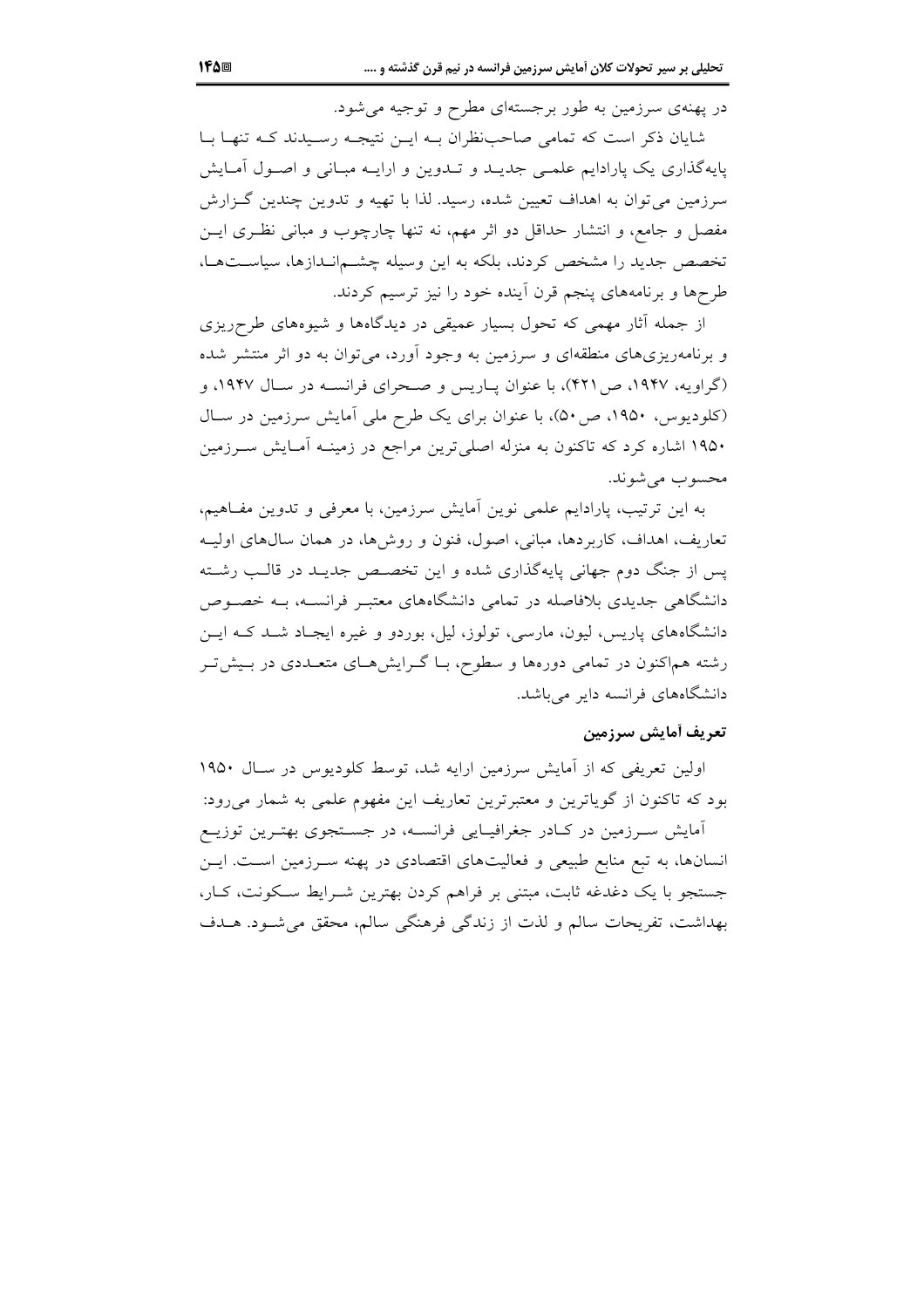اصلي صرفا يک اقتصاد شکوفا نيست، بلکه بـيشتر بـه دنبـال زنـدگي خــوب و شکوفایی مردم است (کلودیوس، ۱۹۵۰، ص۵). سال@ها بعد تعاریف کامل تر و جامع تری از آمایش سرزمین ارایه شد که همگـی در برگیرنده نقطهنظرهای کلودیوس میباشد.

به عنوان نمونه، به یکی از این تعاریف میپردازیم کـه از جمـعبنـدی تعــاریف مختلف به دست آمده است:

آمایش سرزمین، مجموعهای از دانشها، فنون، اصول، سیاستها، برنامـههـا و اقدامات و عملیات هماهنگ و منسجمی است کـه بـه منظـور سـاماندهی و نظـم بخشیدن به فضاها و مکانهای زیستی و جغرافیایی (طبیعی و غیرطبیعی) بـه کـار گرفته می شوند تا رابطه انسان، فضا و فعالیتها به صورت متوازن و متعادل، بـا در نظر گرفتن مسـاوات و کليــه ملاحظـات و اقتضــائات طبيعــي، فضــايي، مکــاني، جغرافیایی، انسانی، زیست محیطی، اقتصادی و به خصوص راهبردی، تنظیم شـود. هدف نهایی آمایش سرزمین فراهم کردن محیط و فضایی مناسب بـرای زنــدگی و فعالیتهای انسانها در یهنه سرزمین است.

#### اهداف و کاربردهای کلی آمایش سرزمین

به طور خلاصه، اهداف و کاربردهای کلی آمایش سرزمین که توسط پایهگذاران اوليه اين تخصص تعيين شدهاند عبارتند از:

**الف**-سیاستگذاری، به منظور تضمین وحدت، یکپارچگی و استقلال مل<sub>ی</sub> از نظـر صـنعت، کشاورزی، مـدرن سـازی امکانـات و تجهیـزات و خـدمات، دسترسـی بـه اطلاعـات، توسـعه اقتصادی، زیرساختهای ارتباطی چون راهها، شبکهها و مخابرات و غیره؛

ب- تهیه و تدوین طرح، نقشهی جـامع و سـند پایــه و ملــی اَمــایش ســرزمین بــه منظــور برنامهریزی، ساماندهی و چیدمان کلیه عوامل و زیرساختهای جغرافیـایی، صـنعتی، اقتصـادی، ارتباطی و انسانی در یهنه سرزمین. علاوه بر آن، آمایش سرزمین، ترسیم کنندهی خطـوط اصـلی و دیدگاههای کلان ملی و منطقهای در رابطه بـا عناصـر تشـکیل دهنـده سـرزمین، بـا رویکـرد یکپارچه، جامع و راهبردی است؛

ج- ایجاد تعادل، توازن و مساوات بین مناطق و جوامع مختلف، چون توزیع عادلانه ثروت،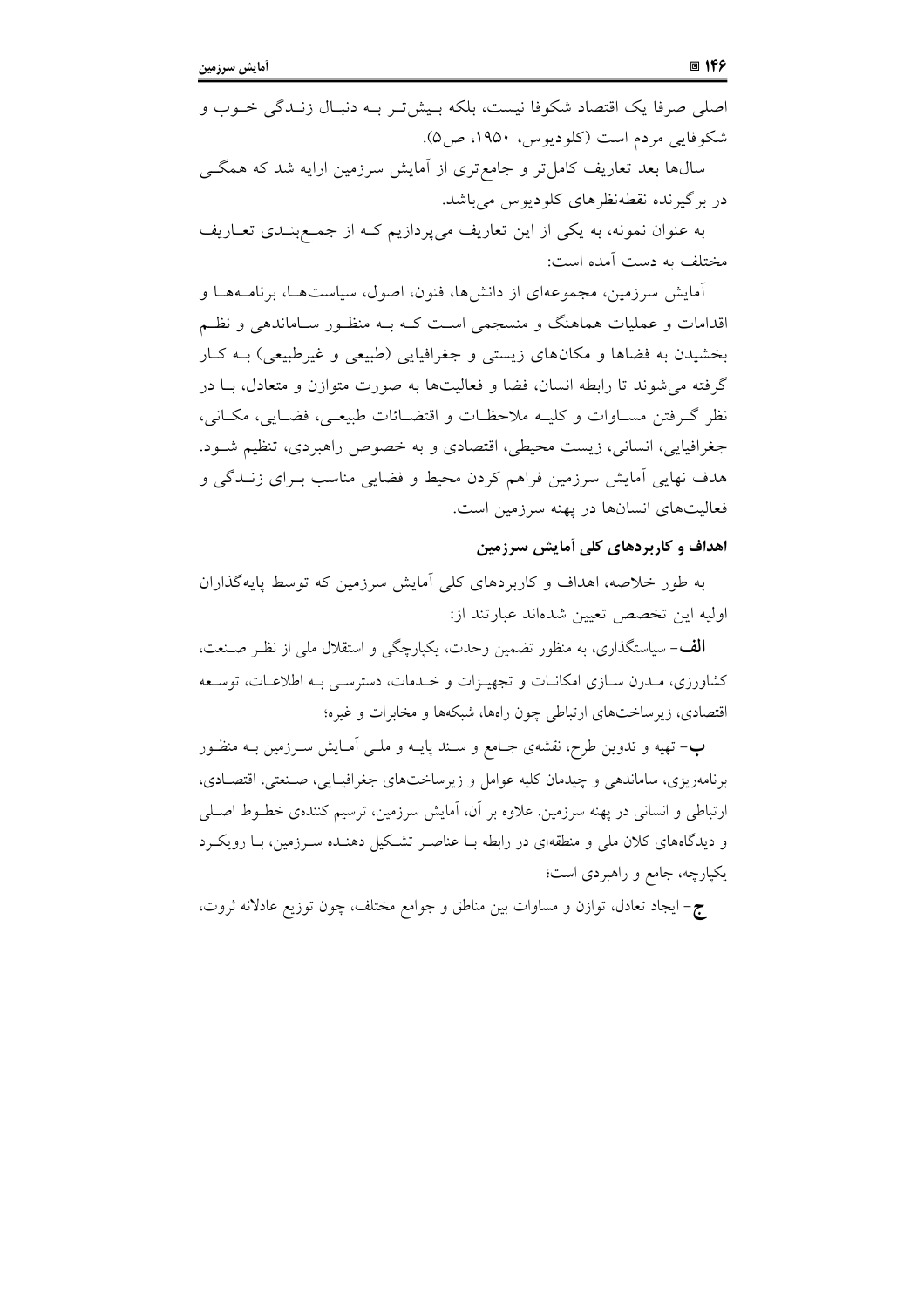تعادل جغرافیایی بین مناطق فقیرنشین و ثروتمند، توزیع مناسب امکانات و خدمات و شبکههای شهري، تعديل حاشيهنشيني، از بين بردن مناطق محروم و تبعيض اجتماعي ؛

د- مهار و كنترل عناصر فضايي، جغرافيايي، اقتصـادي و اجتمـاعي. بـراي مثـال، وقتـي كـه جمعیت تهران به مرز ۴ میلیون رسید، باید سیاستهایی را اتخاذ کرد تـا جمعیـت در آن منطقـه کنترل شده و گسترش پیدا نکند ؛ و یا مهاجرت روستاییان به شهرها، قیمت زمـین و سـاخت و سازهای غیر قانونی مهار و کنترل شود ؛

ه- ساماندهی مناطق طبیعی و جغرافیایی. برای مثال، شناسایی مناطق قابل زیست و مناسب جهت اسکان جمعیت، منطقهبندی و تقسیمات کشـوری، تـراکمزدایـبی و تمرکززدایـبی منـاطق، طراحی و تدوین قانون های قابـل اجـرا بـه منظـور کـاهش سـاخت و سـاز در دامنـه کـوههـا، رودخانهها، جنگلها، محیطهای روستایی و شهری و غیره؛

و– حمایت از میراث طبیعی، به خصـوص محـیط زیسـت، منـابع طبیعـی و حیـاتی چــون آبریزگاهها، رودخانهها، ساحل دریاها، حاشیه کوهها، مراتع و غیره ؛

**ز**– پیشگیری از عوارض طبیعی و بحرانها، چون پیشگیری سـیل، زلزلـه، جنگــل ســوزی، حوادث غیرمترقبه، بیکاری، قحطی، خشکسالی، طوفان شن، کویرزایی (کویرگستری) و غیره ؛

ح-حفظ میراث فرهنگی چون بناهای تاریخی و آثار باستانی که تنهـا متعلــق بــه کشــور مــا نیستند، بلکه به بشریت تعلق دارند.

دورهی دوم : آمایش اضطراری، بازسازی و طرحریزی آیندهٔ سرزمین

همان طور که در بخش قبلی مطرح شد، در دورهی اول کـه از سـال ۱۹۴۵ تـا ۱۹۴۷ ادامه داشت، تمام توجه تحلیل گران، پژوهشگران و مقامات دولتـی، قبـل از هر چيز معطوف به تحليل وضعيت موجود و شالودهگذاري مفهوم علمـي آمـايش سرزمین شد. باید توجه داشت که بدون مبـانی علمـی، تخصـص، طـرح، الگــو و روش علمي مناسب هيچگونه برنامه و پروژه مهمي قابل اجرا نخواهد بود.

اگر چه در دورهی اول، مقدمات بازسازی ملی آغاز شد و بخشی از خرابی های جنگ نیز ترمیم شد، ولی تنها از سال ۱۹۴۷ بود که برای اولـین بـار بـا اسـتفاده از آمایش علمی محورهای اساس بازسازی و طرحریزی اَینده سرزمین مشخص شد. به این ترتیب، دورهی دوم آمایش سرزمین فرانسه کـه بـه سـال(هـای ۱۹۴۷ تـا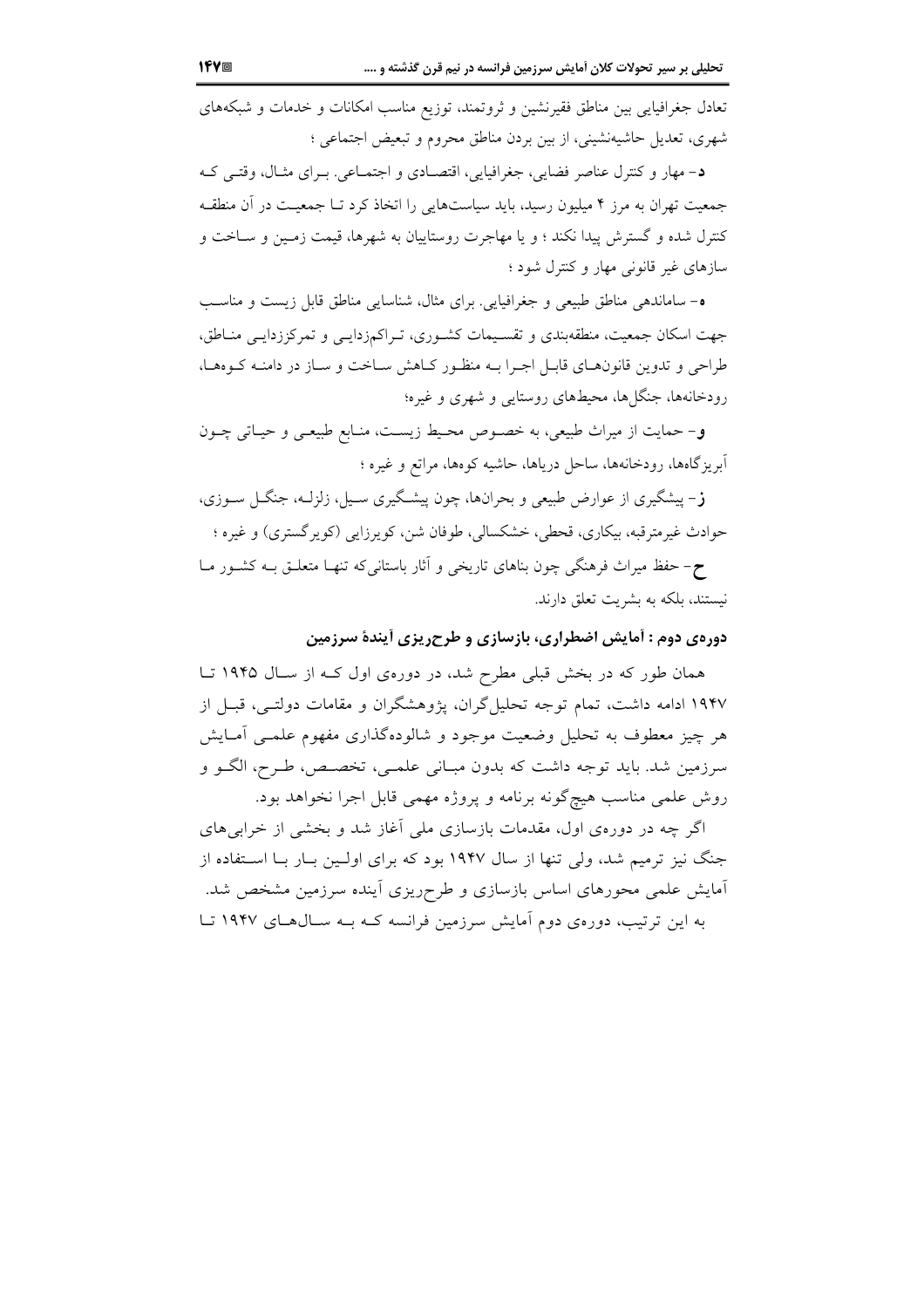۱۹۶۳ اختصاص دارد، عملاً در دو بخش مهم آغاز شد. در بخش بازسازی، فعالیتهای مهم دولت بیش تر بر ترمیم خرابی های جنگ و سرو سامان دادن به وضعیت موجود بود. در این مقطع زمانی، هـدف اجـرای یـک آمایش اضطراری جهت تأمین نیازهای اولیه و اصـلی مـردم در ســال۱صای بعــد از جنگ يو د.

از عمدهترین اقداماتی که در این زمینه انجام شد، می توان به موارد زیــر اشــاره ک د :

- ۱. دولت به عنوان قیم` مردم و کارگزار اصـلی، کلیــه مسـؤولیتهــا، کارهــا و یروژههای بزرگ کشور را به عهده گرفت. برای مثـال، تـأمین بودجـهٔ لازم، طرحریزی پروژه بازسازی و اجرای مستقیم طرحها (بونیویل، ۲۰۰۷، ص ۵۰).
	- ۲. تثبیت اجارههای مسکن برای حمایت از افراد کم درآمد و کنترل شرایط.
- ۳. ادغام کمونهای کوچک و متوسط با هم به منظور ایجاد دپارتمـانهـا و بـه وجود آوردن هماهنگی و مدیریت بهتر سرزمین.
- ۴. احیای قوانین شهرسازی و اجباری کردن صدور پروانه ساختمان برای کلیــه ساخت و سازها.
- ۵. حمایت جدی از طرح کـاربری اراضـی و زمـین بــه خصـوص در بخـش کشاورزی، مراتع و حفاظت از منابع طبیعی.
- ۶. ترمیم و بازسازی محلات و مراکز قــدیمی و بافـتهـای فرســوده، چــه در بخش مسکن و چه در مراکز صنعتی قدیمی.
	- ۷. اجرای طرح بزرگ مسکن و ایجاد مجموعههای آپارتمانی ارزان قیمت.

شایان ذکر است که دولتهای بعد از جنگ، همگــی موظـف بــه حــل معضــل مسکن در فرانسه بودند. البته مسکن سازی طبق طرحهای تدوین شدهی گراویــه و کلودیوس انجام می شد کـه بـیش تـر در شـهرهای کوچـک و متوسـط و حومـهی شهرهای بزرگ محقق می شد. البته از سال ۱۹۴۷ تا ۱۹۶۴ فقط ۳/۵ درصد مسکن

1. Tutelle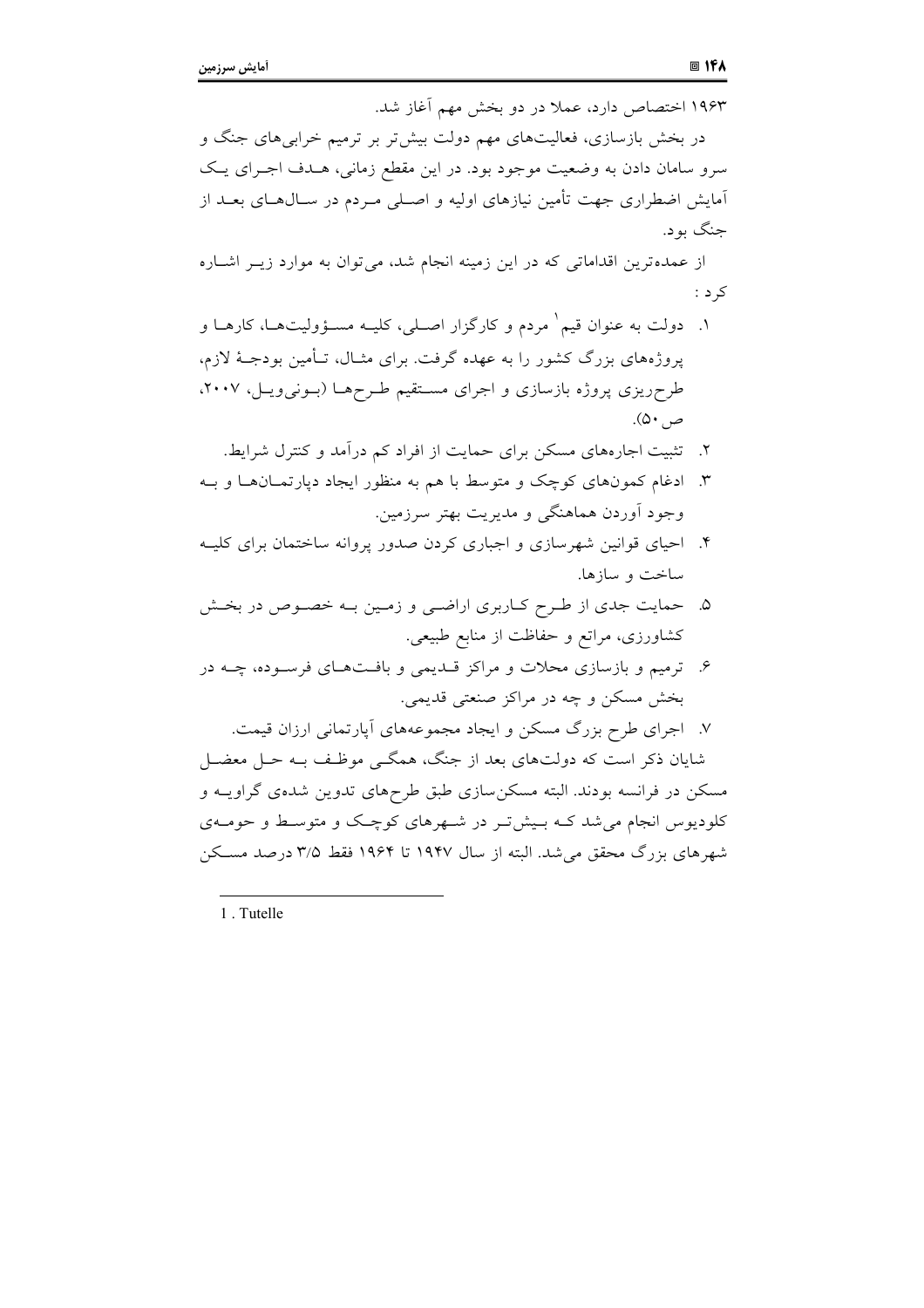جدید ساخته شد و حدود ۳۸۰/۰۰۰ مسکن تخریب شـده زمـان جنـگ بازسـازی شدند. یک میلیون خانه ارزان قیمت با عنوان مسکن بــا اجــاره مناســب (H.L.M)<sup>۱</sup> ساخته شد و در اختیار مردم قرار گرفت. ۱/۵ میلیون هم مسکن بـا وام کـم بهـره ساخته شد. به این ترتیب تا سـال ۱۹۷۵ فقـط ۸ میلیـون مسـکن ارزان قیمـت در فرانسه ساخته شد. می توان استنباط کرد که هر ساله به طـور میـانگین حـدود نـیم میلیون مسکن ساخته شد (همان، ص ۶۰).

٨ ايجاد امكانات، تأسيسات و مراكز بهداشتي، دانشگاهي، خدماتي، اجتمـاعي، فرهنگی، آموزشی، ارتباطی و غیره که آمار دقیق و تفکیک شدهی آنها را مـیتـوان در گزارش های وزارت بازسازی و شهرسازی به دست آورد.

در مورد طرحها و برنامههای اساسی و بلندمدت آمایش سرزمین که بـا هــدف دست یابی به ایجاد تعادل، توازن و مساوات در توزیع فعالیتها، جمعیت، درآمدها و تولیدات در یهنه سرزمین مورد مطالعه، پیش بینی و تدوین قرار گرفتند، بایستی قبل از هر چیز به نقش کلیدی پیشگامان و بنیانگذاران ایــن دانــش نــوین جایگــاه بسیار مهم و شایستهای را اختصاص دهیم.

بدون تردید تحلیل ها و دیدگاههای علمی گراویه و کلودیوس نه تنها زمینهسـاز و منشأ اصلي و حياتي پيدايش مفهوم علمي آمايش سرزمين قلمداد مي شود، بلكـه موجب تغییر گسترده، عمیــق و همــه جانبــه نگــرشهــا و رویکردهــای مقامــات تصمیمگیرنده فرانسوی در امور سرزمین گردید. اکثر مقامات دولتی و به خصوص وزارت بازسازی و شهرسازی فرانسه اثر مهم گراویه را به منزله تورات و یا کتـاب مقــدس اَمــايش ســرزمين محســوب مــي كننــد كــه تمــامي سياســتگــذاريهــا و طرحریزیهای بعد از جنگ دوم جهانی دقیقا از آن متأثر و الگوبرداری شدهاند.

گراویه در اثر معروف خود به صورت مستند بـا ارایــه آمارهــای دقیــق تحلیــل می کند که چگونه تمرکز سیاسی در فرانسه منجر به تمرکـز اقتصـادی و در نتیجـه تمرکز جمیعتی شده است. او با ارقام نشان می دهد که تقریبا همهی دانشگاههـا و مراكز يژوهشي و علمي مهم فرانسه، فعاليتها و قطبهـاي صـنعتي و بازرگـاني،

1. Habitat à Lover Modéré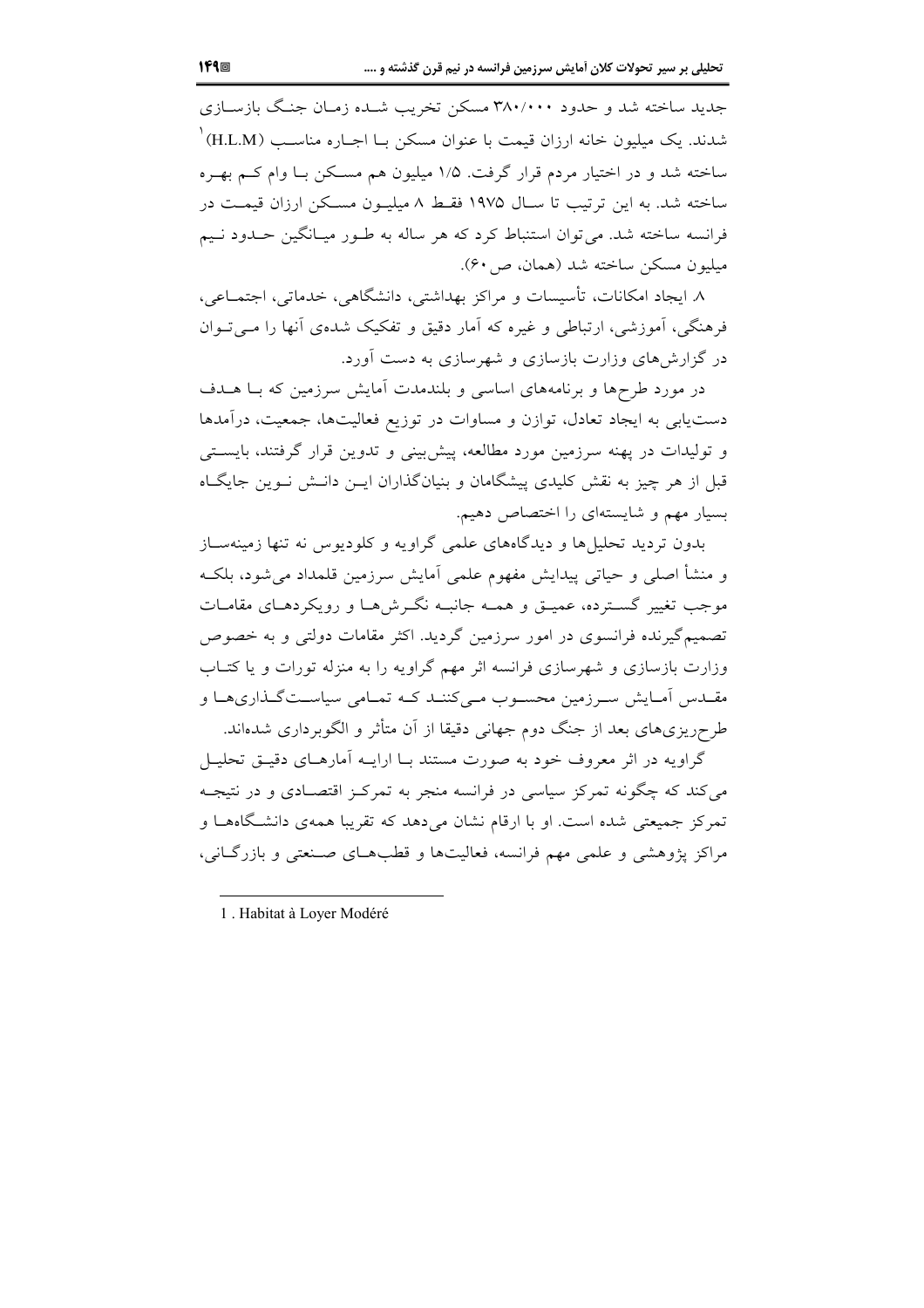مراکز اداری ، بانـکـهـا و مؤسسـات اعتبـاری، فروشـگاههـای بـزرگ، بازارهـا و واحدهای تصمیم گیری و شرکتها، اغلب در پیاریس مستقر شیدهانید، اندیشیه تمرکز گرایانه باعث شده است که طراحان شبکه زمینی، ریلی و هوایی ساختاری را طراحی و اجرا کنند تا همه رامها به صورت ستارمای به پاریس منتقل شوند (مونو،  $\wedge \cdots \wedge \neg \wedge \wedge$ .

به این ترتیب، گراویه پاریس را متهم مـیکنـد کـه تمـامی منـابع و درآمـدهای نواحی کوچک فرانسه را می بلعد. او پاریس را به منزلهی یک هیولای غول پیکر و دهشتناک قلمداد می کند که سرنوشت کل فرانسه در دستان او قرار گرفته است. او وضعیت پاریس را که در هر آن جمعیت زیادی از مهاجران خـارجی و روسـتاییان مهاجر را به خود جذب می کنـد، بـا اشـغال روم توسـط بَربَرهـا مقايسـه مـی کنـد (گراویه، ۱۹۴۷، ص۲۸).

البته تحلیل گراویه نسبت به شهرهای بزرگ فرانسه چون لیون، مارسی، تولـوز، بوردو و کُت دازور نیز تشابه زیادی با پاریس دارد که انحصار تمامی قــدرتهــای سیاسی، اقتصادی و جمعیتی فرانسه را در دستان قدرتمند خود قرار دادهاند.

باید اذعان کرد که تحقیقات گراویه صرفا محدود به ارایه یکسری تحلیل هیا و استنباطهای علمی نمیشود، بلکه این پژوهشگر برجسته، طـرحهـا و برنامـههـای کاربردی بسیار مهمی نیز جهت آمایش سرزمین فرانســه پیشــنهاد کــرده اســت کــه همگی مورد تصویب مقامات قرار گرفته و به صورت عملی اجرا شدهاند.

در اینجا به عنوان نمونه، به طـرح تـراکم;دایـی پـاریس و طـرح متروپـل۱عـای تعدیل گر اشاره می کنم. اجرای طرح مترویل های تعـدیل گــر مربــوط دورهی ســوم تحولات آمایش سرزمین در فرانسه است که در بخشهای بعـدی بـه آن خـواهیم پرداخت. لذا در ایـن بخـش ابتـدا بـه معرفـی طـرح جـامع تـراکمزدایـی پـاریس مىپردازيم.

طرح تراکم; دایی' پاریس

گراویه تمرکز گرایی سنتی فرانسه را که از زمان لـویی چهـاردهم و نـاپلئون بـه

1. Deconcentration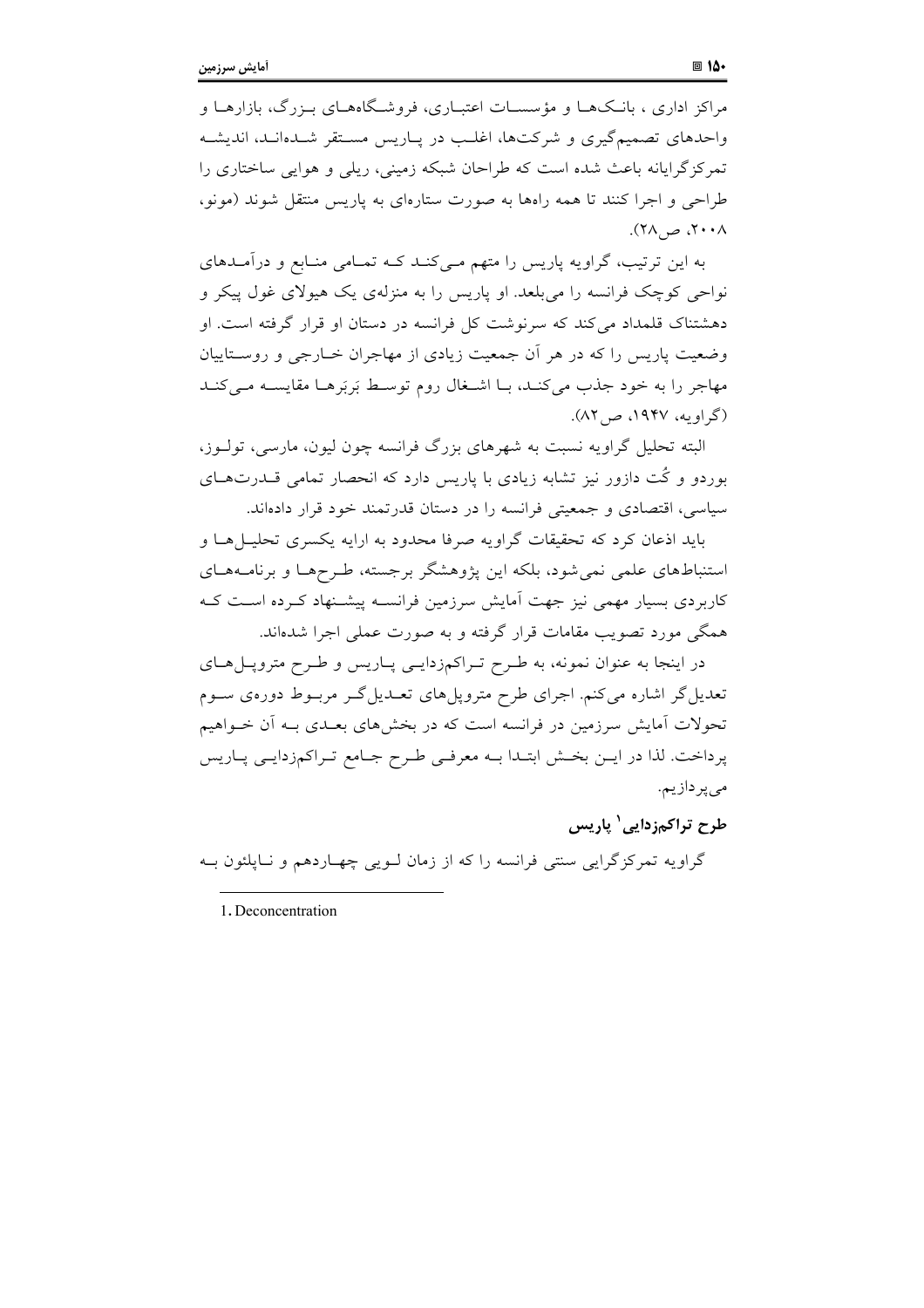میراث رسیده است، به شدّت محکوم می کند. او معتقد بود که درآمد بـالای مـردم پاریس این جذابیت را به وجود آورده که مردم مناطق خود را ترک کرده و به ایــن شهر مهاجرت کنند (مرکن، ۲۰۰۸، ص/۱۵۷).

برای مباره با تراکم فعالیتها، صنایع و جمعیت در پـاریس، و دیگـر کـلان شهرهای فرانسه، گراویـه (گراویـه، ۱۹۴۷، ص۲۶۴) و طراحـان سـرزمین چنـدین راهکار ارایه کردند که همگی مورد اجرا قرار گرفتند :

- ۱. برای تعادل وضعیت موجود، در مدت ده سال هـیچ گونـه سـاخت و سـاز جدیدی نباید در پاریس، لیون و مارسی انجام شود.
- ۲. مناطق و مسکن های روستایی، بـه خصوص در بخـش کشـاورزی، بایـد بازسازی شده و امکانات زیربنایی و زیستی در دیگر مناطق ساخته شود.
- ٣. مناطق مناسب جهت اسكان جمعيت، صنايع و فعاليتي بايد با تحقيقي جامع شناسایی و معین شود.
- ۴. ايجاد اشتغال در مناطق و نواحي مناسب توسعه بايد به شدت مـورد توجـه قرار گیرد.
	- ۵. فعالیتهای دانشگاهی باید در کل سرزمین به صورت عادلانه توزیع شود.
- ۶. زیرساختهای ارتباطی چون راه آهن، بزرگ اههـا و راههـای آبـی بایــد در مناطق دیگر تعمیم پیدا کند.
- ۷. مناطق صنعتی موجود در شهرهای کوچک باید مورد حمایت قرار گرفتـه و آمایش شوند. باید در جوار مناطق صنعتی بـرای کـارگران خانـههـای ارزان قیمت تهیه شود. شایان ذکر است که طرح مسکن کارگران در جوار صـنایع از همان ابتدا و تاکنون مورد توجه بوده و صدها هزار مسکن ارزان قیمت به نام فوایه<sup>۱</sup> برای کارگران ساختهاند که واقعا نقش مهمــی در رفــاه و آســایش کار گر ان ایفا می کنند.
- ٨. سیاستهای تشویقی جهت انتقال صنایع و فعالیتها بـه دیگـر منـاطق بـه مورد اجرا گذاشته شود. این سیاستها عبارتنـد از معافیـت مالیـاتی بـرای

1. Foyer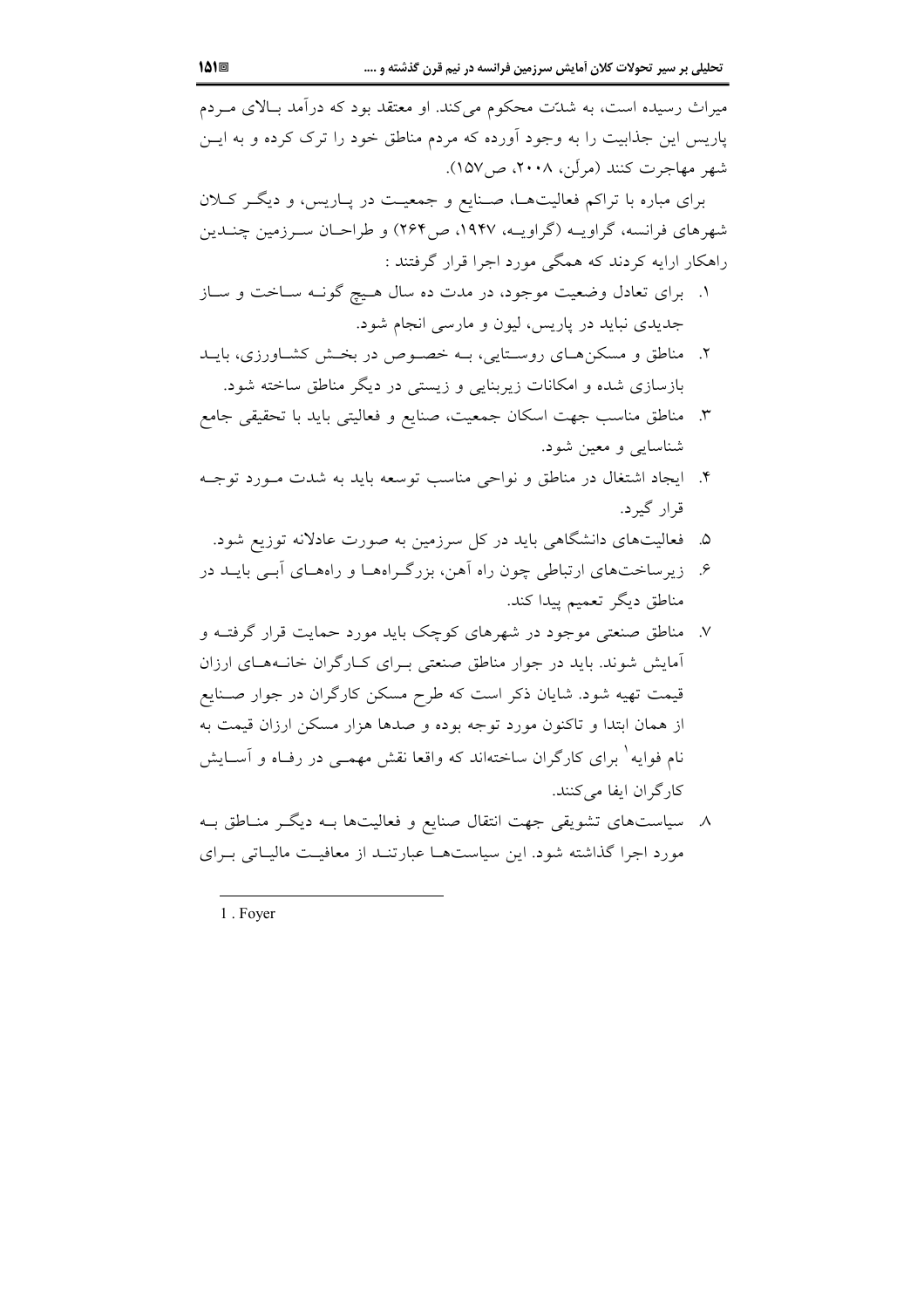شرکتهایی که داوطلبانه به جاهای دیگر منتقـل شـوند، و هـم چنـین وام صنعتی برای کارآفرینی و اشتغال کارگران و غیره (مرکن، ۲۰۰۸، ص ۱۶۰). برای اجرای طرح گراویه، تمامی مقامات و دستگاههای دولتی و بـه خصـوص دولت پیرماندس فرانس <sup>۱</sup> و ادگارفور<sup>۲</sup> طرحها و لوایح مهمی به مجلس ارایه کـرده و اقدامات مهمی انجام دادند که به شرح مختصری از آنها می پردازیم :

۱. در سـال ۱۹۴۹، اداره شهرسـازی وزارت بازسـازی و شهرسـازی بــه اداره آمايش سرزمين تغيير نام يافت.

۲. کلودیوس به عنوان وزیر بازسازی و شهرسازی در سال ۱۹۵۰ اولین گزارش رسمی خود را با عنوان برنامه ملی آمایش سرزمین به هیأت دولت تقدیم کـرد. در همان سال صندوق ملي آمايش سرزمين جهت تـأمين هزينـههـاي ايجـاد نــواحي صنعتی و یروژههای کلان آمایش سرزمین تأسیس شد (توفیق، ۱۳۸۴، ص۲۳).

۳. در سال ۱۹۵۳ با تصویب قانون ســلب مالکیــت و تصــرف<sup>۳</sup> امــلاک، کــه از سیاستهای بسیار مؤثر کنترل و مهار زمین و اراضی تحت تصـرف مـردم اسـت. دولت به این وسیله می تواند در شرایط لازم از املاک مردم جهت ایجـاد بزرگـراه، پیادهسازی سیاستها و طرحها، کاهش و یا تثبیت قیمت زمـین، بـه نفـع عمـومی سلب مالكىت كند.

۴. در سال ۱۹۵۵، لایحهای تصویب شد که طبق آن ایجـاد و گسـترش بناهـای صنعتی در منطقه پاریس میبایستی با موافقت قبلی مقامات باشد. ایـن لایحـه کـه مربوط به کنترل توسعه منطقه پاریس و توقف ساخت و ساز و سـرمایهگـذاری در این منطقه می باشد، ابزار فشار خوبی برای مذاکره با شرکتهای بـزرگ محســوب می شد که ممکن بود با ترغیب و حمایت مالی و به صورت داوطلبانه فعالیت خود را از پاریس به مناطق غربی و جنوبغربی منتقل کنند (دیون، ۲۰۰۱، ص ۱). ۵. در سال ۱۹۵۷، طرح ملی آمـایش سـرزمین تــدوین و تصــویب شــد. طــرح

<sup>1</sup> Pierre Mendès France

<sup>2.</sup> Edgar Faure

<sup>3.</sup> Expropriation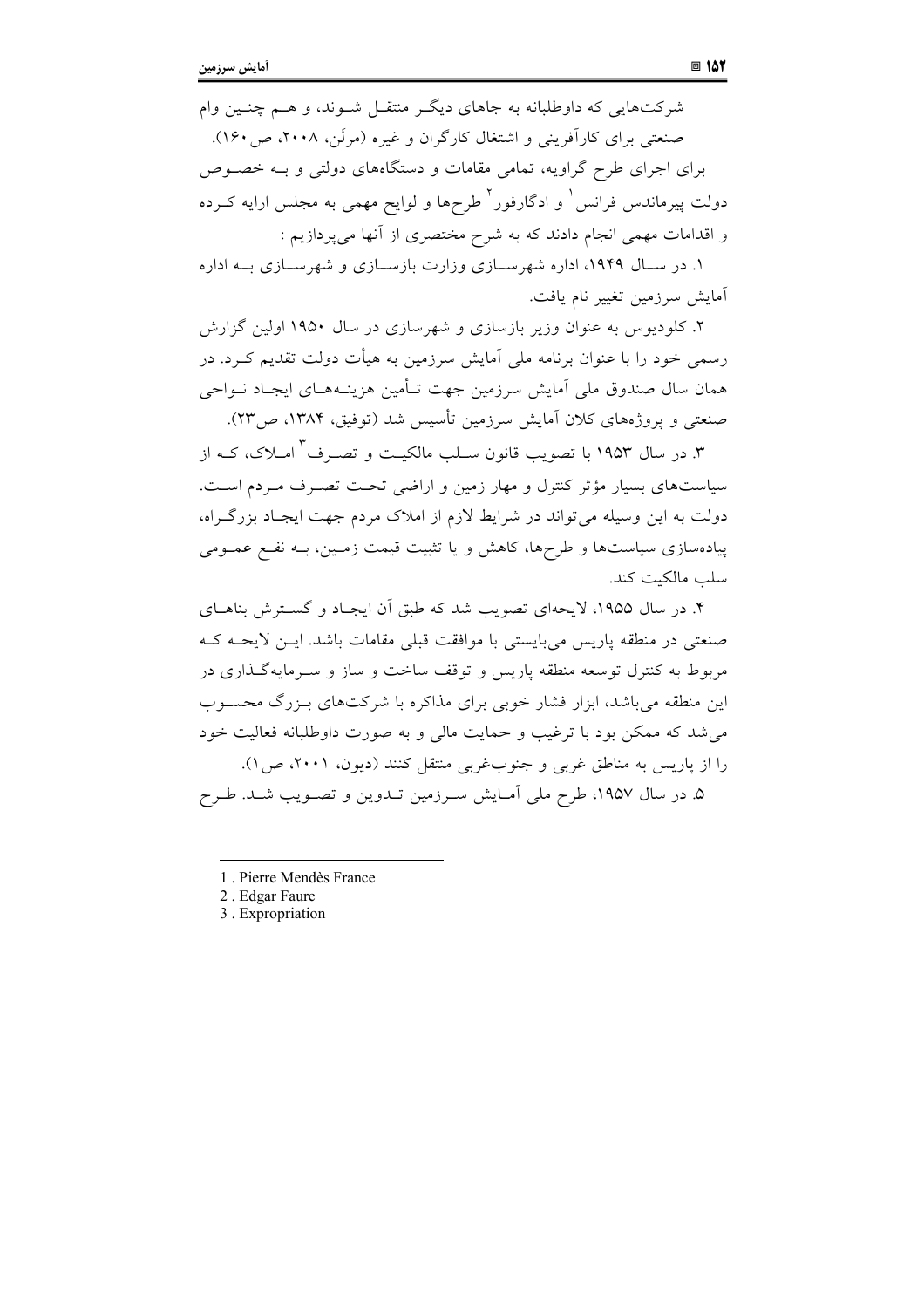منطقهبندی <sup>۱</sup> که تاکنون ادامه دارد، بهترین ابزار جهـت حفاظـت از طـرح کــاربری زمین، مثل حفاظت از فضاهای کشاورزی، طبیعی، صنعتی و مسکونی است. ایس گونه طرحها به دولت این امکان را میدهد تا سـرزمین و اجـزای آن را در کنتـرل خود داشته و مهار کنند. در همین سال، برای اولین بار مشخصات منـاطق صـنعتی (ZI) ٔ و مناطق شهری در اولویت (ZUP) ٌ تعیین شد. شایان ذکر است که سال۱های ىعد مناطق دىگرى جون ZAC ، ZAD ، PAZ ، ZAC ، ZEU ، ZUS ، ZRR ، ZPIU ، ZIF و غيره مشخص و تصويب شد.

۶. در سال ۱۹۶۰، کمیتهای بـا عنـوان کمیتـه میـان وزارتـی آمـایش سـرزمین (CIAT)<sup>۴</sup> جهت هماهنگی و رفع اختلافات بین نهادهای دخیل در آمایش سرزمین، تأسيس شد. اين كميته دو هدف مشخص داشت :

الف- هماهنگه ٍ میان وزارتخانهها در زمینهٔ اجـرای سیاسـتهـا و طـرحهـای آمايش سرزمين.

ب- رفع اختلافات و اعمال حکمیت نخستوزیر در مواردی کـه برنامـههـا از دیدگاه طرفین اجرای طرحها و اهداف آمایش سرزمین مناسب نباشد.

۷. ایجاد پارکهای طبیعی ملی، جهت ایجاد جذابیتهای توریستی و طبیعی در مناطق مختلف سرزمين.

به این ترتیب، با اجرای سیاست تراکمزدایی دولت، بین سال های ۱۹۴۷ تا ۱۹۶۳ شاهد پیشرفت بسیار مهمی در تراکمزدایی فعالیتهـای اداری، اقتصـادی و صنعتی پاریس بوده، به نحوی که رشد جمعیت اَن کـاهش پیـدا کـرده، و منــاطق دیگر، به تبع این طرح ار رونق اقتصادی خوبی برخوردار شدند. با توجه به افزایش روز افزون جمعیت در پاریس، مسؤولین پیش بینی می کردند که اگر شرایط کنتـرل نشود، جمعیت پاریس در سال ۱۹۶۵ بــه ۱۲ میلیــون نفــر برســد کــه طبــق اســناد INSEE در سال ۲۰۰۹ شاهد هستیم که جمعیت در حـد ۸ میلیـون نفـر متوقـف

<sup>1.</sup> Zonage (Zoning)

<sup>2</sup> Zone d'Induetrielle

<sup>3.</sup> Zone à Urbaniser en Priorité

<sup>4.</sup> Comité Interministriel Pour les Problèmes d'action régionale et d'A.T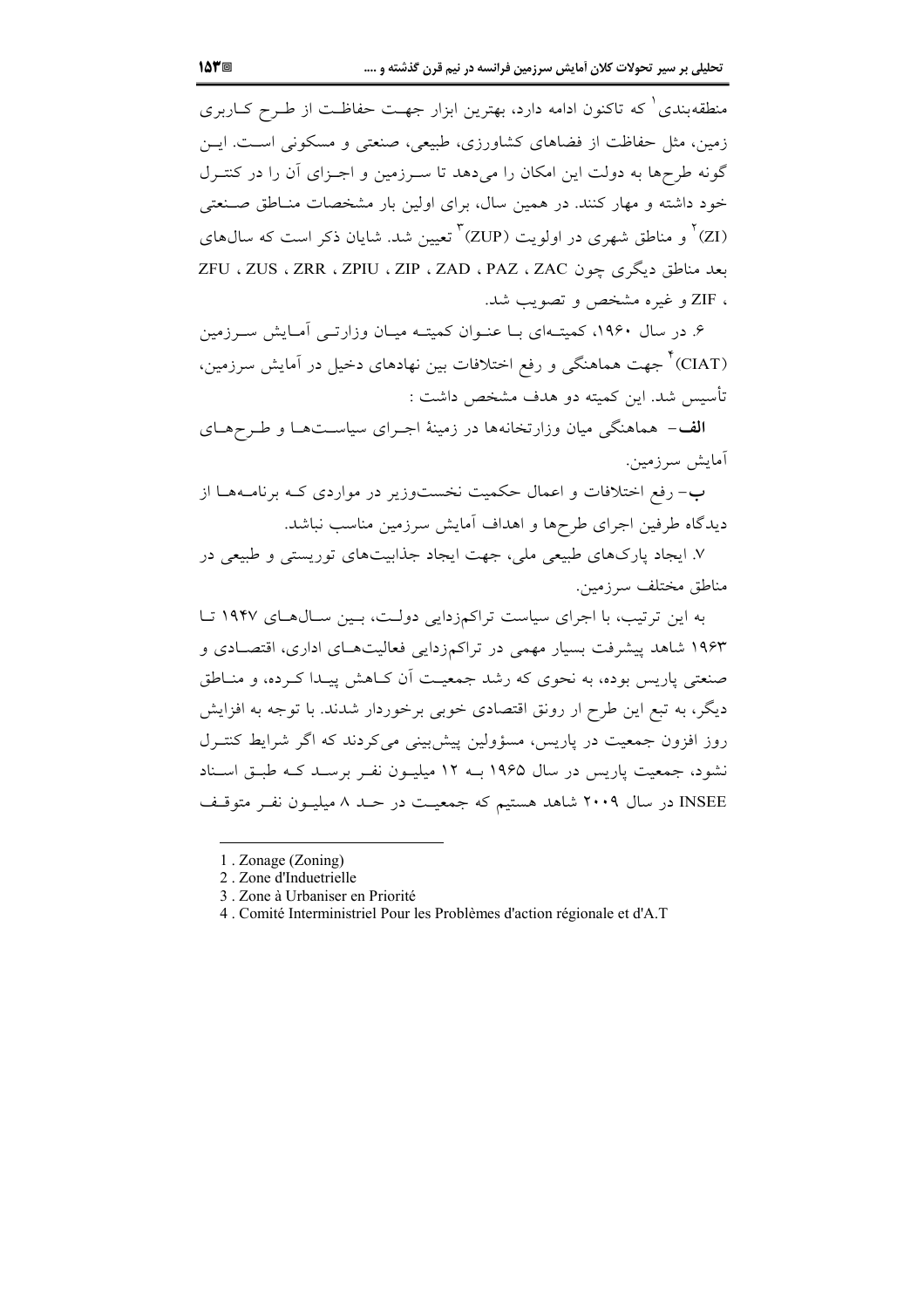می شود. ضمنا از سال ۱۹۹۰ به بعد، تنها هر سال هفتاد هزار نفر جعیت جدیــد بــه صورت میانگین به پاریس اضافه شده است.

البته با وجود همه موفقیتها، عدمای از تحلیلگران چون لوران داوزی به طرِح گراویه انتقاد کرده و معتقدند که این طرح کاملا موفیقتآمیز نبوده و هنـوز تعـادل پاریس بین دو بخش شمال شرقی و جنوب غربی به وجــود نیامــده اســت. ضــمنا داوزی اعتقاد دارد که وقتی پاریس ۳۰ درصد منابع ملی فرانسه را تأمین مــیکنــد، دلیلی ندارد که آنرا از هم بپاشیم (داوزی، ۲۰۰۸، ص۲۰).

دورهی سوم : ایجاد زیرساختارهای تشکیلاتی و تراکمزدایی سرزمین

موج سوم آمایش سرزمین در فرانسه که حدودا از سال ۱۹۶۳ شروع شده و تـا سال ۱۹۸۰ ادامه پیدا کرد، عمدتا اختصاص به رفع نابرابریهای فضایی، جمعیتـی، اقتصادی و ایجاد تعادل و توزیع جغرافیای مناسب و متوازن فعالیتهـا در پهنــهی سرزمين است.

فرانسه از سرمایه فضایی فوقالعادهای برخوردار است که تراکم نسبی جمعیت آن به ۱۰۴ نفر در کیلومتر می رسد. با این حال، همین کشور، در سال هـای بعـد از جنگ دوم جهانی و حتی امروز به مناطق بسیار فشردهای از نظر جمعیتــی در کنــار مناطق تقریبا عاری از سکنه در سرزمین خود به وجود آورده و در بعضی از نقــاط به تراکمهایی بسیار شـدید منجـر شـده اسـت کـه بسـیار زیـادتر از تـراکم دیگـر کشورهای اروپایی است (مونو، ۱۳۷۳، ص۲۲).

طرح اول گراویه که اختصاص داشت به تراکمزدایی صنعتی، سیاسی، اداری و جمعیتی پاریس، موقعیتهای چشمگیری را به دنبال داشت. ولـی ایــن طــرح بــه تنهایی برای ایجاد تعادل در کل سرزمین کافی نبود. بنابراین از دهــه ۱۹۶۰ تمـامی توجه و کوشش سیاستگذاران و طرحریزان آمایش سـرزمین بـه سـوی تعریـف و تنظیم استخوانبندی شبکههای شهری<sup>۱</sup> در کل سرزمین متمرکز گردید که در برنامه ینجم فرانسه تأکید زیادی روی آن شد. از این رو، طرح دوم گراویــه، یعنــی طــرح

1. Armature Urbaine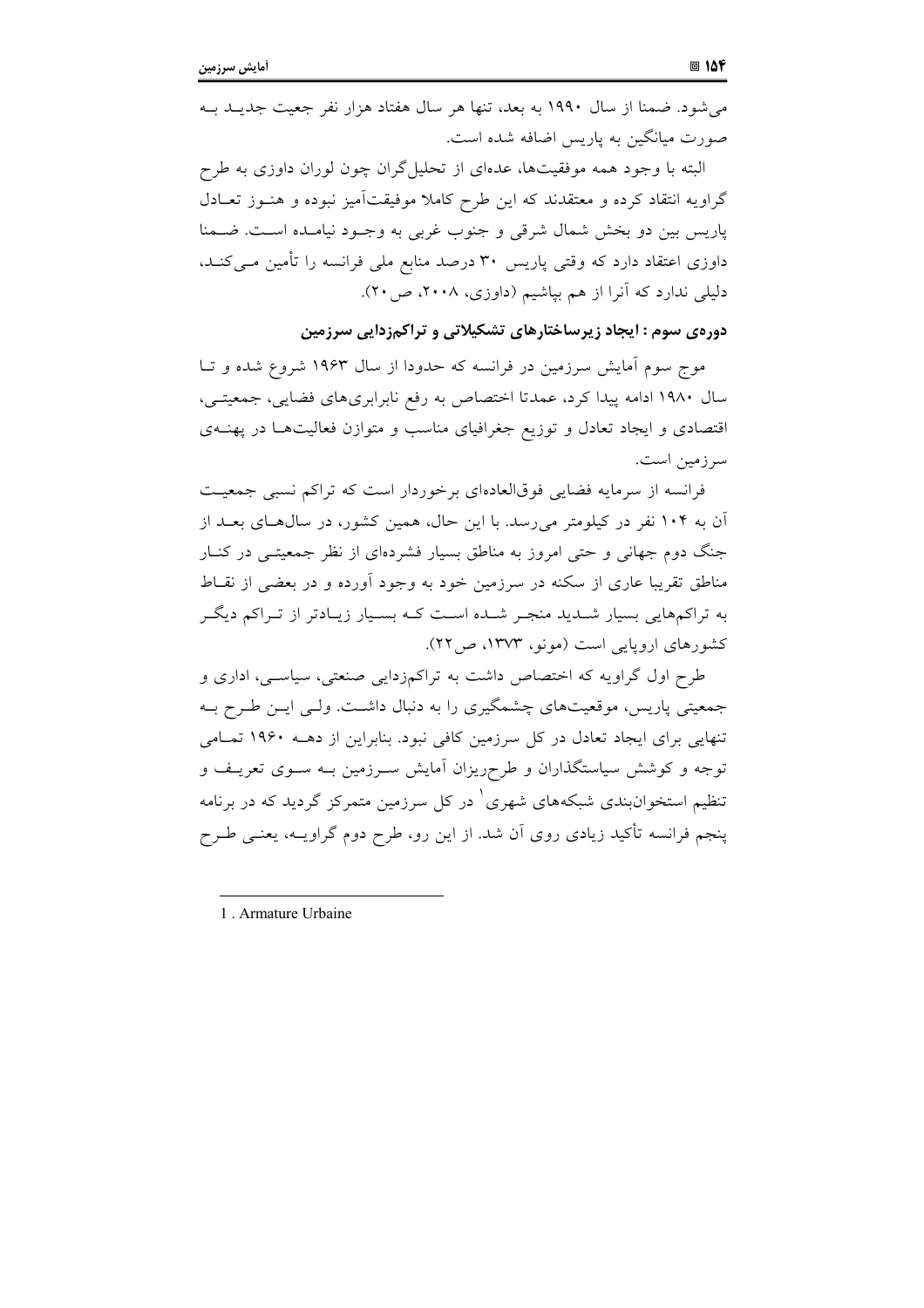ایجاد متروپلهای تعادلگر <sup>۱</sup>، که به منظور ایجاد تعادل و تراکمزدایی دیگـر منــاطق سرزمین پیشنهاد شده بود، به شدت مورد استقبال مقامات ارشـد و صـاحبنظـران برجسته دولتی در زمینه آمایش سرزمین قرار گرفت.

هدف اساسی ایجاد مترویلهای تعادلگر، انتخاب چندین مجموعه شـهری بـه عنوان قطبهای توسعه و جذب صنایع، فعالیتها و جمعیت بود. به وسیله توسعه این شهرها، نه تنها جمعیت سربار یاریس جذب شده و بار تراکم پــاریس کــاهش پیدا می کرد، بلکه یک نوع تعادل فضایی و اقتصادی نیز در کل کشور ایجاد می شد. این شهرها میبایستی بـرای اسـتقرار صـنایع و بنگـاههـای اقتصـادی شـرایط

مساعدی را فراهم کرده و توسعه منطقه پیرامون خود را تضـمین کـرده و بــه ایــن ترتیب برای توسعه اقتصادی رقیبی در برابر پاریس باشند.

در این رابطه سیاستها و طرحهای متعددی تدوین و تصویب شد که به عنوان مثـال مـي تـوان بــه توســعه زيرســاختـهــاي ارتبــاطي مثــل راهآهــن، آزادراههــا، خطوط هوایی، مخابرات، آمایش مناطق روستایی و کوهستانی، حفاظت از سواحل و یارکهای طبیعی، توسعه زیرساختهای روستایی، توسعه انفورماتیک و دهها طرح دیگر نام برد.

طبق گزارش دو جغرافیدان به نامهای اوترو و روشنفور، مجموعه شهرهایی که در مرحله اول در سال ۱۹۴۶ به عنوان مترویل های تعادل گر انتخاب شدند عبارتند از : ١. ليل، روبه، توركوان. ٢. نانسي، متز، تيون و يـل. ٣. استراسـبورگ. ۴. ليـون، گرونوبل، سنت اتین. ۵. مارسی، اکس آن پرونس، دلتای رُن. ۶. تولوز. ۷. بوردو. ۸ . نانت، سن نازر.

بعدها چهار مجموعه شهری دیگر به این مترویلها اضافه شد، تا دامنـه توزیــع شبکه شهری و اقتصادی در یهنه سرزمین توسعه بیش تری پیدا کند.

شایان ذکر است که به دنبال رشد شهرها، در کنار اجـرای طـرح مترویــلهــای تعادلگر (۱۹۶۲ تا ۱۹۶۵)، طرح شهرهای جدید در برنامه پنجم (۱۹۶۶ تا ۱۹۷۰). طرح شهرهای متوسط (۱۹۷۳ تا ۱۹۷۹) و طـرح شـهرهای کوچـک و نـواحی در

1. Métropols d'équilibre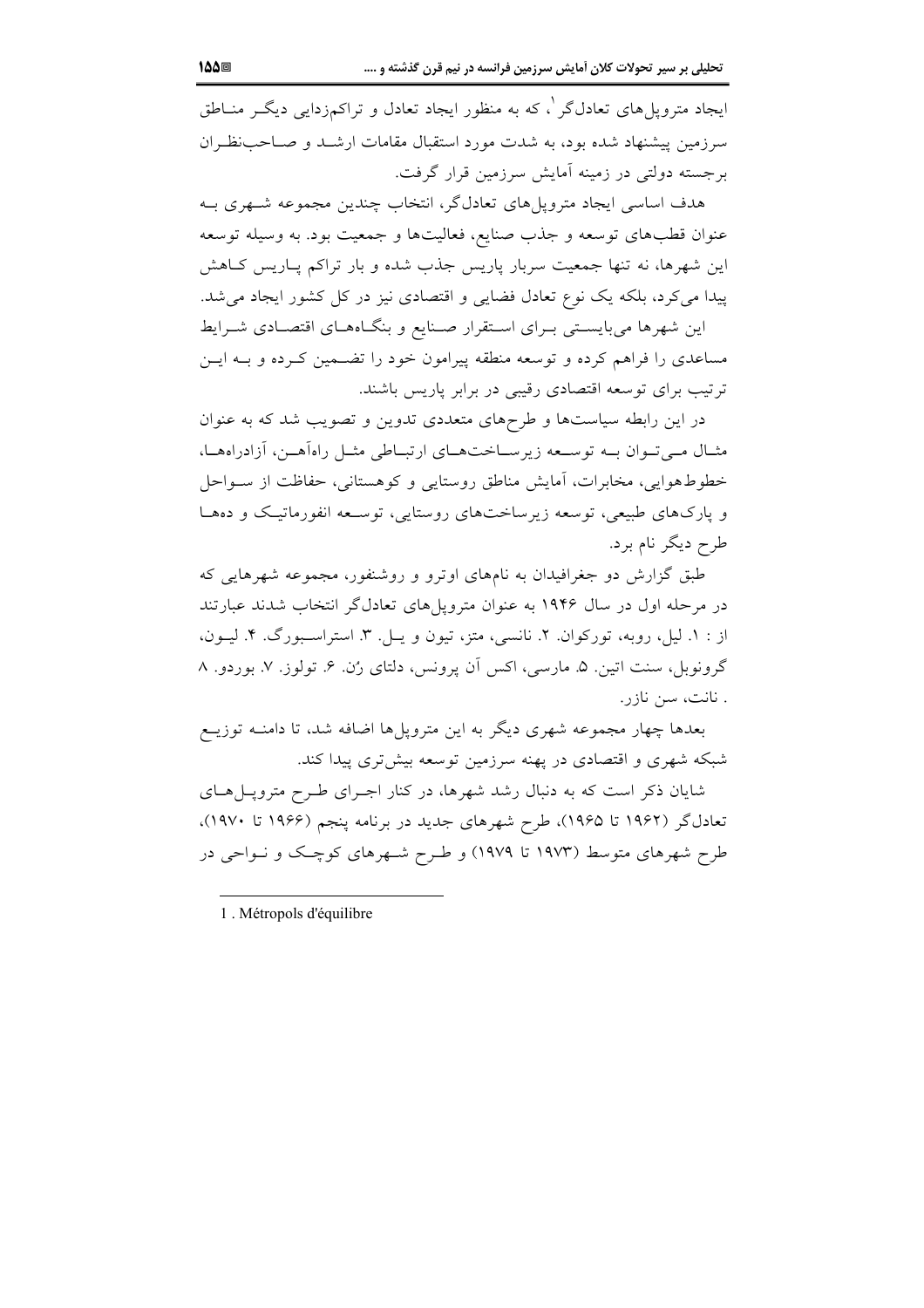روستاها نیز مطرح شد که همگی در زمانبندیهای پیش بینی شده بـه مـورد اجـرا گذاشته شدند.

از جمله شهرهای جدیدی که از سال ۱۹۷۰ به بعد به منظور تنظیم، تعـدیل و توزیع جغرافیایی جمعیت در پهنه سرزمین فرانسـه سـاخته شـدند، مـیتوان بـه شهرهای ویل نوو، دسک در شمال، اوری در ۳۰ کیلومتری جنوب پاریس، سرژی پونت أواز، سن، کانتن، اَن ایولین، مارن، لا، واله، ایل دابو در ۳۰ کیلومتری لیون و دهها شهر دیگر اشاره کرد (توفیق، ۱۳۸۴، ص۱۴۱).

باید بپذیریم که اجرای هر سیاست و یا طرح کلان قبـل از هـر چیـز مسـتلزم ایجاد زیرساختارهای تشکیلاتی، تهیه و تأمین امکانــات، تهیــه و تــدوین قــوانین و دهها طرح و برنامه جانبی است که در اینجا لازم است، به عنـوان نمونـه بــه چنــد اقدام مهم و اساسی که جهت اجرای طرح تراکمزدایی مناطق فرانسه به مورد اجـرا گذاشتهاند، بپردازیم :

#### **۱. ایجاد ; برساختارهای تشکیلاتی**

ژنرال دوگل و نزدیکان او برای تدوین و اجرای سیاستها و طرحهای آمـایش سرزمین اعتقاد به اراده ملی و نقش مستقیم دولت داشتند. بنـابراین در دهــه ۱۹۶۰ همه چیز در کنترل مستقیم و دایمی دولت قرار میگرفت. ایــن نــوع طــرز تفکــر تاکنون برای سیاستها و طرحهای کلان وجود دارد، منتهی بخشی از شایستگیها و اختیارات دولت مرکزی در دوره چهـارم آمـایش سـرزمین بـه مقامـات منـاطق، استانها و شهرهای بزرگ محول شده است (فرهبو، ۲۰۰۹، ص۱۰۴).

رویکرد تمرکز گرایانه دولت مشکلات متعـددی را در برداشـت، از یـک سـو، اجرای طرحها و برنامهها توسط یک وزارتخانه خاص امکان پذیر نبود و لازم بـود که کارها بین وزارتخانههای مرتبط تقسیم شده و هر کس نقش خود را ایفا کند؛ از سوی دیگر، هماهنگی و یکپارچهسازی وظایف و مسؤولیتها و مدیریت پروژهها امري سخت و گاهي غير ممكن بود. لذا دغدغه اصلي دولت قبـل از اجـراي هـر طرحی، ایجاد زیرساختارهای تشکیلاتی و مدیریتی مستحکم و منسـجمی بـود تـا بتواند به صورت سیستماتیک طرحها و برنامهها را در سطع ملی هماهنگ و اجـرا كند.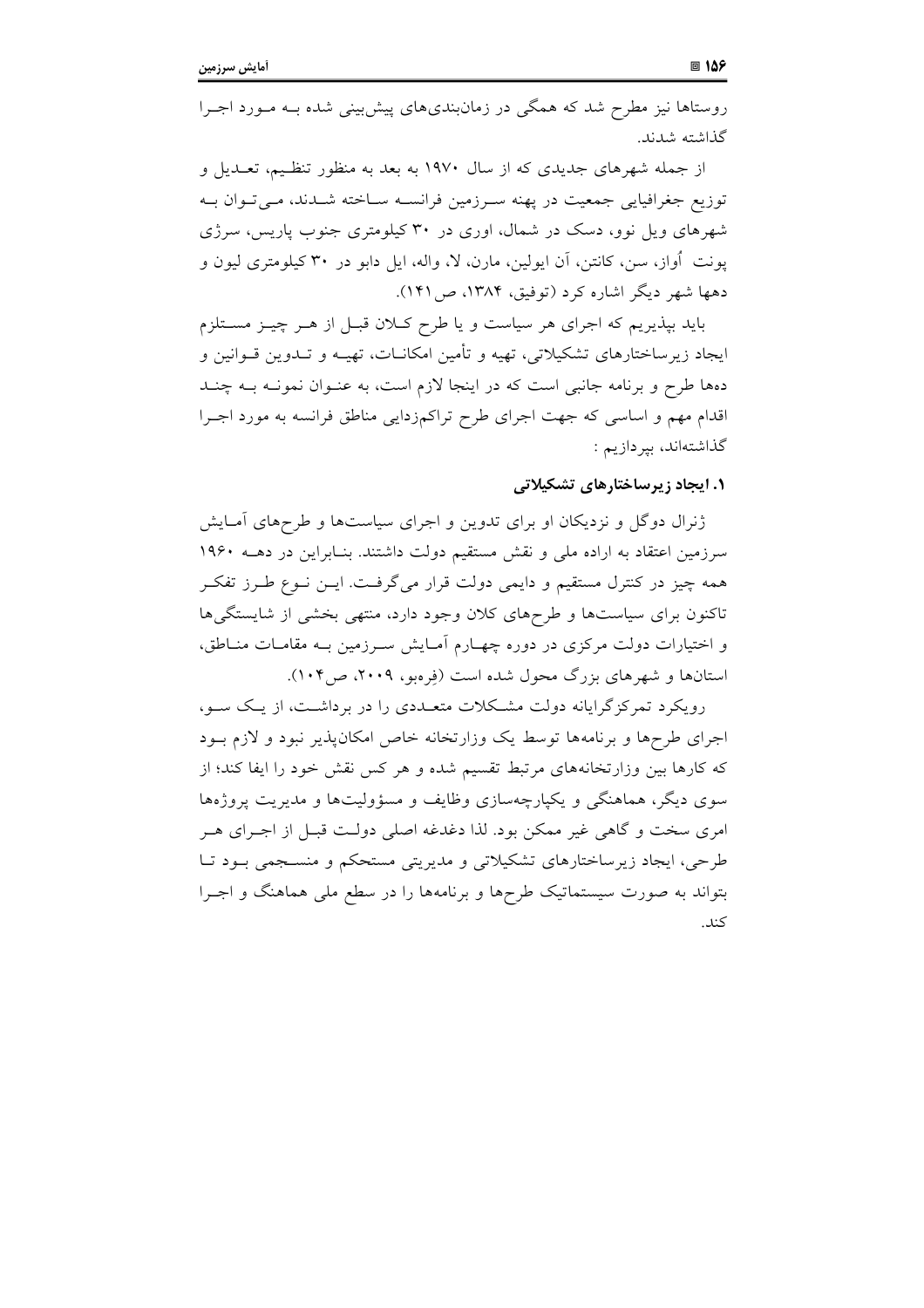بنابراین دولت دوگل برای از بین بردن چنین مشکلات و موانـع بسـیار مهمـی بود، که در سال ۱۹۶۳ دستور تأسیس تشکیلات کلان و گستردهای با عنوان داتیار (DATAR)'، یعنی نمایندگی آمایش سرزمین و اقدامات منطقـهای را صـادر کــرد. .<br>البته داتار اولین تشکیلات هماهنگ کننده سیاستها و طرحهای آمـایش ســرزمین در فرانسه محسوب نمی شود، بلکه همان طوری که در بخش های قبلی مطرح شد. در سال ۱۹۶۰ کمیتهای با عنوان کمیته میان وزارتی آمایش سرزمین (CIAT) جهت هماهنگی بین وزارتخانهها به وجـود آمـده بـود کـه در واقـع اختیـارات چنــدانی نداشت. بنابراین، داتار به عنوان یک سازمان قدرتمند و با اختیارات بالا پایهگذاری شد.

طبق اسناد داتار و مصوبه شماره ۱۱۲ \_ ۶۳ فوریــه ۱۹۶۳ دولــت دوگــل، داتــار دارای چند رسالت اساسی است :

- ۱. طرحریزی و تدوین سیاستها و طرحهای کلان و حیاتی مورد نیاز کشور در زمینه آمایش سرزمین.
- ۲. هماهنگی و ایجاد انسجام بین کلیه وزارتخانههـا و سـازمانهـای دخیـل در اجرای طرحها.
	- ۳. تجزیه و تحلیل شرایط سرزمین و طرحها، و ارایه آمار و اطلاعات دقیق.
- ۴. تبیین و تدوین چشماندازهای آتی سرزمین به منظور ترسیم مسیرهای آینده سرزمين.

از نظر تشکیلاتی، هنگامی که داتار تأسیس شد، مستقیما زیر نظر نخســتوزیــر به وظایف خود عمل می کرد. ولی از سال ۱۹۶۷ به بعد، وابسته به وزارتخانهای بود که امور آمایش سرزمین را به عهده داشت. شایان ذک است کـه از سـال ۱۹۷۲، وزارتخانه خاصی در فرانسه ایجاد شد که عموما بــا نــام وزارت آمــایش ســرزمین همراه بود. برای مثــال، در ســال۱۹۷۲ وزارت آمــایش ســرزمین، مســکن و جهانگردی؛ ۱۹۷۶ وزارت برنامه و آمایش سرزمین؛ ۱۹۹۱ وزارت شـهر و آمـایش

<sup>1.</sup> Délegation Interministrielle à l'Aménagement du Territoire et à l'Action Régionale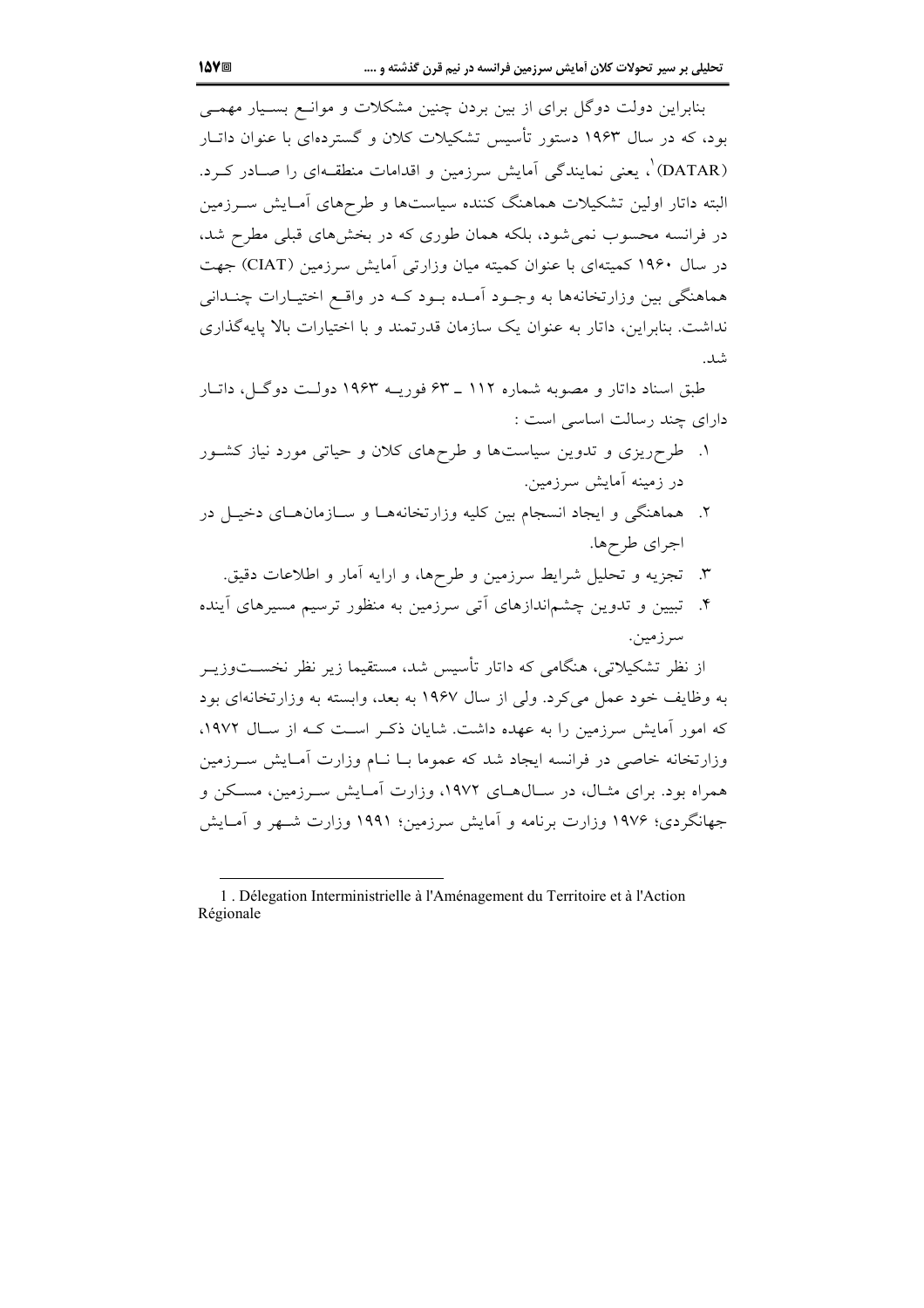سرزمین؛ ۲۰۰۱ وزارت آمایش سرزمین و محیط زیست در دولت وجود داشت که از نظر تشکیلاتی داتار زیر مجموعه اصلی آن محسوب می شد.

به این ترتیب، داتار به عنوان مغز متفکر، طراح و هماهنگ کننده و حتی مجری، در کلیه سیاستها و یروژههای اجرا شـده اَمـایش سـرزمین فرانسـه در نـیم قـرن گذشته به صورت مستقیم و غیرمستقیم مشارکت داشــته و نقــش حیــاتی و بســیار استراتژیکی را ایفا کرده است. به طوری که بدون داتار امکان نداشت کـه فرانسـه بتواند اهداف خود را در یهنه سرزمین محقق کند. اضافه می کند کــه از ۳۱ دســامبر ۲۰۰۵، داتار قلمروی عملیاتی گستردهتری پیدا کرده و از کـادر ملـی و سـرزمینی فرانسه پا را فراتر نهاده و تبدیل به یک تشکیلات اروپایی شد که وظایف آن بسیار فراتر از هماهنگی و یا طرح برنامه بود. این سـازمان کـه بـه نـام نماینـدگی میـان وزارتی در آمایش و رقابت سرزمینها، یا دیاکت (DIACT) تغییر نام یافت، دارای چند رسالت جدید و مهم شد :

- ایجاد جذابیت و رقابت در سرزمین ملی و اروپای متحد
- ايجاد جهش اقتصادي و تغييـر اسـتراتژي دفـاعي و انفعـالي بـه اسـتراتژي تهاجمي و فعال.
	- تحول و جهش صنعتی و تبدیل صنایع از کلاسیک به مدرن و پیشرفته.
- ایجاد انسجام و سینرژی مثبت بین تمامی عوامل و دستاندرکاران توسعهی ملي.

امروزه DIACT مستقيما زير نظر نخستوزير كار مي كند و دايما جهت تحقـق اهداف آمایش سرزمین با چندین وزارتخانه کلیـدی و مهـم چـون وزارت کشـور، وزارت محیط زیست، وزارت انرژی، وزارت آمایش سرزمین و توسعه سرزمین هـا و معاون دولت در آمایش سرزمین همکاری گستردهای دارد.

به طور کلی، در این بخش می توانیم چنین نتیجهگیری کنیم کـه نقـش مسـتقیم دولت از بدو شالودهگذاری آمایش سرزمین در فرانسه تا کنون هم چنین پر معنی و

<sup>1.</sup> Délegation Interministrielle à l'Aménagement et à la Compétitivité des Territoires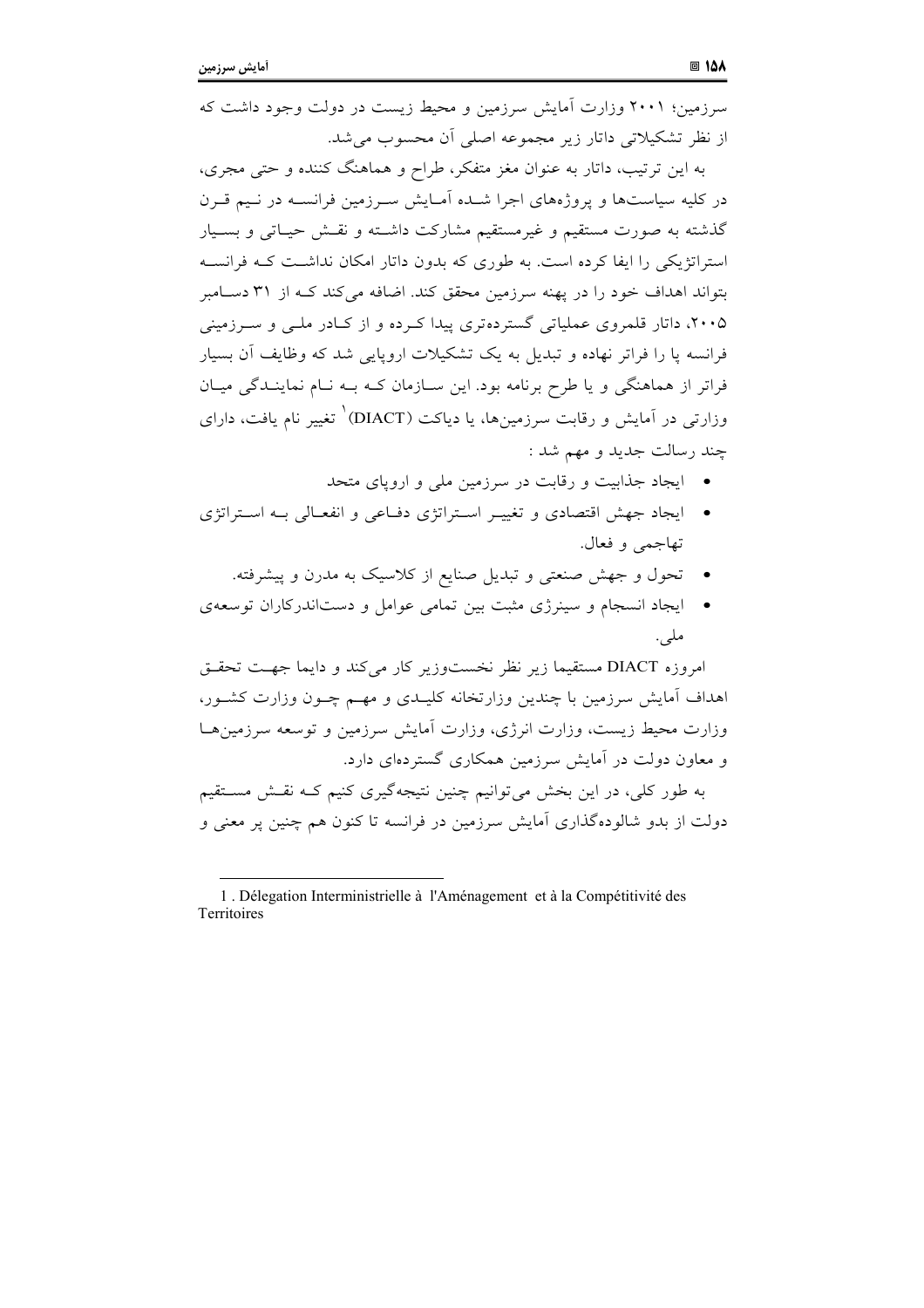برجسته است، منتهی شکل مداخله دولت در زمانهای مختلف ممکن است، تغییر يبدا كرده باشد.

بایستی توجه داشت ک DIACT و DIACT در هـیچ یـک از دورههـای مهـم آمایش سرزمین فرانسه به تنهایی قادر به تحقق اهداف ملی نبوده و بـرای تقویـت عملیات خود، واحدها، سازمانها و تشکیلات جانبی متعددی را ایجاد کردهاند، که در اینجا به طور خلاصه به ذکر چند مورد اکتفا میکنیم.

- صندوق کمک به آمایش سرزمین (FIAT)
- صندوق میان وزارتی کمک به توسعه و اَمایش روستایی (FIDAR)
	- كميسيون ملي آمايش سرزمين (CNAT)
	- گروه مرکزی طرحریزی شهری (GCPU)
	- سازمان مطالعه فضاهای مترویلی (OREAM)
	- شورای ملی آمایش و توسعه سرزمین (CNADT)
	- كميته ميان وزارتي آمايش و توسعه سرزمين (CIADT)
	- گروه میان وزارتی برای بازسازی مناطق معدنی (GIRZM)
- و دهها سازمان کوچک و بزرگ که معرفی آنها نیاز به تحقیقات جداگانــهای دار د.

#### ۲. سیاستها و طرحهای پشتیبان

پس از ایجاد زیرساختارهای تشکیلاتی و به خصوص تأسیس داتار، نوبت بـه اجرای عملی طرحها و پروژههای کلان سرزمین میرسد. داتیار بیرای پشتیبانی و اجرای طرح کلان متروپلهای تعادلگر و اجرای سیاست تنظیم و تعادل سـرزمین، چندین اقدام مهم انجام داد که به ذکر بعضی از موارد مهم آن می پردازیم :

ـ سازماندهی نوین تقسیمات کشوری با ایجاد مناطق، دپارتمانها و کمونها. در ابتدا ۲۱ منطقه در کل سرزمین تعیین شده و برای هر کدام تشکیلات کارآمـدی ايجاد كردند. بعدها تعداد مناطق افزايش پيدا كرد. اين نوع تقسـيمبنـدى سـرزمين کمک بسیار مؤثری به مدیریت کـلان سیاسـتهـا و طـرحهـای آمـایش سـرزمین می کند. هر منطقه از تعدادی دیارتمان (استان) و هـر دیارتمـان از چنـدین کمـون (شهر) تشکیل میشود. باید اشاره کنیم که اجرای سیاست تقسـیمبنـدی سـرزمین،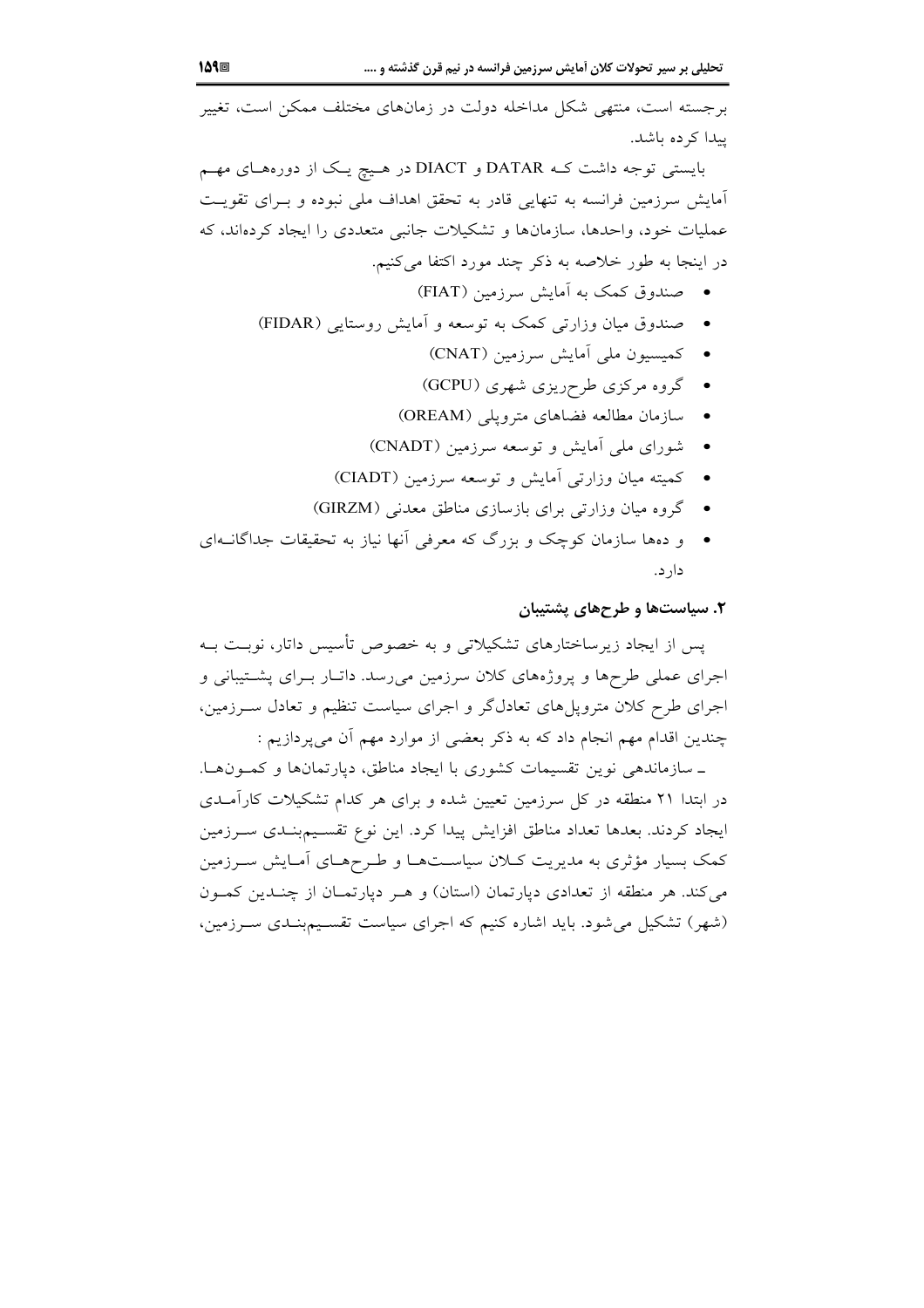خود نوعی تراکمزدایی قدرت و توزیع تشکیلات دولتی در دیگـر نقــاط ســرزمین محسوب مي شود.

ـ قطببندی ْ مناطق . یکی از راههای توسعه شبکههای سرزمینی، قطـببنــدی مناطق صنعتی و اقتصادی جهت رشد و توسعه آن مناطق است. این مفهـوم، یعنـی انتخاب چندین قطب (یا ُیل) در مکانهای مناسب سـرزمین بـه منظـور اسـتقرار صنایع و فعالیتهای اقتصادی، جذب جمعیت و انتقال صنایع به آن منـاطق. بـرای مثال، قطبهای متعددی چون قطبهای صنعتی، اقتصادی، کشـاورزی، آموزشــی، توریستی و غیره در پهنه سرزمین تعیین شدند تا بتوانند محور توسعه و رشد باشند (لاکور، ۲۰۰۳، ص ۳۱).

در این رابطه یکی از اولین اقدامات داتار جابهجایی صنایع سنگین مثـل انتقـال کارخانه بزرگ ذوب آهن فوس سورمر<sup>۲</sup> به قطب صنعتی دنکرک <sup>۳</sup> است و یا انتقال کارخانه رنو به شمال وسیتروئن به بروتاین<sup>۴</sup> از جمله مصادیق بسیار مهم جابهجایی صنایع به قطبهای صنعتی مناسب است (واچر، ۲۰۰۹، ص۳۳).

ـ اجرای طرح ایجاد شهرهای جدید و توسعه شهرهای متوسط و کوچک، بـه منظور اسکان جمعیت در مناطق مناسب.

ـ اجرای طرح تفاهمنامههای آبادی<sup>۵</sup> که از سال ۱۹۷۵ شروع شد. این طرح کـه توسط داتار تعریف شد، به منظور مبارزه و رفع ویرانی و تهی شدن بعضی مناطق روستایی به مورد اجرا گذاشته شد. این طرح برای شکوفایی، بازسازی و مهاجرت معکوس روستاییان بسیار مؤثر بود. دولت با یکپارچهسازی زمین هـای کشـاورزی، کمک به استقرار صـنایع در روسـتاها، ایجـاد امکانــات زیربنــایی مثــل راه، مراکــز آموزشــی، بیمارســتان، انتقــال آب و غیــره روح تــازهای بــه شــهرهای کوچــک و روستاهای دور افتاده، که جمعیت آنها بین ۵ تا ۱۵۰۰۰ نفر بود، دمید.

- 1. Polarization
- 2. Fos-Sur-Mer
- 3. Dinkerque
- 4. Bretagne
- 5. Contrats de Pays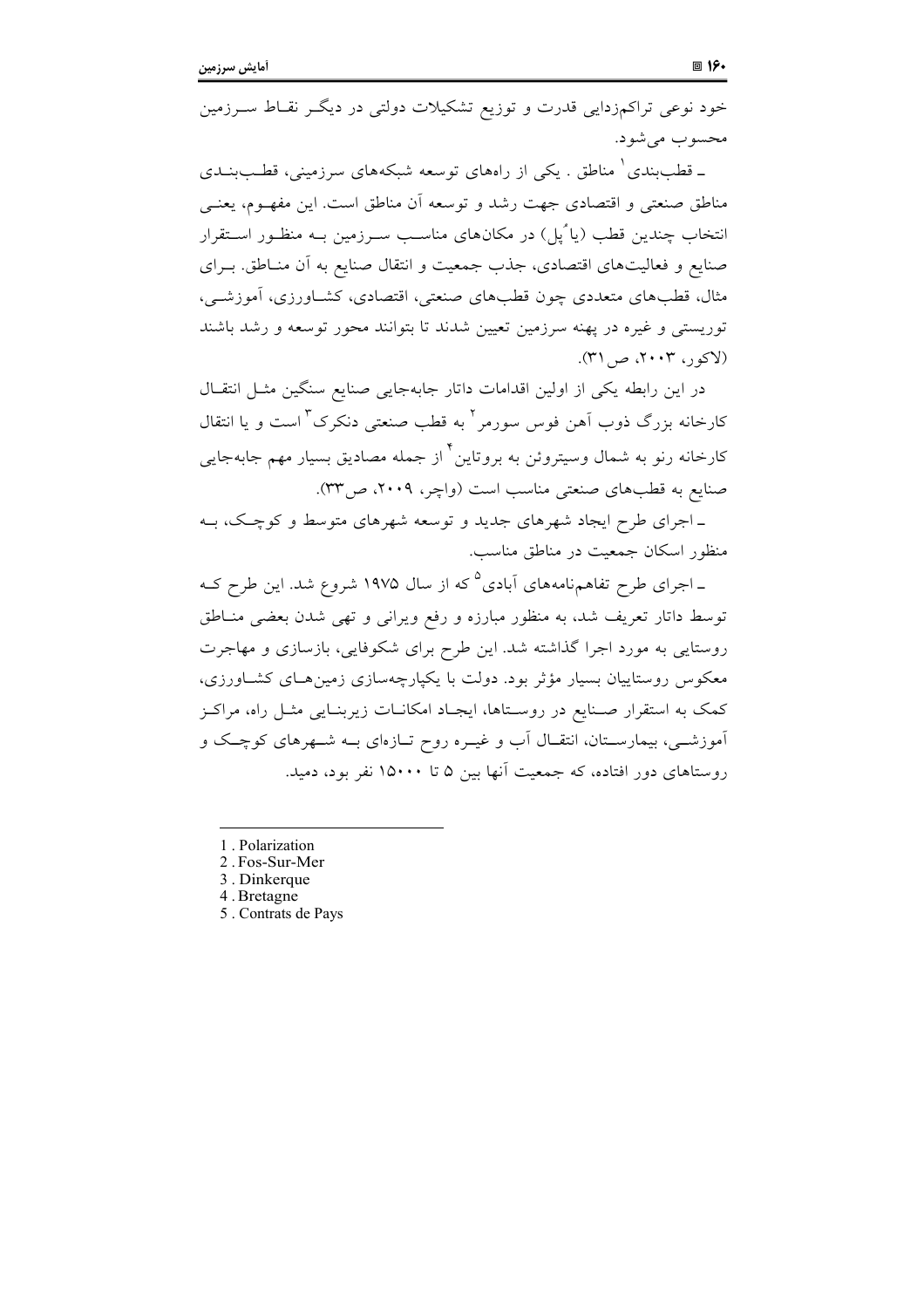ـ اجرای طرحها و یا شماهای راهنمـای آمـایش و شهرسـازی (SDAU) ْ، کـه نوعی طرح جامع الزامی برای کلیه شهرهاست. به وسیله این طرح و طـرح مکمــل دیگری به نام طرح کاربری زمین (POS) ٌ، اجزای سرزمین به نظم در می آید. \_و در نهایت، با یک جمع بندی می توان به دیگر اقدامات داتار جهت پشتیبانی از طرح تراکمزدایی، تعادل و توازن سرزمین اشاره مختصری داشته باشیم :

ايجاد اشتغال در مناطق تعيين شده و حـايز اولويـت؛ تجديـد سـاختار منـاطق معدني؛ توسعه اقتصاد كوهستاني؛ ايجاد صندوقهـاي اعتبـاري كمـك بـه منـاطق؛ تصویب قوانین و مقررات مربوط به معافیتهای مالیـاتی در منـاطق تعیـین شـده، سهولت در زمینه جابجایی صنایع و فعالیتها در مناطق مشخص؛ توسـعه منـاطق توریستی؛ ایجاد زیرساختهای کلان کشوری راهها و تـأمین خــدمات شــهری در مناطق محروم و دهها اقدام دیگر.

اگر چه بحران نفتی و اقتصادی فرانسه در سالهای ۱۹۷۴ یک نـوع رکـود در زمینه اجرای سیاستها و طرحهای آمایش سرزمین به وجـود آورد، ولـی در عـین حال، نتیجه کلی دوره سوم بسیار چشمگیر و موفقیتآمیـز اسـت. بـرای مثـال، بـا ایجاد مترویل های تعادلگر و ایجاد چندین شهر جدید ، رشد جمعیت پــاریس بــه خوبی کنترل و مهار شده و شبکههای شهری در کل سرزمین توسعه پیـدا کردنـد. سرعت شهرسازی و توسعه شبکههای شهری در این دوره در کل سرزمین دو برابر شده و از ۷/۷ درصد به ۱۴ درصد رسیده است (لاکور، ۲۰۰۳، ص۳۳). فقط بـین سال@ای ۱۹۵۴ تا ۱۹۷۴ بیش از ۵۰۰/۰۰۰ شغل جدید در نواحی مختلف فرانسـه با کمک مستقیم دولت ایجاد شده است (داتار، ۱۹۸۵، ص ۵۶).

#### دورهي چهارم: اجراي طرح تمركز زدايي سرزمين

همان طوری که در بخشهای قبلی مطرح شد، در طرح تراکمزدایی، طراحان و برنامهریـزان سرزمین به دنبال کاهش بار و حجم انبوه جمعیت و فعالیتهای یک منطقه متراکم و انتقال آنهـا به دیگر مناطق کم جمعیت بودند. هدف نهایی تـراکمزدایـی ایجـاد تعـادل و توزیـع مناسـب و

<sup>1.</sup> Schèmas Directeur d'Améngement et d'Urbanisme

<sup>2.</sup> Plan d'Occupation des Sols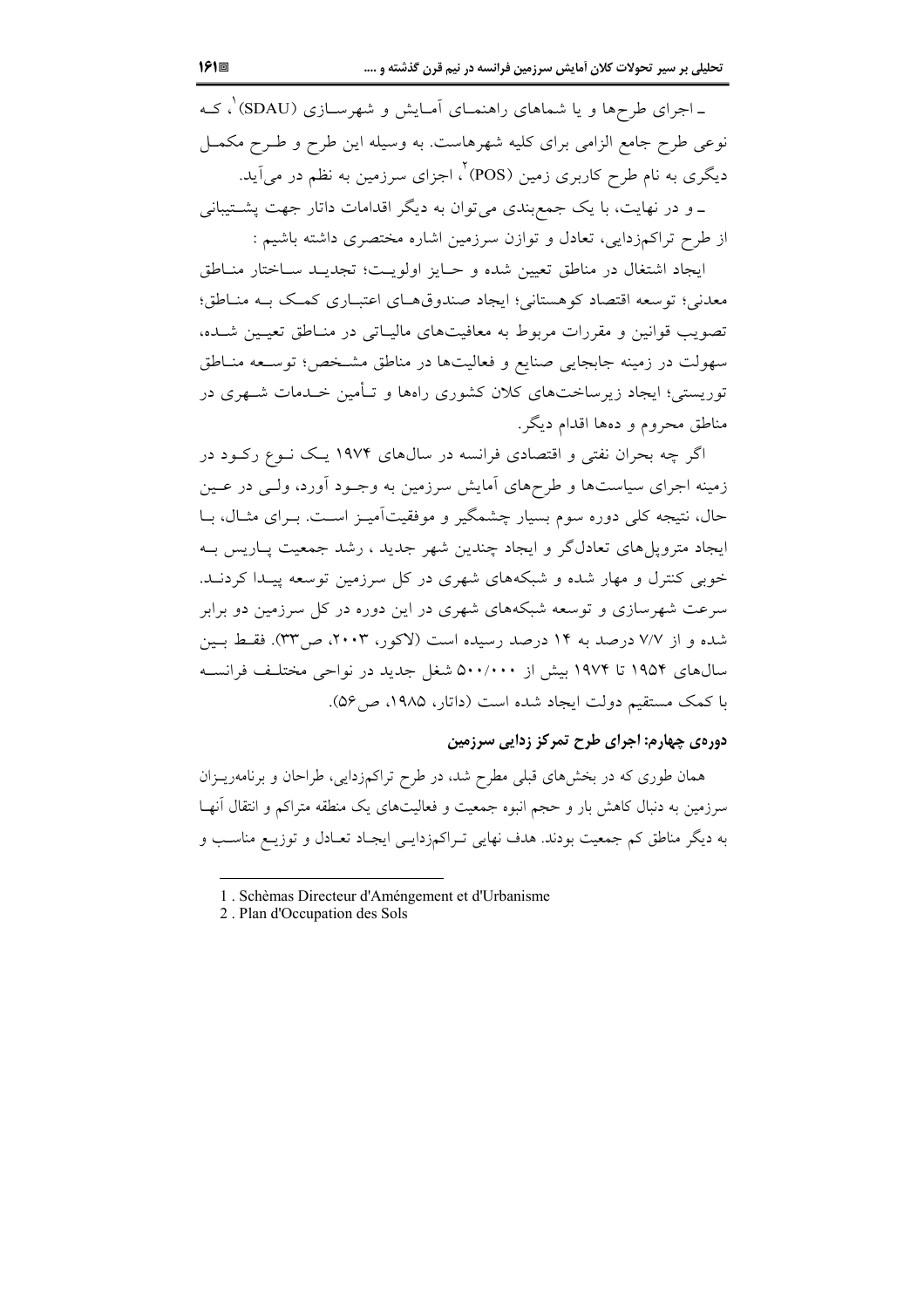متوازن جمعیت و فعالیتها در پهنه سرزمین است. در طرح تراکمزدایـی، منـاطق و بخـش۵حـای سرزمین لزوما وابستگی اداری، سیاسی، مالی و فنـی خـود را بــه مرکـز از دسـت نمـی(هنــد و نمی توانند برای امور خود تصمیم بگیرند. بدین لحاظ، برای جبران این تصمیم بزرگ مقامـات و سیاستمداران ارشد آمایش سرزمین در فرانسه طرح جدیدی را تدوین و تصویب کردنــد کــه بــه اّن طرح تمرکززدایی <sup>۱</sup> اطلاق کردند.

بنابراین چهارمین دوره تحولات اَمایش سرزمین فرانسه از سال ۱۹۸۲، با قانون تمرکززدایــی و یا قانون دوفر <sup>۲</sup> شروع می شود، گرچه ظاهرا تا پایان ســال۱۹۹۸ روز دارد تکمیلــی خــود را پیموده، ولی در عین حال، این طرح تاکنون در کنـار طـرحهـای دیگـر همچنـان در حـال اجـرا مىباشد.

طرح تمرکززدایی، که لزوما بعد از اجرای طرح تراکمزدایی اجرا مـیشـود، در واقـع نـوعی تـراکمزدايـي سياسـي، تشـکيلاتي، مـالي و تکنيکـي بدنــه اصـلي دولـت محسـوب مـي شـود (ژئوکنفلوئنس، ۲۰۰۳، ص۶). در این طرح قدرت تصمیمگیری و تعیین سرنوشت به بخشهای کوچک سرزمین تفویض شده و وابستگی سیاسی، اداری، مالی و فنبی هـر بخـش بـه مرکـز بـه شدت كاهش يبدا مي كند.

تمركززدايي، بهترين وسيله انطباق اقدامات دولتي و عمومي با نيازمنديهاي نقـاط مختلـف کشور و اعتماد کردن به کسانی است که در مناطق مختلف سرزمین به سر می برند. بــا توجــه بــه حجم انبوه کارهای دولتی، این نوع نگرش و رویکرد داوطلبانه و مترقی برای دولت مرکزی ایـن امکان را فراهم می کند تا به جای پرداختن به جزییات بسیار وقت گیر، بیش تـر بـه سیاسـتهـا، طرحها و برنامههای کلان سرزمینی بیردازند.

به طور خلاصه اهداف و مزایای تمرکززدایی فرانسه عبارتند از:

۱. کاهش تصدیگری و قیمومیتهای اداری، سیاسی، مالی و فنی دولت بـر مجموعــههـا و قدرتهای محلی و ایجاد زمینه مشارکت عمومی در طرحها و اجرای سیاستهای تدوین شده؛ ۲. انتقال و واگذاری مسؤولیت، شایستگی و صلاحیت بـه مجموعـههـای سـرزمینی. قـانون تمرکززدایی ۱۹۸۲ چنین بیان می کند که مجموعههای سرزمینی مسؤول و بـالغ هسـتند و امکـان

<sup>1.</sup> Décentralization

<sup>2.</sup> De Ferre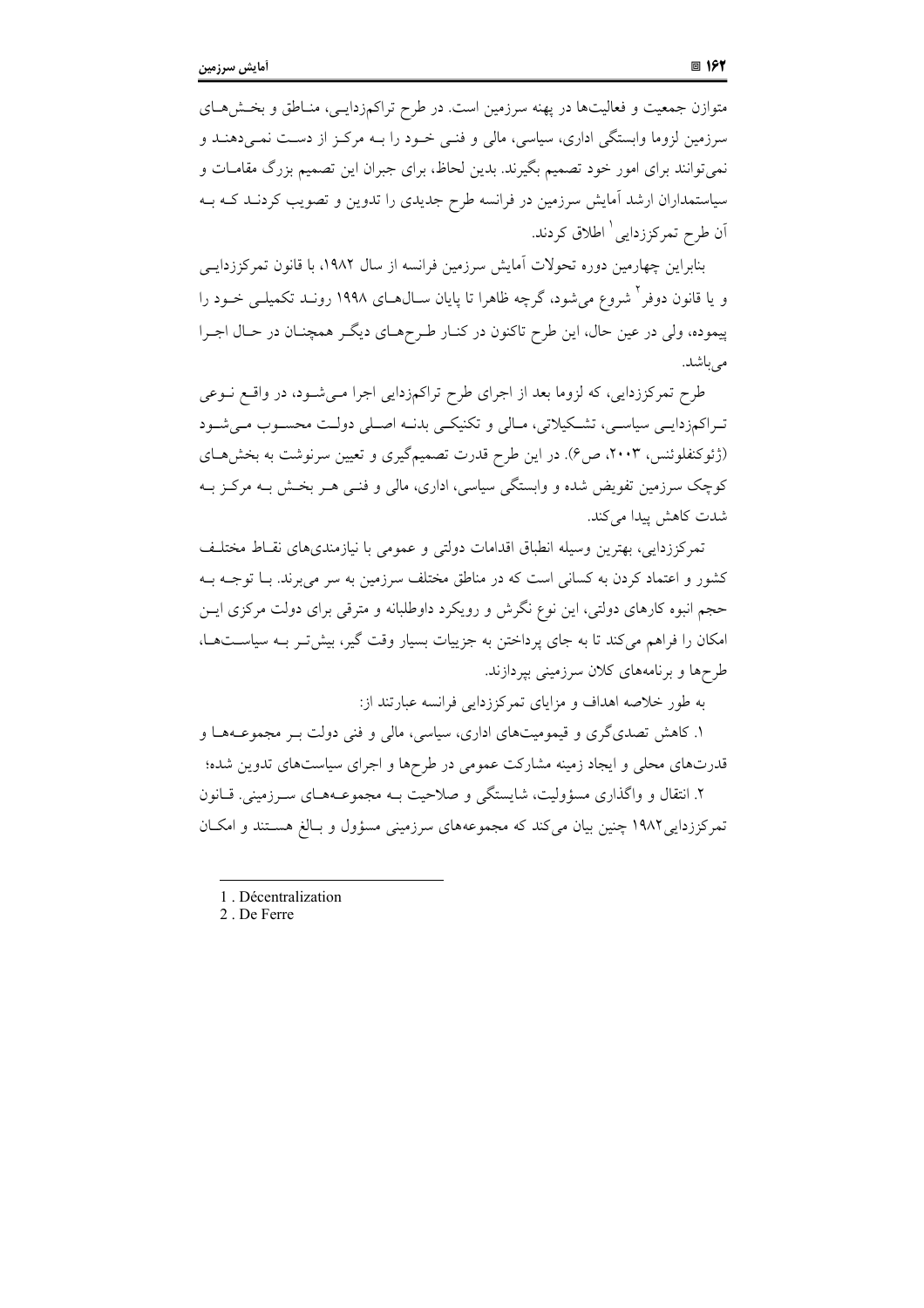اجرای تصمیمات خود را دارند؛

۳. افزایش قدرت تصمیمگیری، ابتکار و خودگردانی در سطح مناطق، دیارتمانها و کمونهـا و مجموعههای روستایی. در قانون تمرکززدایی فرانسـه، روسـتا در کنـار شـهر و شـهر در کنـار دیارتمان و منطقه از اهمیت برابری جهت استقلال در تصمیمگیری برخوردارند. بـیش از ۳۶۰۰۰ کمون، ۱۰۰ دیارتمان و ۲۶ منطقه مشمول اجرای طرح تمرکززدایی شدند؛

۴. توسعه و شکوفایی شهرهای متوسط، کوچک و مجموعههای روستایی؛

۵. مدیریت بهتر، افزایش سرعت در امور، افزایش پتانسیل محلی و کـارایی و از بــین بــردن قید و بندهای دست و پا گیر اداری و بوروکراسی در پهنه سرزمین؛

۶. در طرح تمرکززدایی مهمترین سؤالی که مطرح میشود، این است کـه نقـش، مسـؤولیت ها، وظایف و حوزه اقتدار دولت مرکزی تا چه انــدازه اســت. در اینجــا خلاصـــهای از نقــش و مسؤولیت دولت مرکزی در اجرای تمرکززدایی را معرفی میکنیم:

۱. قانون تمرکززدایی فرانسه، تنوع را بر سرتاسر سرزمین حکمفرما ساخت و اصـل سلسـله مراتب را در تقسیمات کشوری ملغی دانست. با این وصف، دولت هنوز نقش برتـر خـود را حفظ کرده است. نخست به دلیل اینکه زیر ساختهای عمده چون بزرگراهها، جـادههـای ملـی، شبکههای راه آهن، ارتباطات هوایی، دانشگاههـا، ارتباطـات از راه دور، صـنایع ملـی بـر عهـده دولت است. دوم برای اینکه مجموعههای محلی و منطقهای فاقد حس همبسـتگی لازم بـرای از بین بردن نابرابریهای مشهود در توسعه مناطق گوناگونند (مونو، ۱۳۷۳، ص۴۵). مناطق فقط بـه محدوده خود نگاه میکنند و اغلب نگاه سرزمینی ندارند، از این رو، دولت حـداقل بـه عنـوان هماهنگ کننده و کنترل کننده باید نقش مرکزی خود را حفظ کند (همان، ص ۴۰).

۲. تمرکززدایی ۱۹۸۲، بار مسؤولیت شهرداران را خیلـی سـنگین مـی کنـد، و شـهرداران بـه عنوان مقامات محلی دارای شایستگی ها و صلاحیتهای اجرایی بسیاری از امـور چـون آمـایش سرزمین، شهرسازی، مسکن، آموزشهای حرفهای، اقدامات اجتماعی، اشتغال، بهداشت حمل و نقل و مالیاتها در قلمروی اقتدار خود میشوند. در این رابطه طرحهای کلان از سـوی دولـت تعیین شـده و منـابع لازم عمـدتا بــه وسـیله دولــت تــأمین مــیشـود. فراینــد تنظـیم و اجــرای تفاهمنامههای بین دولت، مناطق و کمـونهـا، نحـوه همکـاری و مشـارکت دو جانبـه دولـت و مجموعههای محلی را، چه از نظر تقسیم وظایف و چه از نظر سهم تأمین منابع، نشان داده و بــه اختيارات و وظايف طرفين مشروعيت، رسميت و عموميت مي دهد.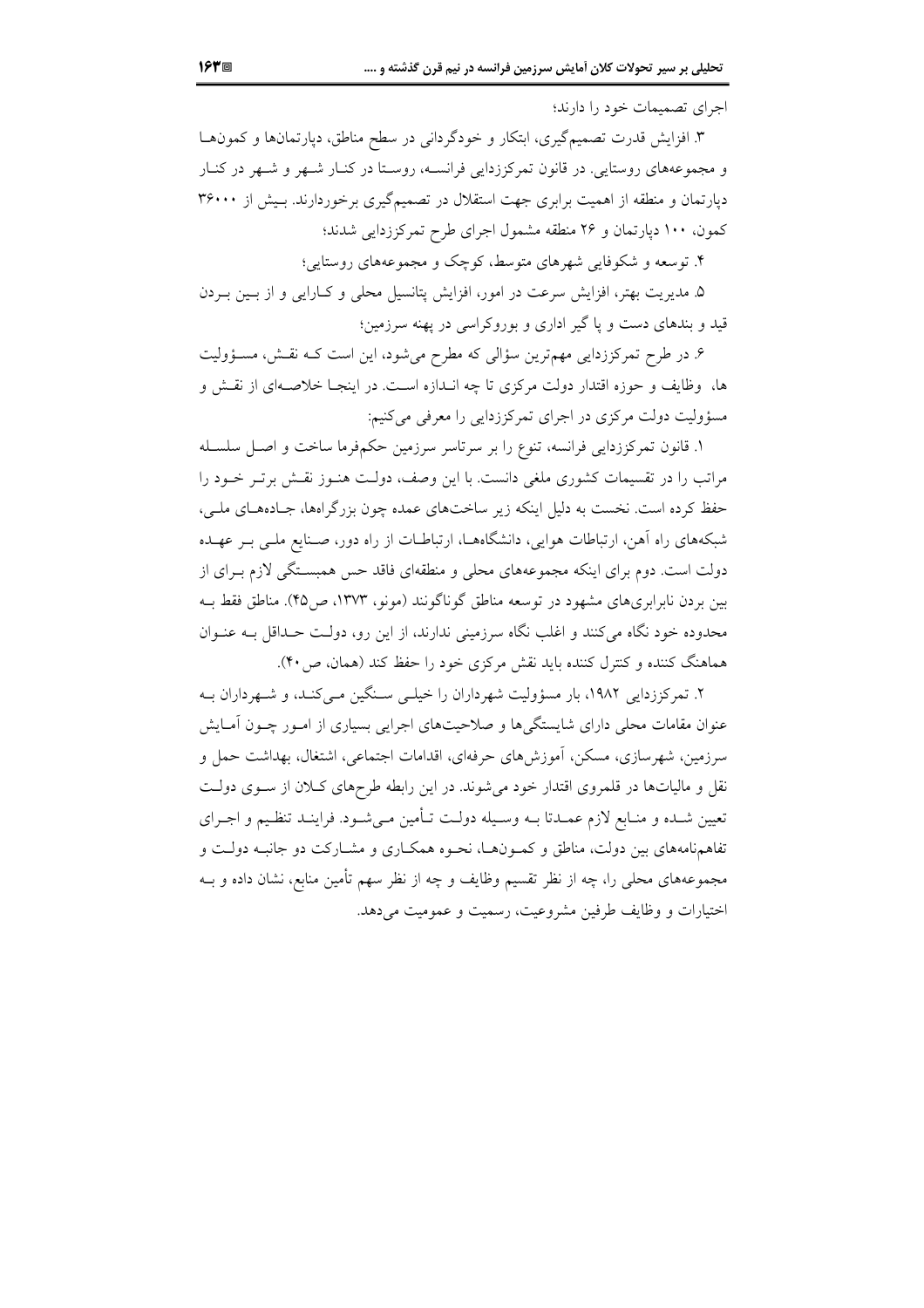۳. در مجموع، می توان گفت که دولت مرکزی نقش سیاستگذاری کلبی، اسکلتبنـدی، طرحریزی کلان سرزمین، برنامهریزی کلان، تنظیم، پـایش، یکپارچــهســازی، همــاهنگی، کنتــرل مرکزی کلیه امور مرتبط با اَمایش سرزمین را به عهده دارد. دولت موظف است که با اسـتفاده از تکنیک سکانداری ٔ دیدگاههای کلیه طرفین و مسـؤولین اجرایـی طـرحهـا را در مجموعــههـای محلی به هم نزدیک کرده و اختلافات را از بین برده و وحدت رویــه و عمــل را تضــمین کنــد. اگرچه بار مسؤولیت ستادی دولت افزایش پیدا می کند، ولی بـه هـر حـال، بـار مسـؤولیتهـای اجرایی و عملیاتی دولت بـه شـدت كـاهش پيـدا مـیكنـد. طبـق قـانون تمركززدايـی، نماينـده تامالاختیار دولت در دپارتمان با عنوان کمیسر جمهوری مسـؤولیت مراقبـت از اجـرای صـحیح قانون، تصمیمات و هماهنگی بین دیارتمانها و کمونها را به عهده دارد.

ساز و کار اجرای طرح تمرکززدایی مستلزم چندین اقدام مهم است که به ذکر اجمـالی آنهـا مى پردازيم:

۱. تمرکززدایی، یعنی تفویض قدرت تصمیمگیری به کمونها که در واقع، واحدهای اصلی شبکههای سرزمینی میباشند. اطلاعات مهم ترین متغیر تصـمیمگیــری اسـت، از ایــن رو، بــدون اطلاعات و منابع لازم امکان اجرای طرح تمرکززدایی وجود ندارد. بنابراین دولت موظف است، تمامی زیرساختهای اطلاعاتی و ارتباطی سرزمین را فراهم آورد. خوشبختانه همزمان با شـروع طرح تمرکززدایی، تکنولوژی اطلاعات و ارتباطات به صـورت وسـیع و گسـتردهای در جوامـع پیشرفته صنعتی و به خصوص فرانسه رایج شده و دولت هــم ســرمایهگــذاری عظیمــی در ایــن راستا به عمل آورد.

۲. یکی از معضلات تمرکززدایی، افزایش پیچیـدگی امـور و دشـواری کنتـرل و همـاهنگـم است. بنابراین یکی از دغدغههـای دولـت مرکـزی و کنتـرل فراگیـر در کلیـه امـور مـرتبط بـا سیاستها و طرحهای آمایش سرزمین است. در این راستا، چندین تدبیر پیش بینی شده است که به تعدادی از آنها اشاره می کنیم:

– مهمترین ابزار سیاستگذاری، طرحریزی، هماهنگی و وحدت رویــه در امــور ســرزمین در سطح مناطق، دیارتمانها و کمونها، تفاهمنامهها و یا قراردادهای مختلفی است که بسین نماینــده

1 Governance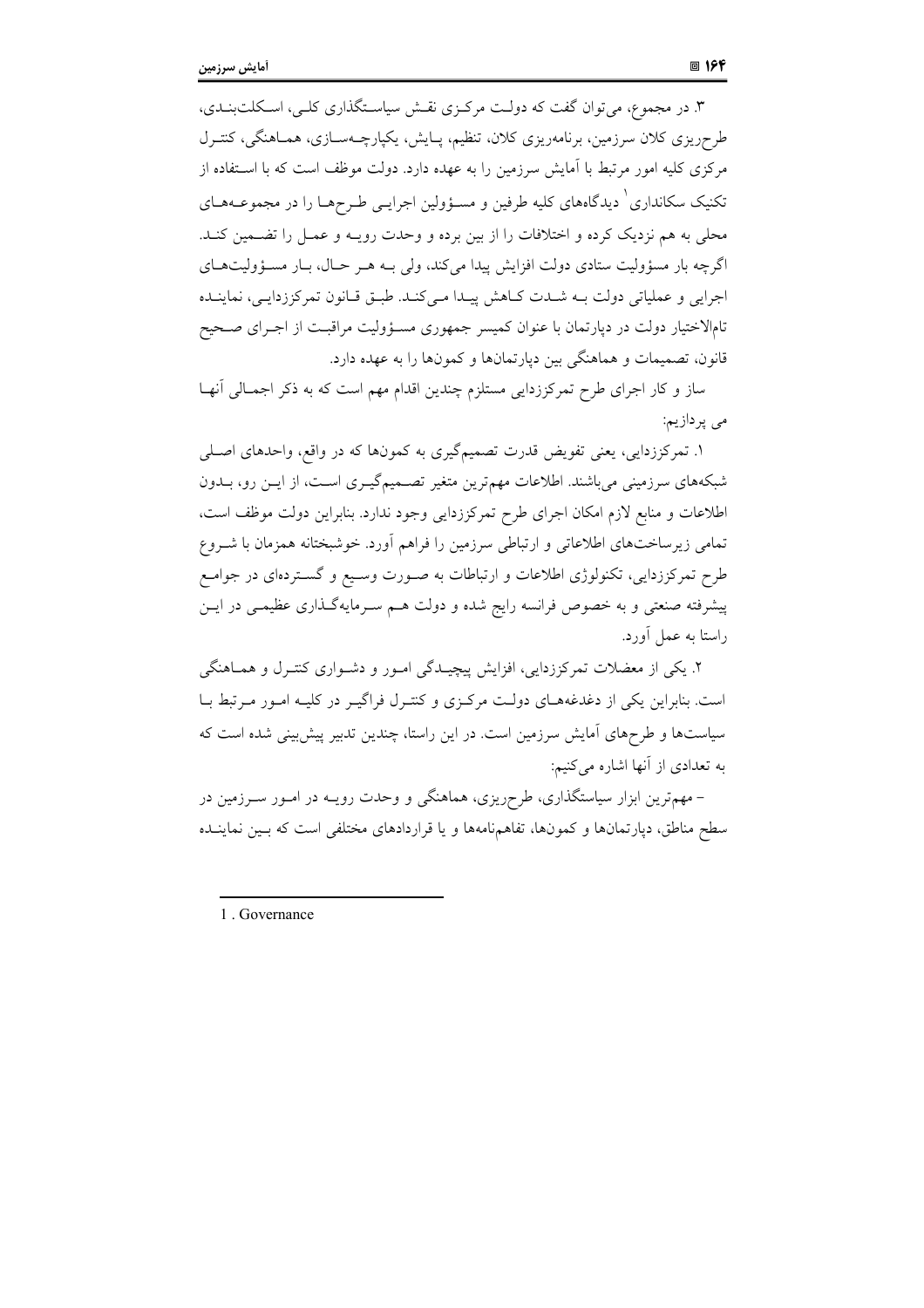دولت و نمایندگان مجموعههای محلی تنظیم میشود. مثل تفاهمهنامههای ٔ طرح، شهر، آبــادی و یروژه از سال ۱۹۸۴ تا کنون مورد استفاده گستردهای قرار می گیرند.

– ابزار دیگر طرحریزی و هماهنگی طرحها، برنامه آمـایش همنــواز بــا ســرزمین (PACT) ٔ است که فقط بین سالهای ۱۹۹۴، ۱۹۹۸، ۹ قرارداد PACT برای ۲۶ ناحیـه تنظیم و امضـا شـد (مادیو، ۱۹۹۶، ص۱۷۸).

– کمیتهها و قوانین متعدد بین وزارتی و منطقهای نیز تأسیس شـد، کـه کمیتــه بــین وزارتــی منطقهای کمک به مکان**یابی فعالیتها از موارد مهم تلقی می**شود که در سال ۱۹۸۲ تشکیل شد.

– ایجاد شوراهای منطقه، دیارتمان و کمون که همگی با آرای عمومی انتخاب می شوند.

شورای منطقه برای مدت ۶ سال، شورای عمومی در دیارتمانها، که هر ده سال یکبار نصف تعداد نمایندگان تغییر پیدا می کند، و شورای کمون یا شهر که به مدت ۴ سال انتخاب شـده کـه از این بین شهردار با رأی اعضای شورا تعیین می شود. لازم به ذکر است که رؤسای شــوراها بــه عنوان نمایندگان مجموعههای محلی موظف به تنظیم قراردادها و هماهنگیهای لازم با نماینــده دولت در محل هستند.

۳. در تمرکززدایی برخورداری از قدرت تصمیمگیـری، اختیـارات، مسـؤولیتهـا و اجـرای طرحها مستلزم دسترسی به منابع مالی است. از یک سو، دولت تأمین مالی زیرساختهای کـلان را به عهده داشته و با تأسیس صندوقهای اعتباری متعددی مستقیما به کمونها، دیارتمــانهــا و مناطق کمک می نماید، از سوی دیگر، قـانون تمرکززدایـی مجـوز جمـع|وری مالیـاتهـا را بـه کمونها داده که در این رابطه ۴۰ درصد از درآمد مالیاتی اختصاص به خود کمون پیدا مـیکنـد. بنابراین کمونها برای جذب درآمد بیش تر و تضمین توسعه خود اقـدام بــه توســعه و گســترش صنایع و فعالیتهای اقتصادی کرده و به پیشرفتهای شایانی نیز نایـل شــدهانــد. از ایــن رو، از سال ۱۹۸۲ تا ۱۹۹۷ درآمد کمونها تا سه برابر افزایش پیدا کرده است.

۴. یکی دیگر از ابزار تمرکززدایی، توسعه آموزش۵ای حرفهای است که در سطح کمـونهـا به صورت گستردهای اجرا شده است. این آموزش ها بـه کمـونهـا ایـن امکـان را مـی دهـد تـا نیروهای متخصص خود را مستقیما تأمین کرده و زمینه توسـعه بنگــاههــای اقتصــادی جدیــد را

<sup>1.</sup> Contrat de Plan, Ville, Pays, Projet

<sup>2.</sup> Programme d'Aménagement Concerté du Territoire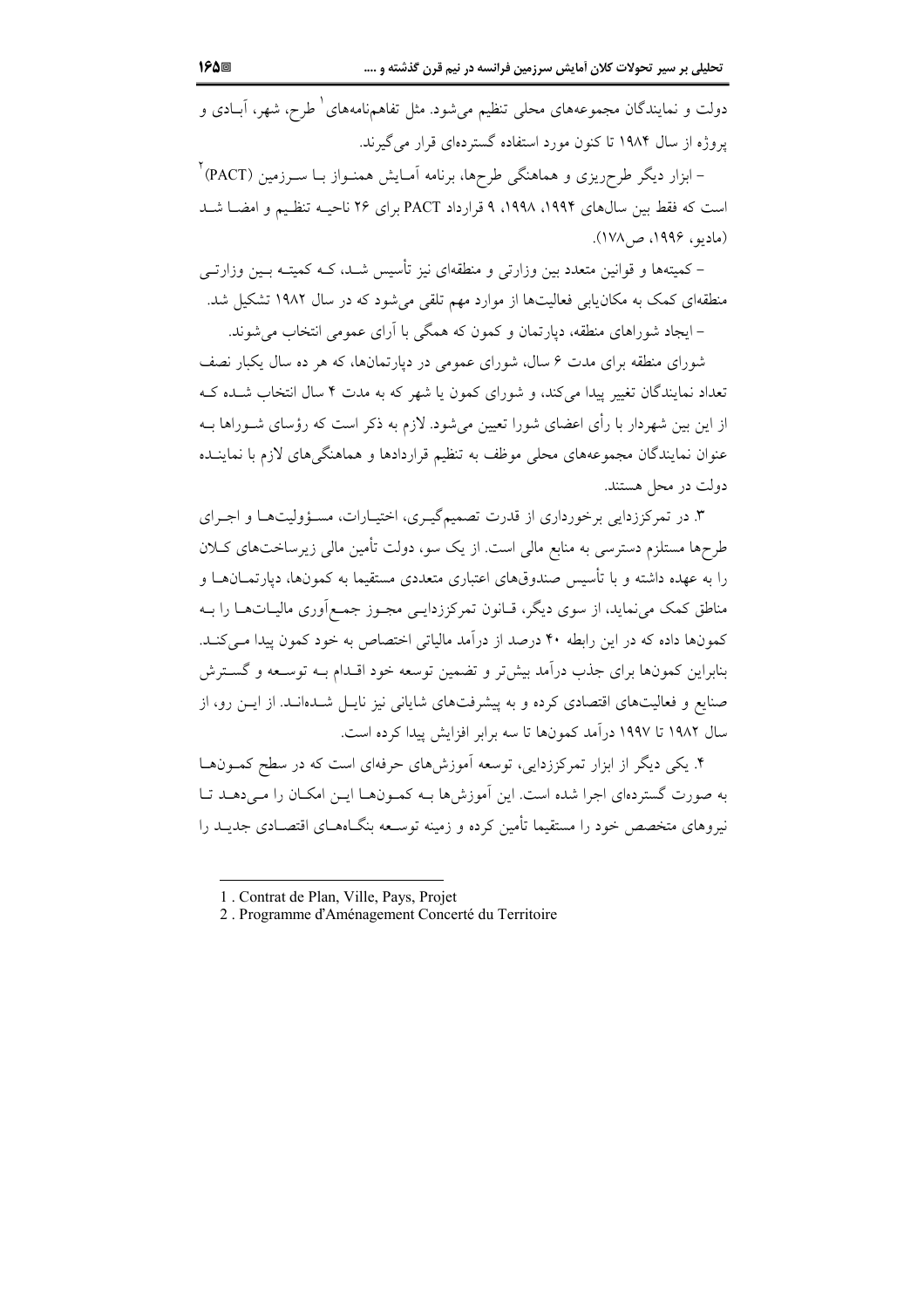شایان ذکر است که با پیروزی مجدد چپها بـه ریاسـت جمهـوری میتـران در سـال ۱۹۸۸، یکبار دیگر شرایط طرح تمرکززدایی مورد تحلیل قرار گرفته و به این نتیجه رسیدند که سیاست تراکمزدایی و تمرکززدایی باید با اقتدار بیش تری اجرا شود. عدم موفقیت کامل و مطلوب طـرح تعادل و توازن مناطق و به خصوص بین پاریس و چنـد مترویـل مهـم، باعـث شـد کـه تـدابیر جدیدی اتخاذ شود. لذا، طرح جدیدی در سال ۱۹۹۰ در یارلمان فرانسه تصویب شـد کـه دارای چهار هدف اصلی بود: ١- تقویت سرزمینهای روستایی، ٢- مساعد کردن زمینه جذب جمعیت و فعالیتها در شعاع چندین شهر بزرگ مترویلی کم جمعیت، ۳- توسـعه شـبکههـای مجتمـع شهرهای متوسط، به خصوص یکپارچهسازی فضای فرانسه در یک اروپای توسعه یافته با تأکیـد بر شبکههای ارتباطی، ۴- تغییر مدل و سناریوی استقرار شبکههـای سـرزمینی از مـدل شـعاعی مرکزگرا به سناریوی محلی متمایز.

این سیاست، جنب و جوش تازه ای در مناطق مختلـف فرانســه بــه وجــود أورده و مجــددا تعادل و توازن بخشی از مناطق متراکم برقرار شده، مهار و کنترل جمعیت پاریس یک بار دیگـر مورد توجه قرار گرفت. به طوری که در سال ۱۹۹۱ فقط ۴۰۰۰ شغل از پاریس به دیگـر منــاطق منتقل شده و شرکتهای بزرگی مثل SEITA ،ONF ،ENA و غیره از یاریس جابهجا شدند.

علاوه بر آن که سیاست تراکمزدایی و تمرکززدایی همچنان در کنار سیاستها و طـرحهـای کلان سرزمینی تاکنون با قوت تمام در فرانسه اجرا میشود که حاصل آن تعدیل و تنظیم بیش تر مناطق و استقلال و خودگردانی گستردهتری در مجموعههای سرزمین است.

#### دورهی پنجم: آمایش سرزمین با چشم|نداز اروپایی و جهانی

دوره پنجم تحولات اًمایش سرزمین فرانسه به دوره معاصر اطـلاق مــیشــود کــه حــدودا از سال های ۱۹۹۸ شروع شده و تاکنون ادامه دارد.

از سال های ۱۹۹۷ با توسعه و تحولات پی در پی و متعدد سیاست هـا و رویـههـای اتحادیـه اروپا، لزوم بازنگری چارچوبها قوانین، سیاستها و طرحهای آمایش سرزمین فرانســه توسـطه داتار مطرح و تأکید شد. تأثیرات یکیارچه شدن ارویا و به وجـود اَمـدن بــازار مشــترک جامعــه اروپا مسایل و مشکلات مختلفی را به وجود آورده بود که به عنوان مثال، مـیتـوان از دگرگـون شدن محل فعالیتهای صنعتی بزرگ که گاهی به بازار اصلی نزدیک نبودند، و هم چنـین عـدم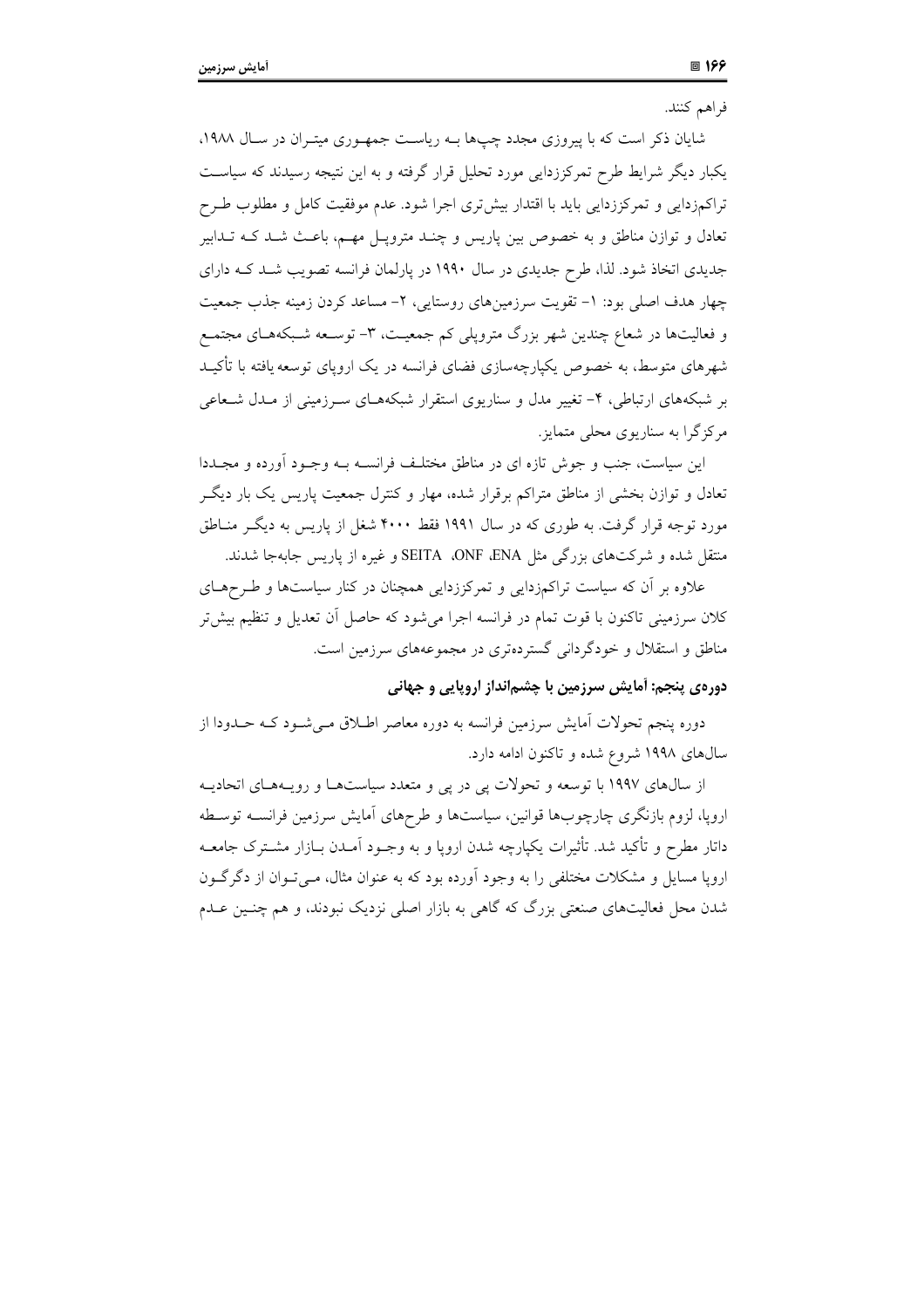پیروی از استانداردها و هنجارهای خاص اروپا، مثل حفاظت از محیط زیست و تبدیل جنگا هـا به بایر و غیره، نام برد، بنابراین شرایط اقتضا می کرد که پس از این باید خطوط آمایش ســرزمین در فرانسه در مقیاس اروپایی و جهانی تنظیم و ترسیم شود. داتـار بـا تحليـل دقيقـی از شـرايط نتایجی را ارایه کرد که با تحلیل ها و نگرش های گذشته تا حدود زیادی تفیاوت دارد. البتیه ایس بدین معنی نبود که سیاستهای پیشین کنار گذاشته شوند، بلکـه، رهیافـت نــوین، دیــدگاههــا و سیاستهای منطقهای، ملی و اروپایی را با تأکید بر توسعه پایدار و اصـل رقابــتپــذیری پیونــد می داد (گیگو، ۲۰۰۰، ص ۲۱).

به طور کلی، محورهای اساسی و مهمی که در این دوره تعیین شدند عبارتند از:

١. ادامه تراكمزدايي منطقه پاريس و ايل دو فرانس. پـاريس بايــد بــا مقيــاس ملــي بــاز هــم تراکمزدایی شده و فعالیتهای سنگین از آن منتقل شود؛ ولی با مقیاس اروپـایی و جهـانی بایــد مدرنیزه شده و تبدیل به شهر جهانی <sup>(</sup> شود. پاریس باید ضمن تقویت جنبه استراتژیک خبود مرکز توسعه فرهنگ، ارتباطات، پژوهش و تجارت پین المللے پاشد.

۲. استمرار و تقویت سیاست تمرکززدایی در پهنه سرزمین. شایان ذکر است که تمرکززدایـی درسال ۱۹۸۱ به مورد اجرا گذاشته شد و در سال ۱۹۹۸ مجددا تقویت شد. قوانین تمرکززدایـی یک بار دیگر در سال ۲۰۰۳ به شدت مورد حمایت قرار گرفته و مجموعههای مختلف سرزمینی مثل کمونها، سندیکاهای کمون، شوراهای عمومی و منطقهای دارای قدرت زیادی شــدند. لازم به ذکر است که با برگزاری رفراندوم ۲۸ مـارس ۲۰۰۳، قـانون مـرتبط بـا تمرکززدایـی قـانون اساسي به قدرتها و مجموعههاي محلبي، صلاحيت، شايستگي و اختيارات زيـادي جهـت تصمیم گیری و اجرای سیاستها و طرحهای آمایش سرزمین تفویض می کند که تـاکنون سـابقه نداشته است.

برای اولین بار در قانون اساسی از مفهوم تمرکززدایی شایستگیها و صلاحیتها نـام بـرده می شود که با توسعه آزادی بیان و عمل به طـور مسـتقیم همـراه اسـت. (ژئوکنفلـوئنس، ۲۰۰۹، ص ۶). به طور کلم ِ هدف تمرکززدایی در این دوره، هماهنگ کردن رشد سـرزمینهـا، تعــادل و خودگردانی مناطق و مجموعههای محلی بـا ریـتم و آهنـگ ارویـایی اسـت (مونـو، ۲۰۰۸، ص  $(114)$ 

1. Global City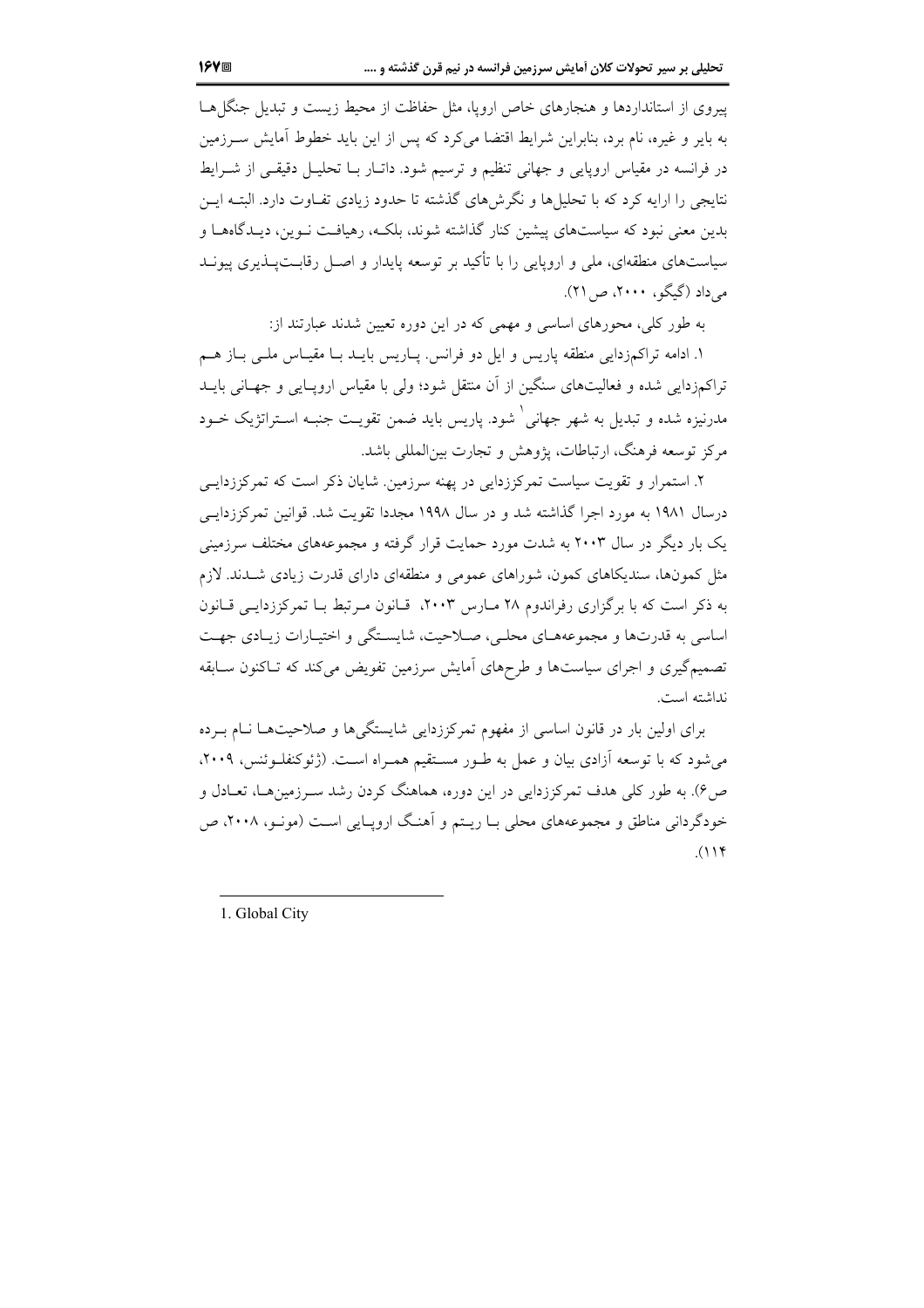۳. اجرای آمایش سرزمین با تأکید بر توسعه پایدار، فضاهای طبیعی و روستایی. در این رابطه، اقدامات مهمی انجام شد که به شرح اجمالی چند مورد میپردازیم: – ایجاد وزارت آمایش سرزمین و محیط زیست در سال ۱۹۹۸ جهت اجـرای سیاسـتهـای آمایش سرزمین با مقیاس اروپایی، تأکید بر توسعه متعادل، حفاظت از محیط زیست و تأکید ب توسعه بابدار سرزمين؛

– تصویب لایحه جدیدی با عنوان «قانون جهتدهی برای آمایش و توسعه پایدار سـرزمین» (LOADDT)<sup>۱</sup> در سال ۱۹۹۹، به منظور آشتی دادن و تطبیق سیاســتهــای آمــایش ســرزمین بــا اقتصاد، اجتماع، طبیعت و ابعاد زیست محیطی و توسعه پایدار سرزمین. ایــن قــانون بــا قــوانین دیگری چون، چارت جنگلی سرزمین (۲۰۰۱) جهت مدیریت پایدار جنگلها و تفاهمنامـههـای کشاورزی پایدار (۲۰۰۳) جهت تطبیق بهرهبرداری از زمینهای کشاورزی با توجه به ســازگاری و حفاظت از مناطق جنگلبی، مرتعبی و چشــمانــدازهای طبیعــی، بــازاَفرینی روســتاها و تــرمیم زمینهای بایر و غیره ... (ژئوکنفلوئنس، ۲۰۰۹، ص۹). شایان ذکر است کـه قـانون LOADDT اهداف مهم دیگری نیز دارد که از آن جمله می توان به موارد زیر اشاره کرد:

● تقویت توسعه یارکهای ملی و منطقهای. یارکهای ملی، یارکهای طبیعـی هسـتند کـه امکان ایجاد چندین اکوسیستم طبیعی بدون دخالت و دستکاری مستقیم، فـراهم مـیشـود. ایـن پارکها از فضاهای سبز و موجودات زنده متنوع تشکیل می شود که بایـد حفاظـت شـوند. هـم چنین در سال ۲۰۰۵، فقط ۵ پارک ملی بزرگ در فرانسه وجود داشت که ۲ درصد کل سـرزمین را تشکیل می داد. این آمار در سال ۲۰۰۷ به ۴۵ پارک طبیعی می رسـد کـه ۱۳ درصـد ســرزمین مترویل را تشکیل می دهد؛

● ایجاد شرایط بهتر همکاری و هماهنگی بین فضـاهای شـهری و روسـتایی بـا تأکیــد بـر حوضههای اشتغال، آبادیها و با تأکید بر توسعه پایدار؛ هم چنین بین سال@عای ۲۰۰۰ و ۲۰۰۳ فقط در طرحهای LOADDT، ۳۰۰ پروژه آبادی، از حمایت و بودجه دولت برخوردار شــدند (لو کار، ۲۰۰۳، ص ۱۰۶).

<sup>1.</sup> Lois d'Orientation pour l'Aménagement et le Development Durable du Territoire.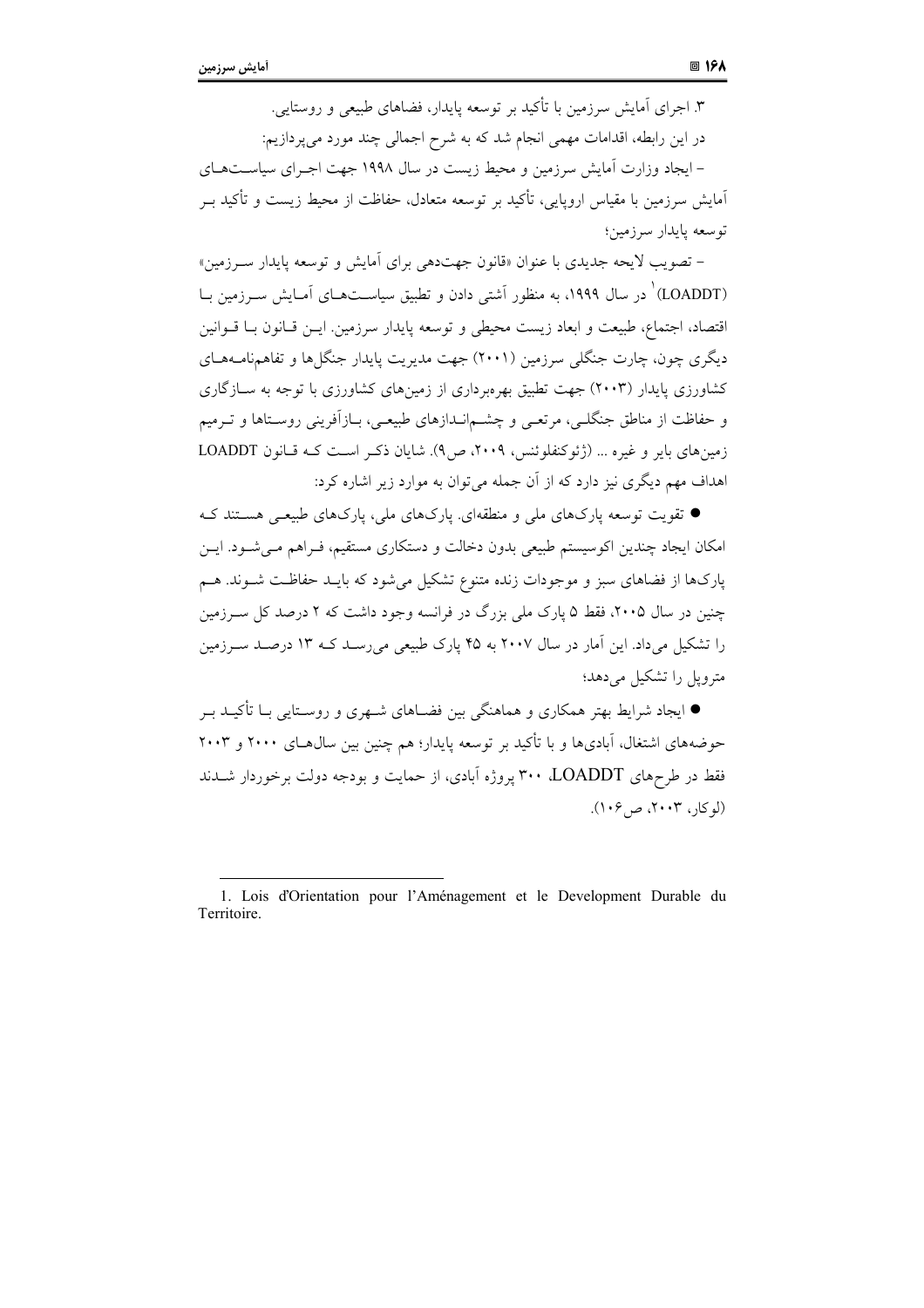● مشاوره بـرای توسـعه پایــدار از طریــق شــماهای منطقــهای اَمــایش و توســعه ســرزمین  $\Gamma$  (SRADT)

۴. ایجاد قطبهای رقابتی در یهنه سرزمین، در مقیاس اروپایی که بتواند همزمان بـا در نظـر گرفتن اقتضائات محلی، توانمندی سرزمینها را در زمینـه مقابلـه بــا رقبــا در ســطح اروپــایی و جهانی تقویت کند. برای این منظور، در سال ۲۰۰۴ تشکیلاتی بـا عنـوان کمیتـه میـان وزارتـی آمایش و رقابت سرزمینها (CIACT)<sup>۲</sup> ایجاد شد که در واقع، جـایگزین CIADT ســابق گردیــد (ژئوکنفلوئنس، ۲۰۰۹، ص۴).

۵. ایجاد زیرساختهای ارتباطی و به خصوص اتوبیانها و خطـوط پـر سـرعت راه آهـن (LGV)". هم چنین در سال ۱۹۸۱ تا ۲۰۰۶ فقط ۷۵۷۷ کیلـومتر راه اَهــن پرســرعت در فرانســه ساخته و مورد بهره داری قرار گرفت. ضمنا مقرر شد که باید زیرسپاختها را طبوری ایجباد کنند که هیچ نقطهای از سرزمین از ۵۰ کیلومتری یک اتوبان و یا یک ایستگاه TGV ّدور نباشــد (مونو، ۲۰۰۸، ص۱۱۸).

۶. طرح ایجاد دانشگاههای هزاره سوم و توسعه متعادل دانشگاههای موجود که به نــام طــرح دانشگاه U۲۰۰۰ معروف است.

دانشگاهها باید با شکل ارویـایی سـازماندهی مجـدد شـده و بـیشتر در منـاطق محـروم و کارآفرین ایجاد شوند. در این رابطه چندین دانشگاه جدید در آرتوا، سواحل پادکاله و لاروشه و غیره ایجاد شد. ضمنا ساختار تشکیلاتی، آموزشی و محتـوای دروس بـا دغدغـه فورماسـیون و اشتغال به صورت زیربنایی تغییر پیدا کرد (لاکور، ۲۰۰۳، ص۱۰۶).

علاوه بر آن، محورهای مهم دیگری برای تحولات آمایش سرزمین این دوره تعیـین گردیــد که به طور خلاصه می توان به موارد زیر اشاره کرد: توسعه فنأوري اطلاعات و ارتباطات در تمامي گستره سـرزمين و بــه خصـوص شــهرهاي کوچک و روستاها؛

از بین بردن تضادهای فضایی، اجتماعی، فرهنگی، اقتصادی و تقویت هویت ملی؛

<sup>1.</sup> Schémas Régionaux d'Aménagement et le Dévelopment du Territoire.

<sup>2.</sup> Comité Interministriels d'Aménagement et de Compétitivité des Territoires.

<sup>3.</sup> Lignes à Grande Vitesse

<sup>4.</sup> Trains à Grande Vitesse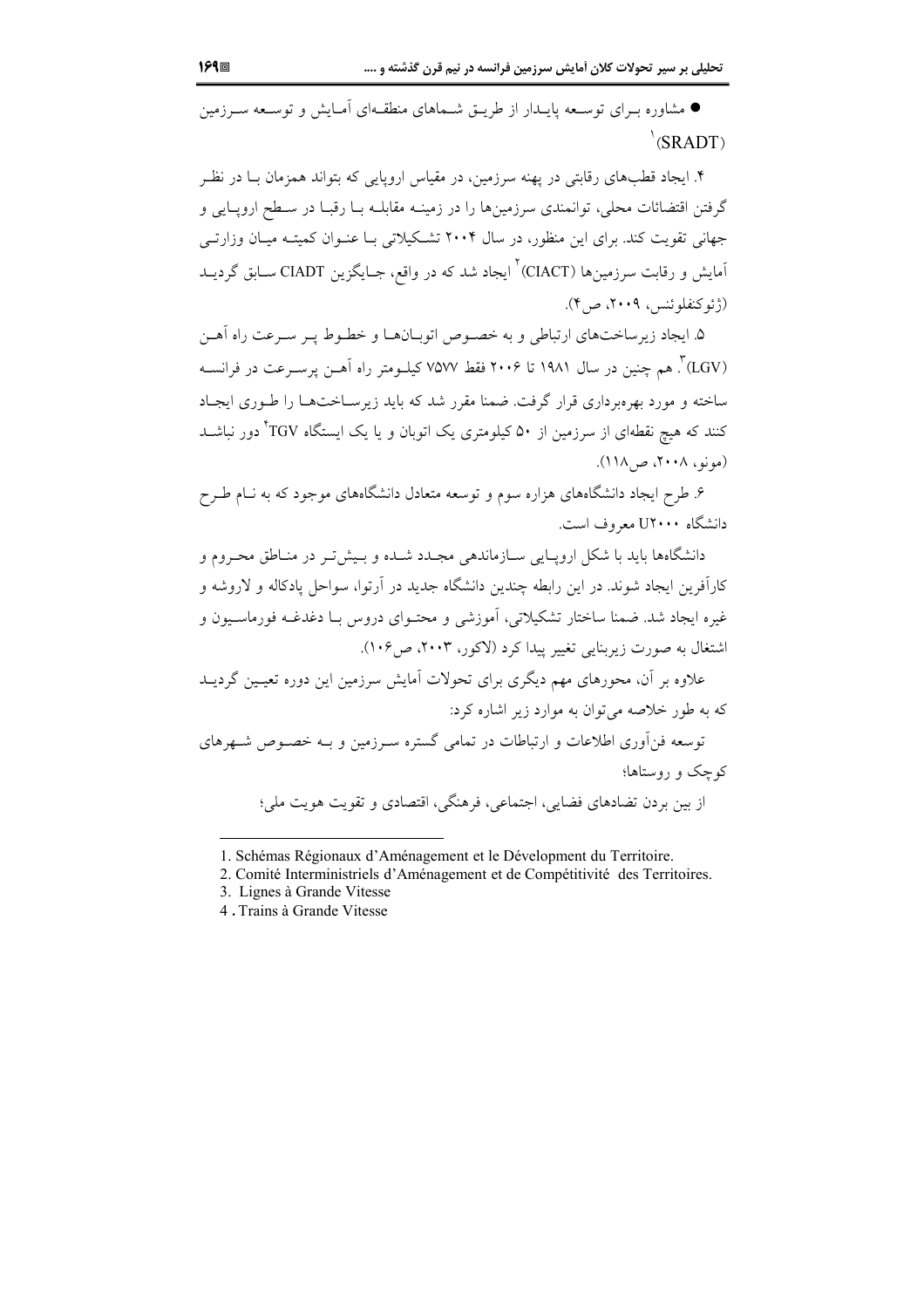ترمیم شهرها و مناطق عقب مانده، تغییر کاربری شهرهای معـدنی تعطیـل شـده و بازســازی آیش های صنعتی که به حال خود رها شدهاند (میر محمدی، ۱۳۸۶، ص ۲۰)؛

توسعه جذابیتهای گردشگری، آمایش کوهها و ترمیم و بازسازی جـذابیتهـای طبیعـی و تاریخی. در این رابطه مقرر شد که فرانسه باید بتواند همه ساله پــذیرای ۱۰۰ میلیــون جهــانگرد خارجے پاشد.

#### ارزیابی کلی سیاستها، طرحها و نتایج به دست آمده

با مطالعه و بررسی دادهها و نتایج استخراج شده از نیم قرن تجربــه علمــی و عملــی أمــایش سرزمین در فرانسه می توانیم به صورت اجمالی ابعاد و خطوط کلی تحـولات را بــه شــرح زیــر مورد تحلیل و ارزیابی قرار دهیم. این ارزیابی می تواند به نحـوی بـه سـؤالات مطـرح شـده در ابتداى تحقيق ياسخ دهد:

۱. ساز و کار و روند هدفگذاری، سیاستگذاری، طرحریزی، تصمیمسازی و قـانونگـذاری در امور آمایش سرزمین فرانسه به نحوی طراحی و برنامهریزی شده است که امکان ندارد، بدون استفاده از مبانی نظری، علمی و تخصص های لازم کوچکترین اقدامی را در زمینـه تحقـق کاربردهای آمایش سرزمین به عمل آورد. از این رو، اتفاقی بود کـه از بـدو بازسـازی کشــور و طرحریزی برای آینده سرزمین، بلافاصه با مطالعات دقیق و گستردهای، پـارادایم علمـی آمـایش سرزمین را ابداع کرده و بیش تر دانشگاهها را ملزم کردند کـه ایــن رشــته چنــد تخصصــی را بــا تمامی گرایشهای ممکن و در تمامی مقاطع دایر کنند. شایان ذکر است که یک بار دیگر نیـز در هنگام طرح پروژه آمایش سرزمین هزاره سوم به دانشگاهها توجه ویژهای شد و طرح جدیدی با عنوان دانشگاه U۲۰۰۰ جهت مدرنیزه کردن دانشگاهها به مرحله اجرا درآمد کـه در آن دولـت و مقامات منطقهای و محلی نقش بسیار مهمی در گسترش آموزش با مقیاس اروپایی ایفا می کنند.

۲. سیر تحولات اَمایش سرزمین فرانسه نشـان مـی(دهــد کــه بــا وجــود تنــوع، پیچیــدگی و گستردگی سیاستها و طرحهای اجرایی، چارچوبها، محورهـا و رونـدهای مشخصـی از قبـل تعیین و پیش بینی شدهاند، که به عنوان نمونه می توان از طرح بازسازی کشور، طرح تراکمزدایـی مرحلهبندی شده سرزمین که به منظور ایجاد تعادل و توازن، طـرح تمرکززدایـبی مجموعــههـای سرزمینی و محلی، طرح حفاظت از محیط زیست، توسعه پایدار و ایجاد رقابت سـرزمینی بـرای شکوفایی و توسعه با مقیاس اروپایی و جهانی نام برد.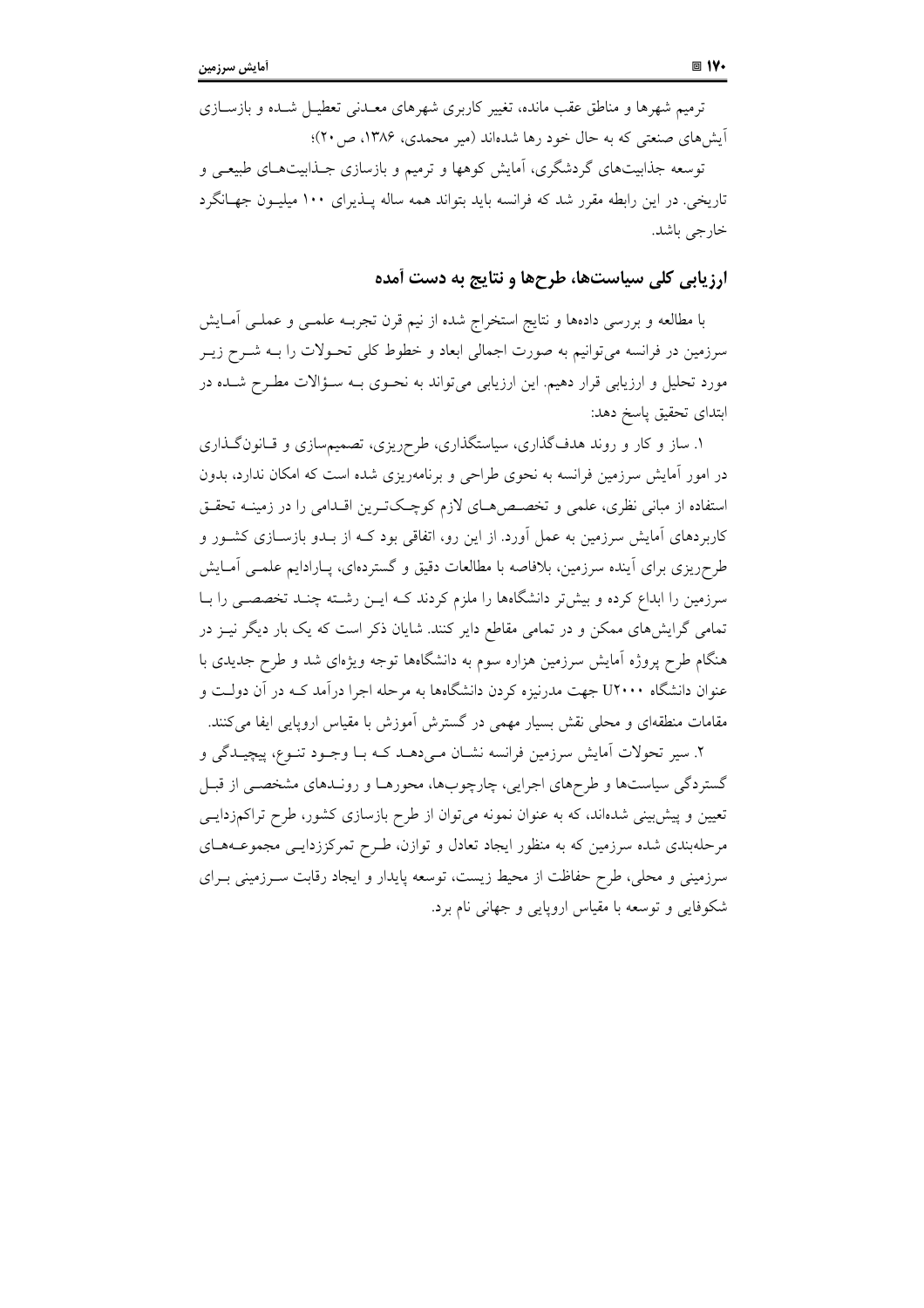دیون معتقد است که از همان ابتدای طرحریزی علمی آمایش سرزمین در فرانسه، یک نــوع مسیر منطقی، برنامهریزی شده، بلندمدت و پیوسته ترسیم شد که به جز چند استثنا، تاکنون ایــز مسیر بدون انحراف چندانی ادامه دارد. برای مثال، پس از مهار بحران و مشـکلات یایــان جنـگ جهانی دوم، بلافاصله طرح تراکمزدایی و به دنبال آن طرح تمرکززدایی به مـورد اجـرا گذاشــته می شود که دقیقا از همین چارچوب و روند منطقی و علمی تبعیت می کند.

۳. در تمامی دوران اجرای سیاستها و طرحهای اَمایش سرزمین فرانسه، دولت در بالاترین صحنه اقتدار قرار دارد و نقش اول و اصلی را ایفا میکند. منتهی با اعمال سیاست تمرکززدایـی به تدریج از نقش دولت در بعضی از زمینهها مثل تصمیمگیریها، مدیریت و اجرای طرحهـا در مجموعههای محلی سرزمین کاسته میشود. در این رابطه خلاصهای از نقش دولت در دورههای مختلف را بررسی میکنیم:

– در دوره بازسازی پس از جنگ دوم جهانی، دولت در تمامی زمینهها اقتدار کامـل داشــت. ژنرال دوگل تأکید بر دولت متمرکز و مقتدر دارد که همه چیز در دستان اوست. از این رو، کلیــه تصمیم گیریها، اجرای طرحها، تهیه امکانات و ایجاد زیرساختهــا، تــأمین بودجــه و کنتــرل و هماهنگی پروژهها به عهده دولت مرکزی بود (لاکور، ۲۰۰۳، ص۲۵).

– در دوره تراکمزدایی، دولت نقش قیم، طراح و تنظیمگر و مقاطعـهکـار را ایفـا مـیکنـد. قیمومیتهای گوناگونی که دولت بر مجامع و قدرتهای محلبی اعمـال مـیکـرد عبارتنـد از: قیمومیت سیاسی، قیمومیت اداری، قیمومیت فنبی (بـرای طـرحریـزی و اجـرای طـرحهـا) و قیمومیت مالی (مونو، ۲۰۰۵، ص۳۳). در این دوره، نقش دولت مرکـزی در بعضـی امـور مثـل ساخت و سازها و خدمات به تدریج کاهش پیدا می کند. تا حدود زیادی بحث خصوصی سازی مطرح شده و شرکتهای مختلط (دولتی و خصوصی) مختلفی در زمینــه مســکنِســازی و امــور شهری ایجاد شدند.

– در دوره تمرکززدایی، قیمومیت دولت در زمینـه مـدیریت و خـودگردانی مجموعـههـای محلی به شدت کاهش پیدا میکند، منتهی دولت نقش اصلی خـود را در زمینـه سیاسـتهـا، طرحها و برنامههای کلان سرزمینی، اسکلتبندی نظـام، زیرسـاختهـا، شـریانهـای ارتبـاطی، صنایع بزرگ، بزرگراههای اطلاعــاتی، صــادرات و واردات، کنتـرل، همــاهنگی و همنواســازی و تضمین اجرای سیاستها، طرحها و قوانین، حفظ کرده است.

قوانین تمرکززدایی ۱۹۸۱ و ۱۹۹۲ مشخص میکند که اداره سرزمین جمهوری بایـد توسـط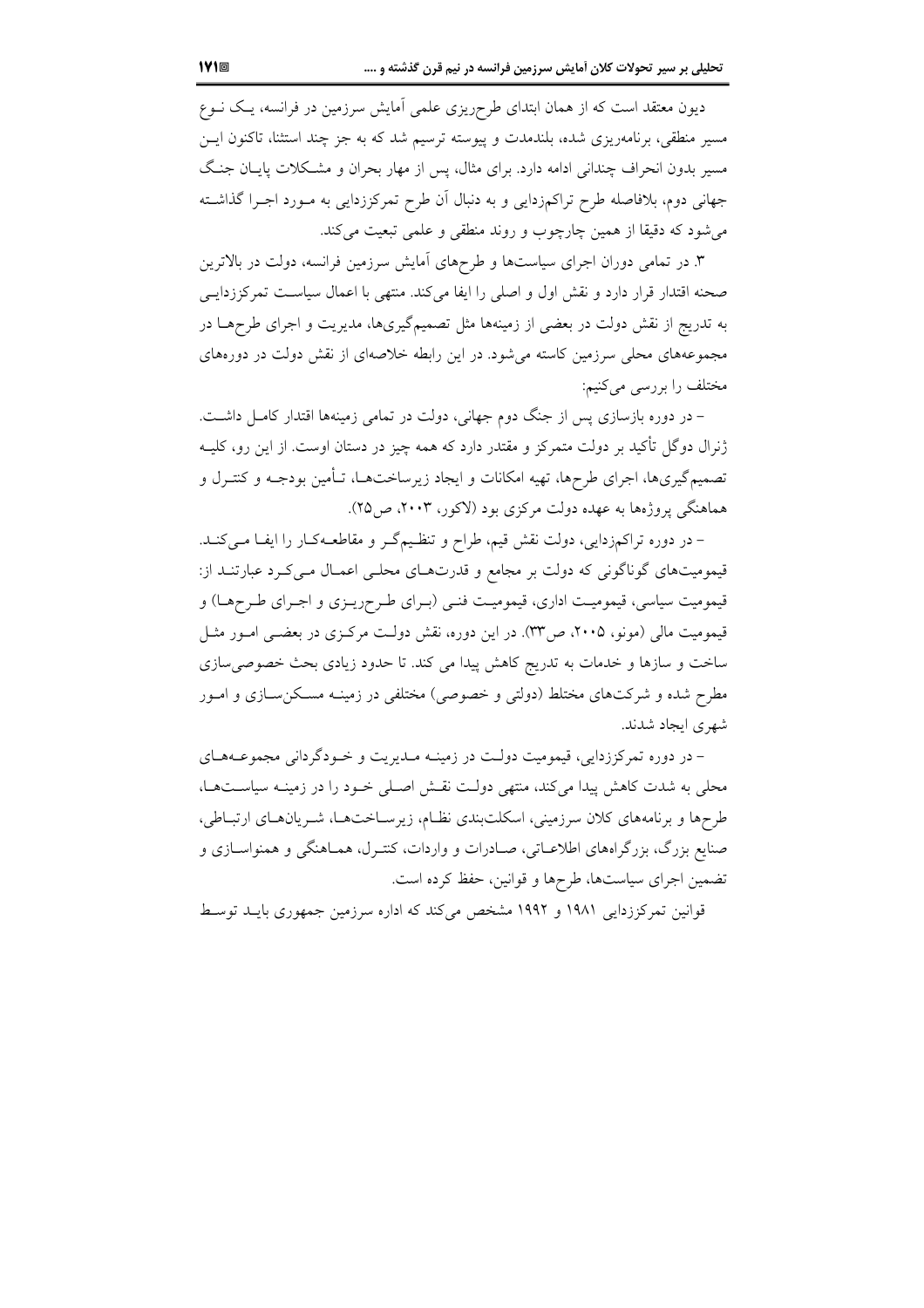مجموعههای سرزمینی و محلی مثل مناطق، دیارتمانها و کمونها تضمین شـود، منتهـی دولـت همیشه نقش اصلی خود را حفظ کرده است. و همان طـوری کـه تویینـگ مطـرح کـرده اسـت قدرت سیاسی باید در زمینه تمرکززدایی به نحو متمرکز حکومت کند.

البته مجموعههای محلی می توانند در حوزه مدیریت خود مثل شهرداریها و بخشـداریهـا، طرحهای جامع خود را تهیه کنند و آمایش منطقه خود را با هماهنگی و موافقت دولت و مناطق همجوار بر عهده گیرند. بخش عمدهای از بودجههای خود را از طریق اخذ مالیات تأمین کرده و در محدوده خود اشتغال ایجاد کرده و امور اداری خود را انجام دهند.

شایان ذکر است که از سال@ای ۲۰۰۳ به بعد رویکرد «دموکراسی محلی یـا همجـواری» ٰ در کنار تمرکززدایی مطرح شد. در این رویکرد علاوه بر این که مقامات محلبی موظفنـد کــه امــور آمایش خود را به عهده گرفته و حوزه عملیاتی خود را بدون وابستگی بـه مرکـز و بـه صـورت خودگردان اداره کنند، بلکه بایستی مردم محل و همجـوار خــود را بــه صــورت دموکراتیـک در طرحها شرکت داده و از آرا و نظریات آنها بهرهمند شوند. لذا شوراهای متعددی که قبلا بــا رأی مستقیم مردم تشکیل شده بود، تقویت شده و مستقیما در تنظیم قراردادهـا و تفـاهمنامـههـای آمایش مناطق و کمونها مشارکت پیدا کردند.

۴. یکی از خصوصیات بسیار مهم تحولات آمایش سرزمین فرانسه، توجه جدی و عمیق بـه روند و فرایند سیستمی سیاستگذاریها و طرحریزیهای سرزمین است کـه بایسـتی از مرحلـه هدفگذاری تا مرحله پیادهسازی، به صورت زنجیرهای به هم پیوسته، جامع و یکپارچــه تـــدوین و برنامهریزی شوند. بنابراین دولت، پارلمان و مجموعههای سرزمینی، صرفا اکتفا به تصـویب و تدوین طرحها و قوانین ضروری و مناسب نکرده، بلکه برای هر طـرح و برنامـهای، قبـل از هـر چیز، با زمینهسازی، امکان سنجی دقیق، طراحبی راهکارهـای مناسـب، ایجـاد زیرسـاختهـای اطلاعاتی، تحقیقاتی و تشکیلاتی، تأمین منابع و امکانات مورد نیاز، ایجاد انســجام، همــاهنگی و جلب مشارکت عوامل مختلف دخیل در طرحها و به خصوص مشارکت عمومی، زمینـه اجـرای طرحها را به صورت عملی فراهم میکنند. در این رابطه، در بخشهای قبلـی مطالـب زیـادی مطرح شده که فقط به عنوان پـادآوری اشـاره مـی کنـیم بــه تأسـیس داتـار، دیاکــت، شــوراهای منطقهای، عمومی و کمونها و هم چنین ابزار متعدد دیگری چـون Zoning ،CIAT، شـوراهای

<sup>1</sup> Démocratie de Proximité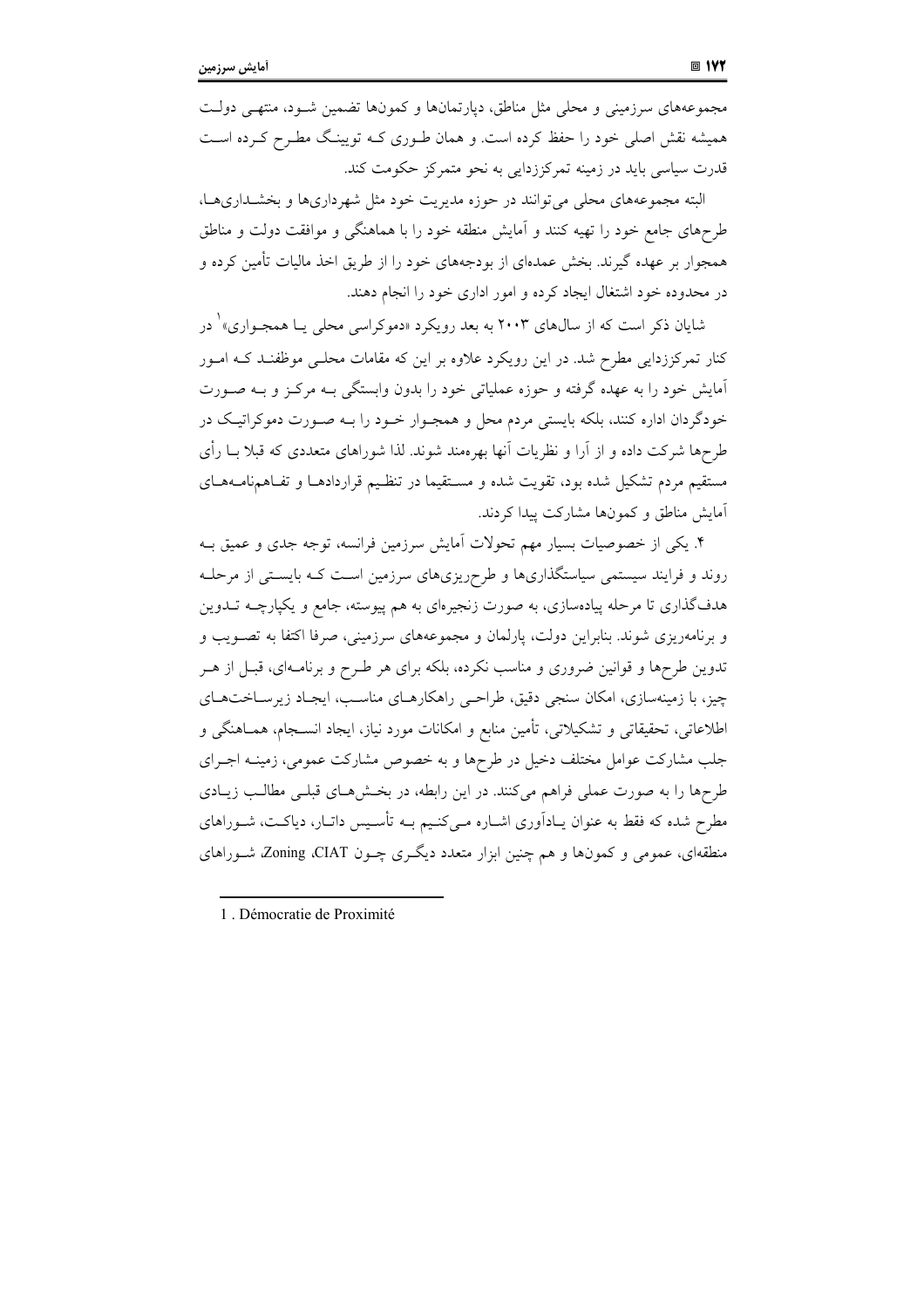متعدد فنی، تفاهمنامهها، کمیتههای مختلف، طرحهای جامع، برنامههـای مختلـف مثـل PACT. CIACT، قوانین مختلف مثل LOADDT و غیره که هر کدام اختصاص به یکی از ابعـاد اجــرای طرحهای کلان سرزمینی دارند.

شایان ذکر است که در فرایند اجرای سیاستها و طرحهای آمایش سـرزمین فرانســه توجـه بسیار گستردهای به آمار و اطلاعات دقیق و یژوهش میشود. از این رو از سال ۱۹۸۰ به سرعت زیر ساختهای تکنولوژی اطلاعات و ارتباطات در سراسر فرانسـه گسـترش پیـدا کـرده و هـر منطقه و کمون دارای مراکز تحقیقاتی مستقلی شده و مؤسسه ملـی آمـار و مطالعـات اقتصـادی INSEE کشور به شدت تقویت شد.

۵. نتایج به دست آمده از نیم قرن تجربه عملی آمایش سرزمین در فرانسه نشان میدهــد کــه با وجود بعضی کاستیها و ناکامیها، روند تحولات آمایش در این کشور مثبت و موفقیــتآمیـز بوده و می تواند به عنوان الگویی تجربه شده و مطلوب در دیگـر کشـورها مـورد اسـتفاده قـرار گیرد. در یک جمع بندی کلی، به نکات مهم اشاره می کنیم.

● تثبیت جمعیت پاریس و جلوگیری از رشد بی رویه این کلان شــهر: پروفســور آمریکــایی ساند کوئیست<sup>۲</sup> در یک بر آورد سیاستهای منطقهای اروپای<sub>ه،</sub> میگوید که طبـق اَمارهــای مؤثــق، رشد سریع منطقه پاریس در دوره تراکمزدایی به طور ناگهـانی کنـد شـده اسـت (مونـو، ۲۰۰۸، ص ۳۰).

سرشماری ۱۹۷۵ در فرانسه حیرت انگیز بود: ایــن سرشــماری حکایــت از معکــوس شــدن روند مهاجرت به پاریس است. در این سال۱ها، جریان همیشگی مردم از شهرستانها بــه پــاریس به کلی قطع شده. شایان ذکر است که بین ۱۹۶۸ و ۱۹۷۵ شمار کسانی که در هر سال پاریس را به سوی شهرستانها ترک گفته بودند، ۲۴۰۰۰ نفر بیش تر از شهرستانیهایی بود که هر سـاله بـه ياريس وارد مي شدند (مونو، ١٣٧٣، ص٨٨).

جالب است بدانیم که توزیع جغرافیای جمعیت در سراسر فرانسه نشان میدهد کـه در سـال ۱۹۵۱ منطقهٔ یاریس ۳۱/۶ درصد جمعیت کل کشور را تشکیل میداد که این رقم در سال ۱۹۸۲ فقط به ۱۲ درصد جمعیت فرانسه کاهش پیدا کرده است. این توزیع جمعیـت در سـال۵هـای ۹۰

<sup>1.</sup> Institut Nationale de la Statistique et des Études Économiques

<sup>2.</sup> Sundquist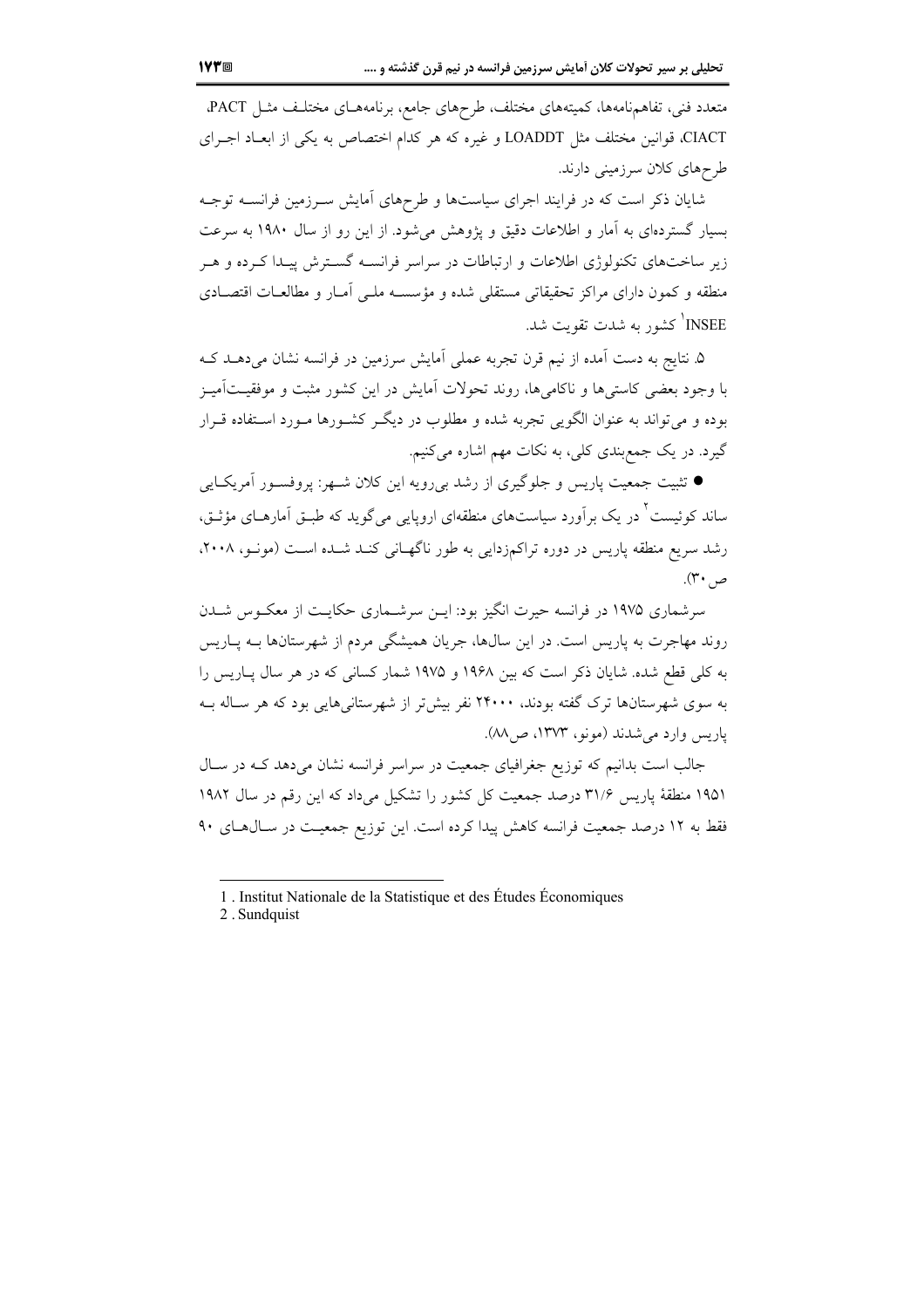مقداری افزایش پیدا کرد. ولی امروزه در سال ۲۰۰۹ دوباره رشد جمعیت در پاریس کاهش پیدا کرده است. این آمار نشان از موفقیتآمیز بودن طرح تمرکززدایی در پاریس است.

● تنظیم، توازن و توزیع مناسب جمعیت و فعالیتها در پهنه سرزمین: سیاست تراکمزدایی فرانسه فقط اختصاص به منطقه پاریس نداشت، بلکه در کل سرزمین به مرحله اجـرا درآمـد. در این رابطه طرحهای متعددی تدوین و اجرا شدند که به عنوان نمونه می توان به شناسایی منـاطق قابل توسعه در پهنه سرزمین، جابهجـایی صـنایع بـزرگ از پـاریس بـه منـاطق مـذکور، ایجـاد مترویل های تعادلگر، توسعه شهرهای متوسط و کوچک و بازسازی روستاها اشاره کرد.

نتایج به دست آمده از این طرحهای بسیار موفقیتآمیز بوده است. برای مثال، بین سال۱های ۱۹۵۵ و ۱۹۸۰ حدود /۴۰۰/۰۰۰ شغل به خارج از پاریس و در مکانهای قابـل توسـعه منتقـل شده است. کارخانه بزرگ رنو به شمال و کارخانه سیتروئن بـه بروتـاین جابجـا شــدند (واچـر، ۲۰۰۹، ص ۳۵).

هم چنین سالانه حداکثر بین ۲۰/۰۰۰ تــا ۳۰/۰۰۰ شـغل در سـال بــا روش تـراکمزدایــی از پاریس به مکانهای دیگر جابجا شدند. فقـط در سـال ۱۹۹۱ حــدود ۳۰/۰۰۰ شــغل دولتــی بــه شهرستانها منتقل شدند (مونو، ۲۰۰۸، ص۱۱۷).

شهرهای کوچک و نواحی روستایی وضعیت حاشیهای خود را از دست دادند؛ جمعیت أنهـا که تا سال ۱۹۷۵ رو به کاهش بود، اینک بدون توقف افزایش می یابد. رشد این نواحی طی دوره ۱۹۸۲ تا ۲۰۰۰ دو برابر رشد شهرهای بزرگ بوده است، یعنی ۸۴ درصـد در سـال در برابـر ۳۹ در صد.

در مجموع، مي توان گفت كه نوعي تعادل و توازن جغرافيـايي و جمعيتـي مطلــوب در كــل سرزمین به وجود آمده و شبکههای شهری و روستایی به صورت توزیع شده و مناسببی توسـعه يبدا كړ دند.

● ایجاد اشتغال: یکی از دستاوردهای مهم سیاستهای آمـایش سـرزمین فرانسـه ایجـاد اشتغال در مناطق مورد توسعه بود. برای مثال، بسین سـال هـای ۱۹۵۰ تـا ۱۹۷۵ فقـط /۰۰۰/۰۰۰ شغل در کل سرزمین به جز پاریس ایجاد شد (لاکور، ۲۰۰۳، ص۴۴). البته باید اذعان کرد که بــا توسعه فن آوري اطلاعات و ارتباطات (ICT) صدها هزار نفر شغل خود را از دست دادنــد کــه دولت با این بحران نیز مقابله کرده است.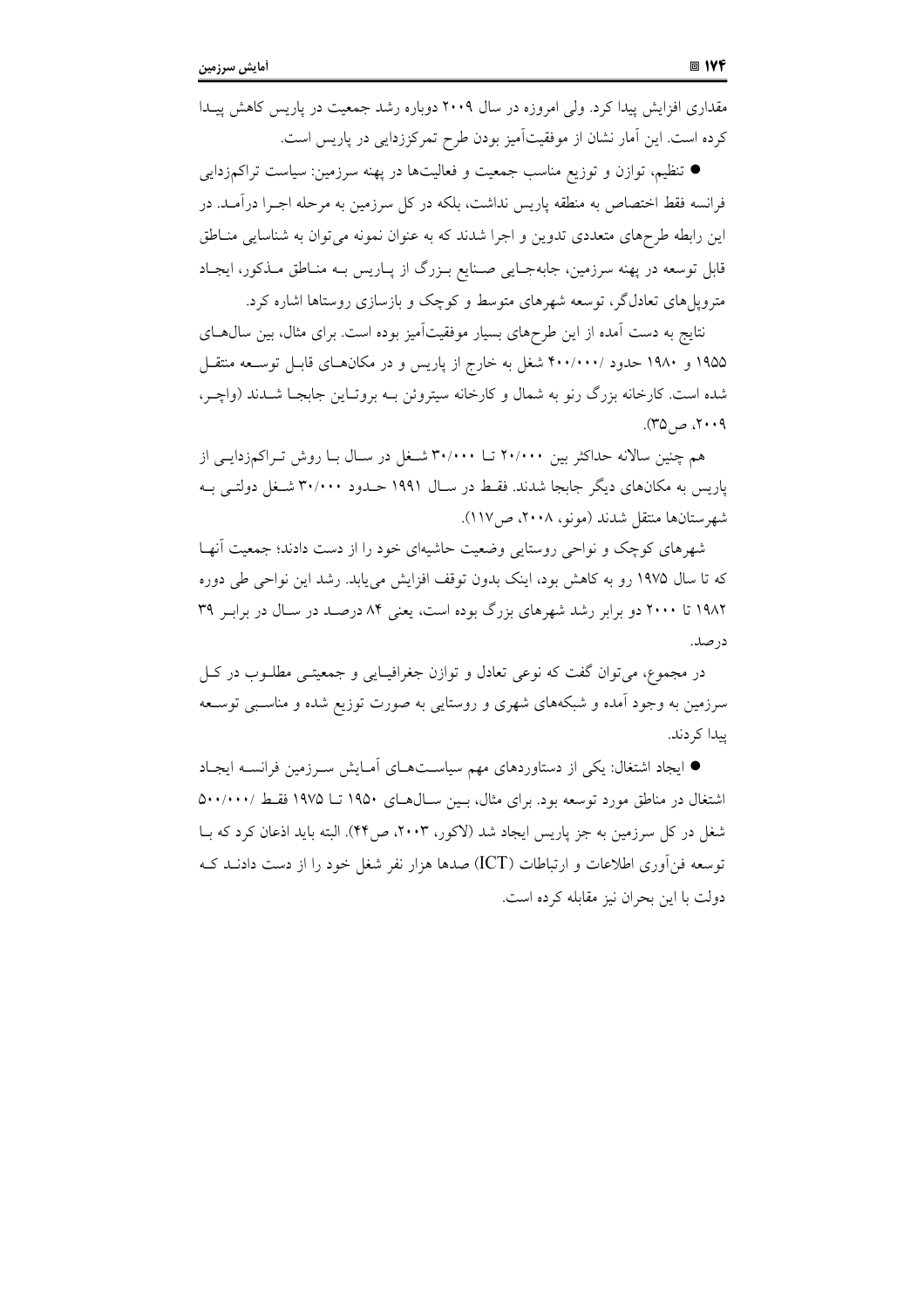ب: در مورد سیاست تمرکززدایی که از سال ۱۹۸۱ شروع شد، می توانیم به صورت اجمـالی تعدادي از دستاوردهاي مهم را معرفي كنيم:

● در فاصله سالهای ۱۹۸۲ تا ۱۹۹۹، مکان شهرهایی که بیشترین فاصله را پاریس دارنــد، بیش ترین رشد جمعیت را داشتهاند. با این روند می توان تا ۲۰ سال آینده شبکه شـهری فرانسـه را متعادلتر و «چند مرکزی» پیش بینی کرد. در این سالها، فرانسه کمتر متکی به ایل دو فـرانس (منطقه پاریس) است و توزیع جمعیت در کل سرزمین متعـادلتو شـده اسـت (توفیـق، ۱۳۸۴، ص ۱۴۸).

● سرشماریها نشان میدهند کـه در دوره تمرکززدایـی جمعیـت روسـتاها از کمـونهـای شهری، و کمونهای شهری نسبت به مترویلها از رشد بهتری برخوردار بودنـد. بنـابراین رشـد جمعیت کلان شهرها مثل پاریس کنترل و مهار شده است (مونو، ۲۰۰۸، ص۱۰۲).

● وابستگی سیاسی، اداری، مالی کمونها به مرکز به شدت کاهش پیدا کرد. این امـر باعـث شد تا بار مسؤولیتهای دولت مرکزی کاهش پیدا کرده، سرعت اجرای کارهـای اداری افـزایش پیدا کرده، پیچیدگیها به شدّت کاهش پیدا کرده، و ابتکار عمل در بخشهای کوچک ســرزمین مثل کمونها و روستاها به شدت افزایش پیدا کرده است.

● با تفويض اختيارات، تصميمگيريها، شايستگي ها و صلاحيتهــا بــه كمــونهــا، ســرعت اجرای طرحهای آمایش سرزمین به نحو محسوسی افزایش پیدا کرده است. کمونهـا بــا ابتکــار خود اشتغال ایجاد کرده و درآمد آنها از سال ۱۹۸۲ تا ۲۰۰۰ به سه برابر افزایش پیدا کرده است.

● افزایش کارآمدی اداری و مشارکت دادن مردم در امور خود با اجرای قانون و دموکراســی محلي و همجواري.

ج: با توسعه زیرساختهای ارتباطی و به خصوص بزرگراهها و شبکههای ریلی، بسیاری از مناطق دوردست حصارزدایی شده و در شبکه توسعه سرزمینی قـرار گرفتنـد. بـدیهی اسـت کـه گسترش راهها موجب کاهش نابرابریهای فضایی میشود. فرانسه با وسعتی کمتر از یک چهارم کل سرزمین ایران دارای ۳۰۰/۰۰۰ کیلومتر شبکه ریلی است. در حالی کـه کشـور مـا حفـظ در سال ۲۰۰۴ دارای ۶۴۰۰ کیلومتر راه آهن است. از بین خطوط ساخته شده فرانسه که اختصـاص به سرزمینهای نظامی، روستایی، خطوط پرسرعت و غیـره دارنـد، عمومـا ۳۰/۰۰۰ کیلـومتر بـه صورت شبانهروزی جهت سرویسهای تجاری و مسافری مورد بهرهبرداری قرار می گیرند.

از سال ۱۹۸۱، اولین خط پرسرعت قطار بـه نـام TGV بـین پـاریس و لیـون بـا طـول ۵۰۰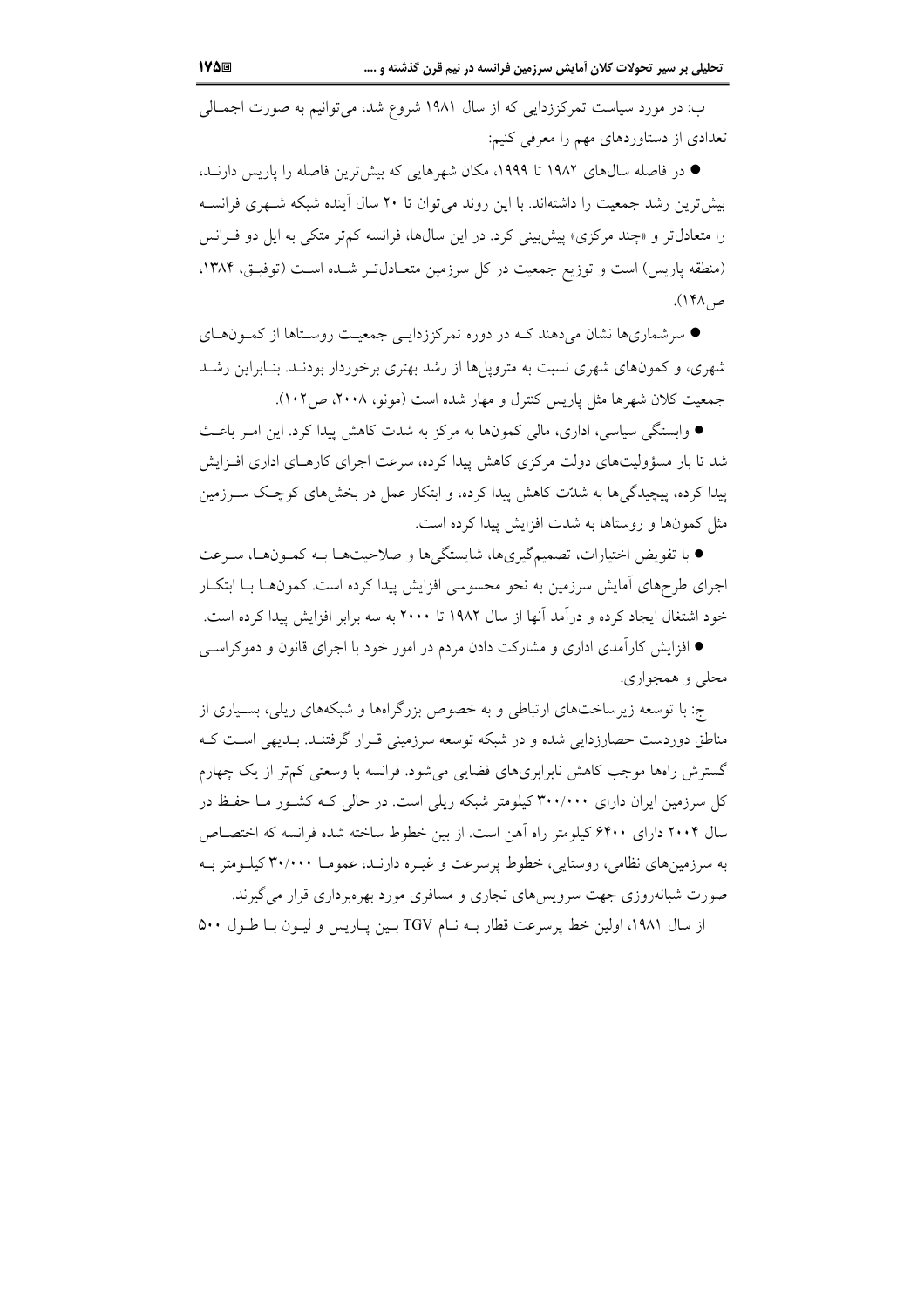کیلومتر راه اندازی شد که امروزه سرعت آن به ۴۰۰ کیلومتر در ساعت می رسد. در حال حاضر، حدود ۷۵۷۷ کیلومتر از این خطوط در فرانسه مورد بهرهبرداری قرار می گیرد. به طـور میــانگین فرانسویها سالانه حدود ۶۰۰ کیلومتر راه آهن ساخته و یا ترمیم و یا تعویض کردهاند (کیارون،  $(90, 0)$ ، ص $(90)$ .

سیاست توسعه زیرساختهای ارتباطی و اطلاعاتی در اَمایش سرزمین از سـال۱هـای بعــد از جنگ جهانی دوم مورد توجه بوده، زیرا که این امر به منزله مهمترین عامـل حیـاتی موفقیـت و توسعه طرحها ميباشد.

شایان ذکر است که در سال ۲۰۰۶، طول کلی شـبکه جـادهای فرانســه ۱/۰۰۶/۰۸۵ کیلــومتر میرسد که از این میان ۱۰۹۴۶ کیلومتر اختصاص به بزرگراهها (اتوبانها) دارد.

د: اَمایش سرزمین با مقیاس اروپایی در هزاره سوم نیز تبعات بسیار مثبتی داشته است که بــه صورت اجمالي به چند مورد اشاره مي کنيم:

– سیاستهای حفاظت از محیط زیست. برای مثال هر ساله ۳۵۰۰۰/ هکتار به جنگل هـا، بـه عنوان دارایی ملی اضافه می شود. در فرانسه معتقدند که در بلندمدت، گسترش جنگلها یکبی از چشم|ندازهای امید بخش آینده برای آمایش کالبدی است. شایان ذکر است کــه فرانســه از نظـر توسعه جنگلها در اروپا رتبه اول را دارد؛ ۲۷ درصد از کل سرزمین را سطوح جنگلبی تشکیل مے زهلہ.

- بسیاری از آیشهای صنعتی ترمیم و بازسازی شدند. برای مثال در اوایل سال های ۲۰۰۰ بیش از ۳۰۵ میلیون یورو به بازسازی ۴۰۰ هکتار از اَیشهای صنعتی (منـاطق صـنعتی تعطیـل شده که به وسیله تفاهمهنامهها به مورد اجرا گذاشته شده اختصاص داده شد.

– تخریب بافتهای فرسودهٔ شهری، یکی از سیاستهای آمایش فرانسه با مقیـاس اروپـایی است. در سال ۲۰۰۴ مقرر شد که هر سـاله /۴۰/۰۰۰ مسـکن و مجموعـههـای آپارتمـانی کهنـه تخریب و به جای آن خانههای جدید با معماری انسانی و جدیـد، در محـیط جـذاب و مطبـوع اجتماعی، بسازند تا از جرایم محلات قدیمی و مشکلدار بکاهند. قبلا سالانه فقط ۷۰۰۰ مسکن قديمي تخريب مي شد (همان، ص١٢۴).

هم چنین طبق نتایج ارایه شده، تنها بخشی از موفقیتهای اجرای أمایش علمی سـرزمین در فرانسه است. تحليل كلي تجربيات به دست آمده، مستلزم چندين تحقيق مستقل و جـامع اسـت که امیدواریم محققان دیگر به آنها بیردازند.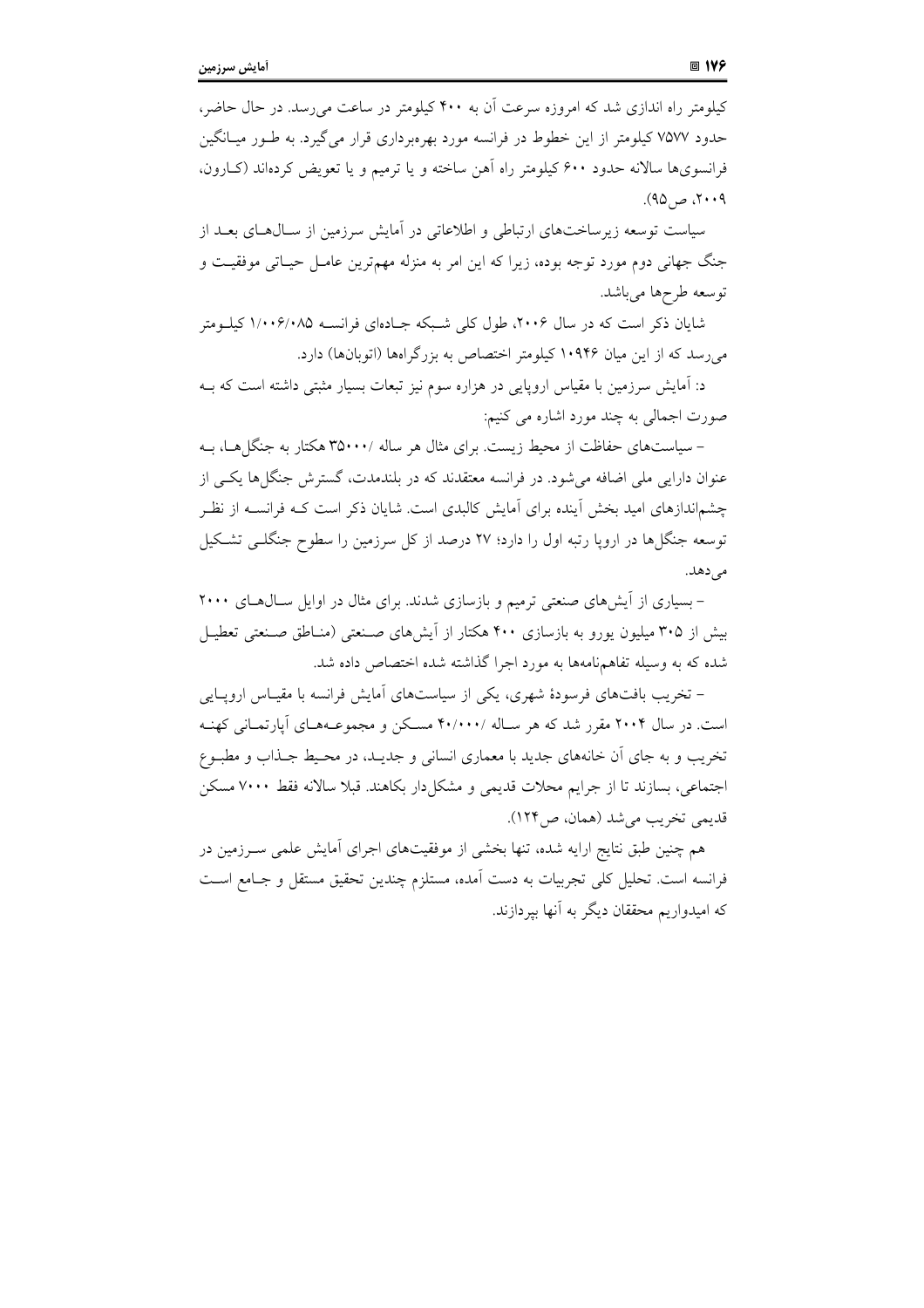نتیجهگیری و ارایه پیشنهادات برای آمایش سرزمین ایران

با استفاده از تجربیات ۵۰ ساله تحولات آمایش سرزمین فرانســه و مــروری ســریع بــه ســیر تحولات آمایش سرزمین ایران، می توانیم چنین نتیجهگیری کنیم کـه بـا وجـود اینکـه ضـرورت آمایش سرزمین از قبل از انقلاب و تاکنون همیشه مطرح و مورد تأکید بوده است، ولی در عـین حال، اقدامات مهم و چشمگیری تا به حـال در ایــن رابطـه انجـام نشــده اسـت. بــدون اغــراق می توانیم بگوییم که کشور ما در حال حاضر، دهها سال از تحولات علمبی و تخصصبی آمـایش سرزمین فاصله دارد. در این بخش، به صورت خلاصه اشارهای داریم به بعضی از اقدامات مهـم آمایش سرزمین در ایران:

۱. تصویب «برنامه توسعه و عمران ایران»، به منظور اجرای برنامه هفت ساله عمران کشور، در مجلس شورای ملی در سال ۱۳۲۷.

۲. تأسیس مرکز آمار ایران وابسته به سازمان برنامه در سال ۱۳۴۴.

۳. تقسیم ایران به ۱۱ منطقه و ارایه برنامه برای هر منطقه توسط دولت در ۱۳۵۱.

۴. ایجاد مرکز آمایش سرزمین در بهمن ماه ۱۳۵۳ و تنظیم قرار داد جهت تهیه طرح آمـایش سرزمین ایران با مهندسان مشاور ستیران به عنوان تجربه اول (میرمحمدی، ۱۳۸۶، ص۲۰).

۵. اجرای برنامه پنج ساله عمرانی پنجم (۱۳۵۶–۱۳۵۲).

۶. یس از انقلاب، آغاز مطالعات طرح پایه آمایش سرزمین جمهوری اسلامی ایران در سـال ۱۳۶۲ به عنوان تجربه دوم و تهیه برنامه توسعه پنج ساله اول (۱۳۶۲–۱۳۶۶).

۷. تصویب کلیات طرح پایه آمایش سرزمین در هیأت دولت در سال ۱۳۶۳ به منظور تدوین زمینههای اصلی تهیه برنامههای توسعه اقتصادی، اجتماعی، منطقهای و ارایــه چــارچوب نظـری توسعه منطقهای در قالب استراتژی ملی و نتیجهگیری مکانی از آنها (یوراصغر، ۱۳۸۷، ص۷).

۸ . تدوین اصول استراتژیهای کلی درازمدت آمـایش سـرزمین در سـال ۱۳۶۵، کــه در ۲۴ جلد با عنوان «چارچوب نظری پایه توسعه استان» برای هـر یـک از ۲۴ اسـتان کشـور در سـال ۱۳۶۸ تهیه شد.

۹. آغاز مطالعات طرح پایه آمایش سرزمین جمهوری اسلامی ایران به عنوان تجربه سـوم در سال ۱۳۷۷.

۱۰. ارایه نتایج مطالعات طرح پایه آمایش سرزمین در هیأت دولت در سال ۱۳۷۹.

۱۱. مصوبه اصول آمایش سرزمین در عرصه برنامهریزی در هیأت دولت در سال ۱۳۸۳.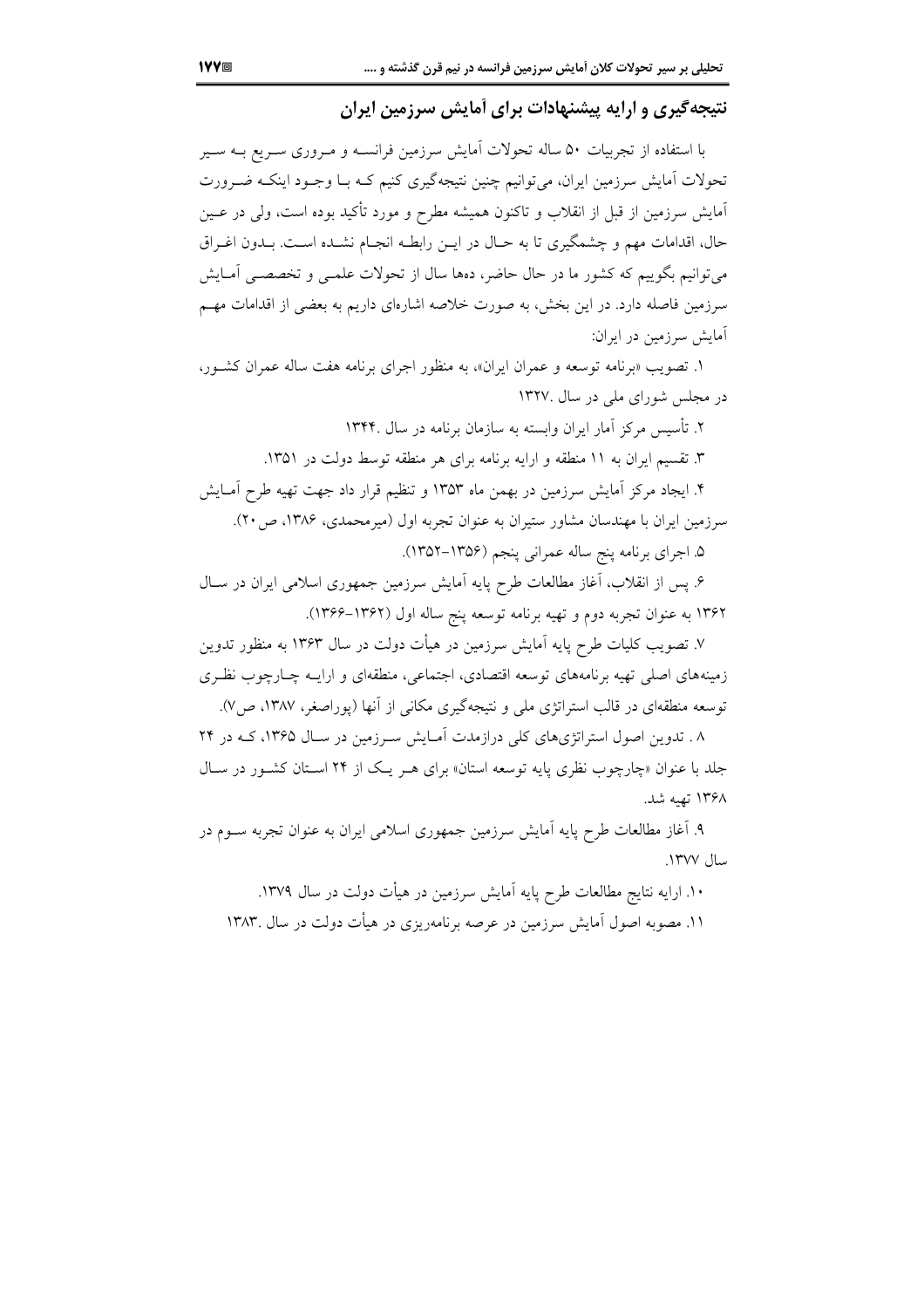۱۲. تصویب مصوبه ضوابط ملی اَمایش سرزمین در برنامـه چهـارم در سـال ۱۳۸۳ و ایجـاد مرکز آمایش سرزمین و توسعه پایدار در همین سال.

۱۳. طراحی خطمشی ها و سیاستها و اقـدامات اولویــتدار بـرای مـدیریت امـور آمـایش سرزمین در سال ۱۳۸۴ (میرمحمدی، ۱۳۸۶، ص ۲۷).

با یک بررسی اجمالی، از این تاریخچه کلی میتوان گفت که بـا وجـود تـلاش(هـای نظـری متعددی که اغلب به صورت پاره پاره و مقطعی انجام شـده اسـت، یـک رونـد و سـیر منطقـی، زنجیرهای، یکپارچه و جامع در هیچ یک از طرحها و برنامهها دیده نمیشود. هر دولتی که روی کار آمده یکسری برنامه تدوین کرده که به دلیل عـدم حمایـت و پشـتیبانی، تـدارکات و ایجـاد زیرساختهای تشکیلاتی و مدیریت صحیح و تأمین منابع لازم، کمتر بـه موفقیـت چشــمگیری نايل شدهاند.

جمعاً به دلیل نبود جریان فکری صحیح، مراکز تحقیقاتی مناسب، عـدم أگـاهی مجریــان در ایران از اصول و فنون آمایش سرزمین، نبود رشته آمایش سرزمین در دانشگاهها و عدم شـناخت وزرا و نمایندگان مجلس از اهمیت و فنون آمایش سرزمین، استقبال چندانی از آمایش سـرزمین در ایران تاکنون نشده و اغلب طرحها و برنامهها در مرحله مصـوبه و نظـری بـاقی مانــده و بــه ناکامی کشیده شدهاند. نمونه بارز آن عدم تعـادل جغرافیــای و جمعیتــی در کــل ســرزمین و بــه خصوص انفجار و افزایش بی رویه جمعیت در تهران و دیگر نقـاطی اسـت کـه قاعـدتا محـور توسعه نيستند.

بررسی و تحلیل کامل و جامع سیر تحولات آمـایش سـرزمین در ایـران نیازمنـد تحقیقـات جداگانهای است. در اینجا با استفاده از مطالعات تطبیقی و بـه خصـوص اسـتفاده از تجربیـات فرانسه در این تخصص، پیشنهاداتی را جهت بهبود وضعیت آمایش سرزمین ارایه می کنیم:

۱. تأسیس وزارت شهرسازی و آمایش سرزمین در ایران به منظور سیاستگذاری، طرحریزی، تدوین برنامهها و استراتژیها، ایجاد زیرساختهای تشکیلاتی، تحقیقاتی، آماری و اطلاعــاتی، و مدیریت طرحها و پروژههای آمایش سرزمین در کشور.

۲. ایجاد و راهاندای رشته آمایش سرزمین در کلیه دانشگاههای دولتی کشور و بـه خصـوص در دانشگاه تهران که پیشنهاد ایجاد آن از سال ۱۳۸۲ مطرح شده است که امیـدواریم ایــن رشــته استراتژیک در آینده نزدیک راهاندازی شود.

۳. اجرای آموزش های کوتاهمدت و فشرده برای کلیه دستاندرکاران طرحهـا و پـروژههـای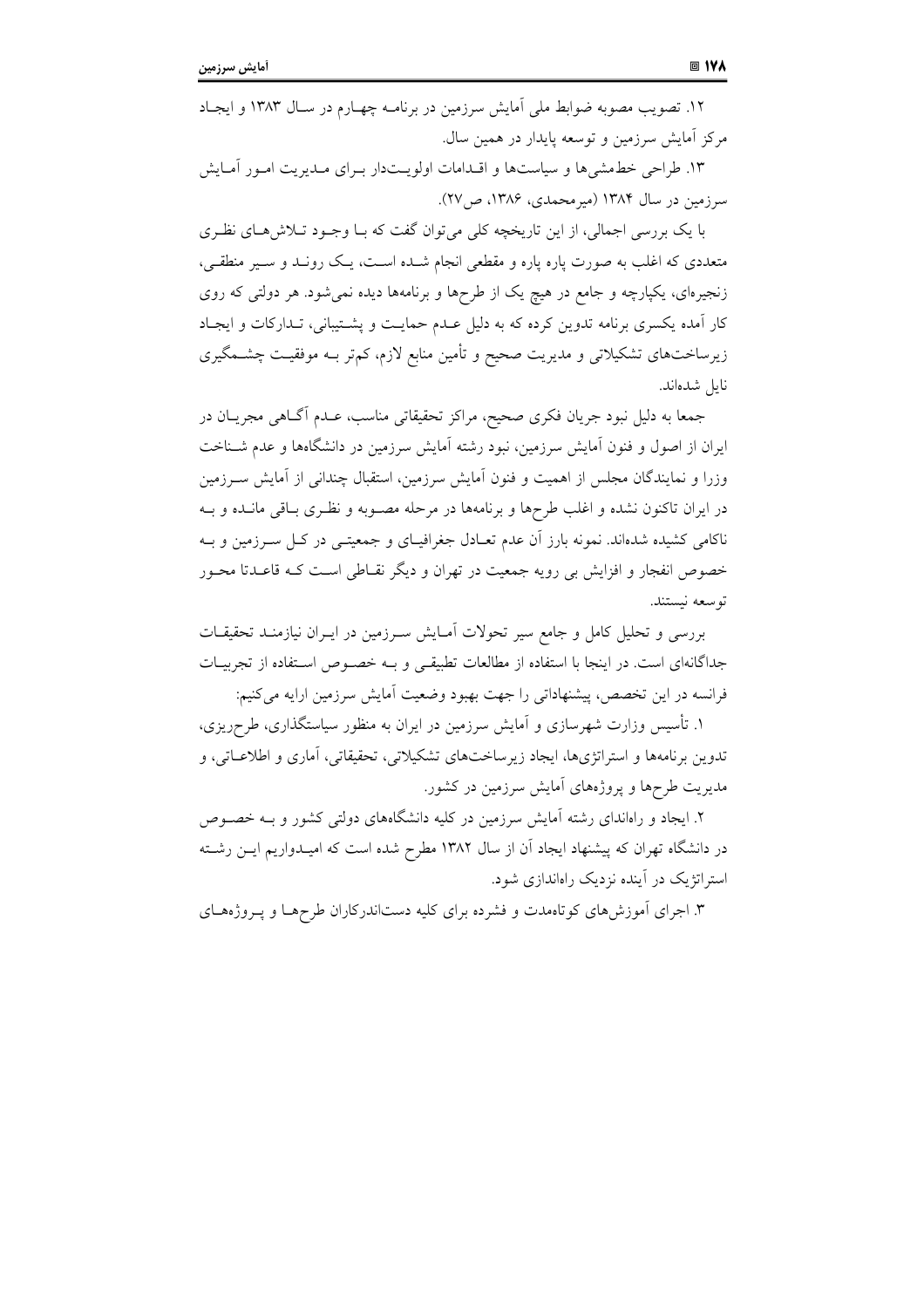آمایش سرزمین در سطح وزارتخانهها، استانداریها و شهرداریها به صورت گسترده و فراگیر. ۴. توسعه و ایجاد مراکز تحقیقاتی در کلیه مراکز استانی و شهرهای بزرگ جهت مطالعات و تحقیقات در زمینه آمایش سرزمین، آمایش منطقهای، آمایش صنعتی، آمـایش توریســتی، آمـایش روستايي و مناطق طبيعي.

۵. شناسایی مناطق و محورهای قابل توسعه سرزمین جهت انتقـال و جابـهجـایی جمعیـت، صنایع و فعالیتها و توسعه همزمان زیرساختهای ارتباطی و اطلاعاتی.

۶. مطالعات گسترده جهت اجرای طرح تراکمزدایی تهران و دیگر مناطق بـه منظـور ایجـاد تعادل، توازن و مساوات فضایی، اقتصادی، اجتماعی و فرهنگی در پهنه سرزمین.

۷. اجرای سیاست تمرکززدایــی و کــاهش وابســتگی سیاســی، اداری و اقتصــادی بــه مراکــز استانها و به خصوص به تهران.